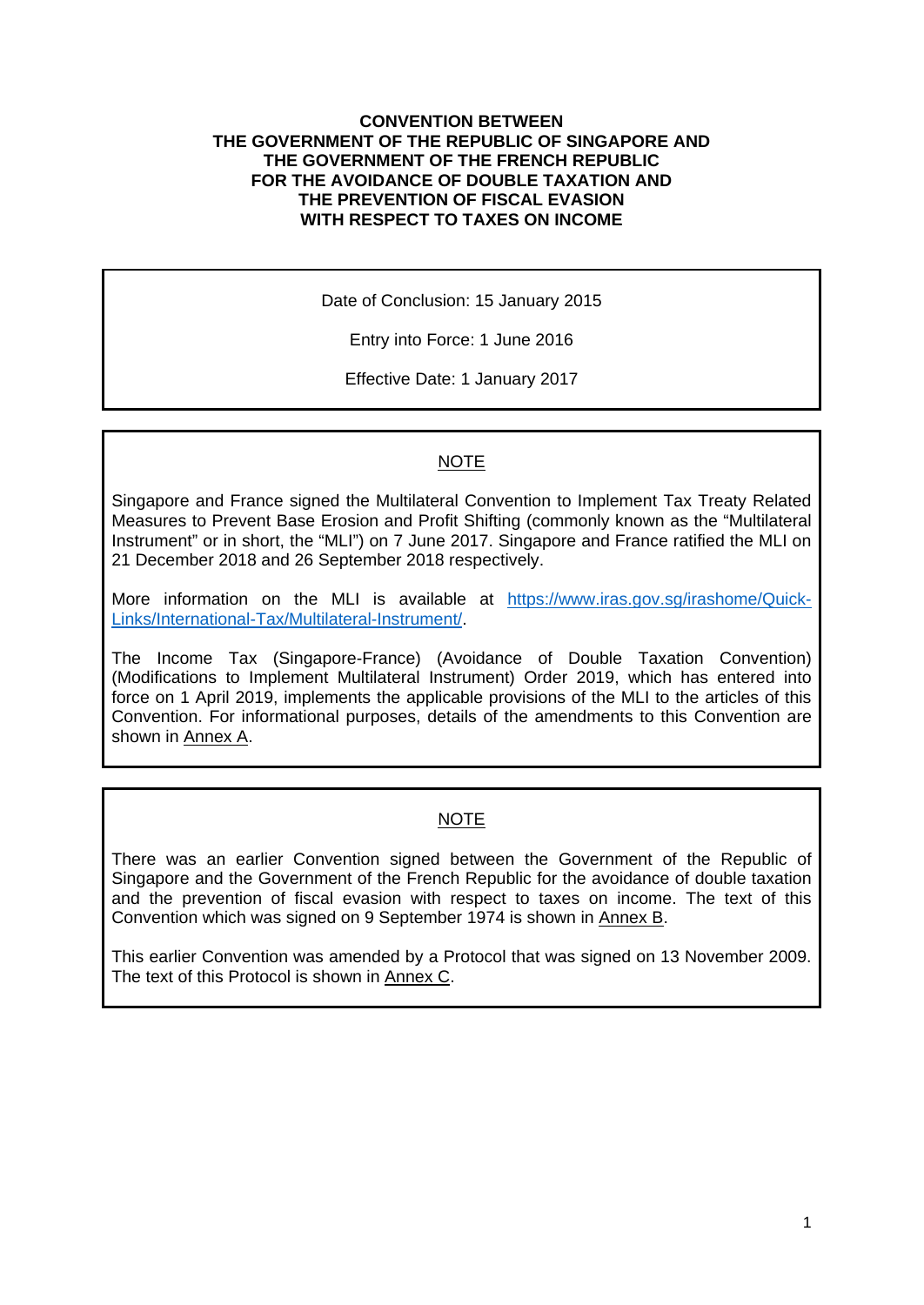The Government of the Republic of Singapore and the Government of the French Republic,

Desiring to conclude a Convention for the avoidance of double taxation and the prevention of fiscal evasion with respect to taxes on income,

Have agreed as follows: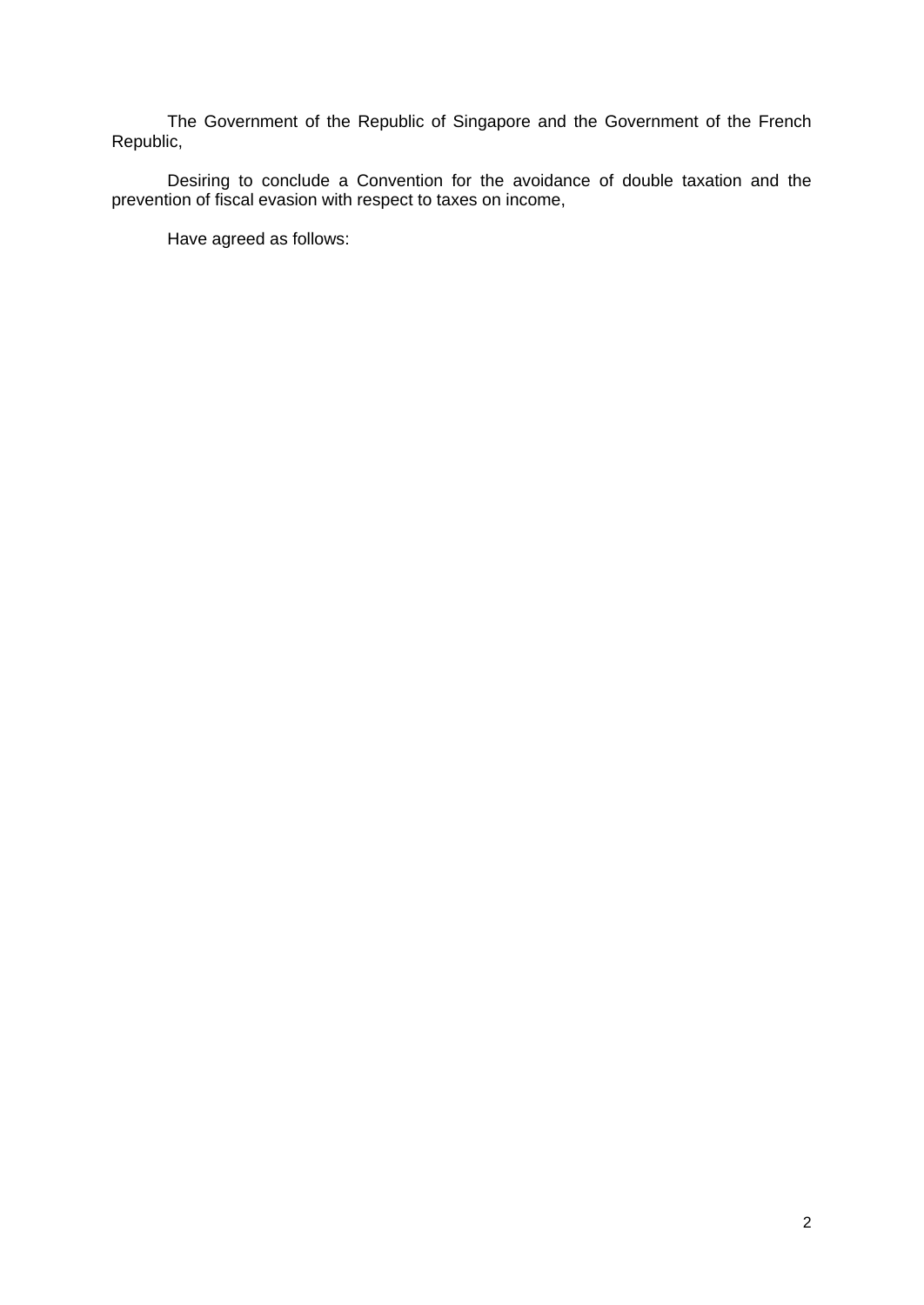# **ARTICLE 1 – PERSONS COVERED**

The Convention shall apply to persons who are residents of one or both of the Contracting States.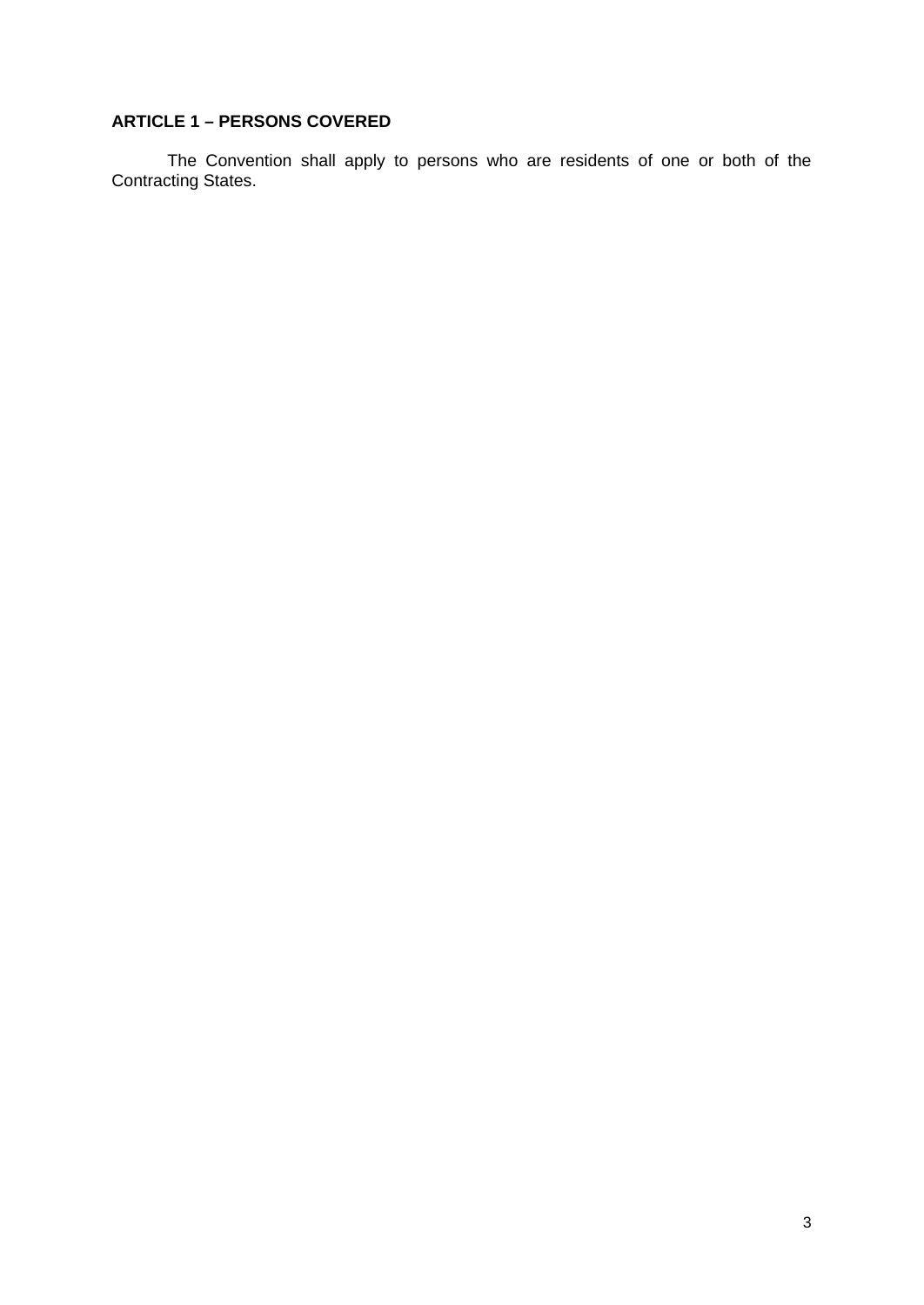#### **ARTICLE 2 – TAXES COVERED**

1. This Convention shall apply to taxes on income imposed on behalf of each Contracting State irrespective of the manner in which they are levied.

2. The existing taxes which are the subject of this Convention are:

- (a) in Singapore:
	- the income tax

(hereinafter referred to as "Singapore tax");

- (b) in France:
	- (i) the income tax;
	- (ii) the corporation tax;
	- (iii) the contributions on corporation tax; and
	- (iv) widespread social security contributions and contributions for the reimbursement of the social debt;

including any withholding tax or advance payment with respect to the aforesaid taxes;

(hereinafter referred to as "French tax").

3. This Convention shall also apply to any identical or substantially similar taxes which are subsequently imposed in addition to, or in place of, the existing taxes. The competent authorities of the Contracting States shall notify to each other any important changes which have been made in their respective taxation laws.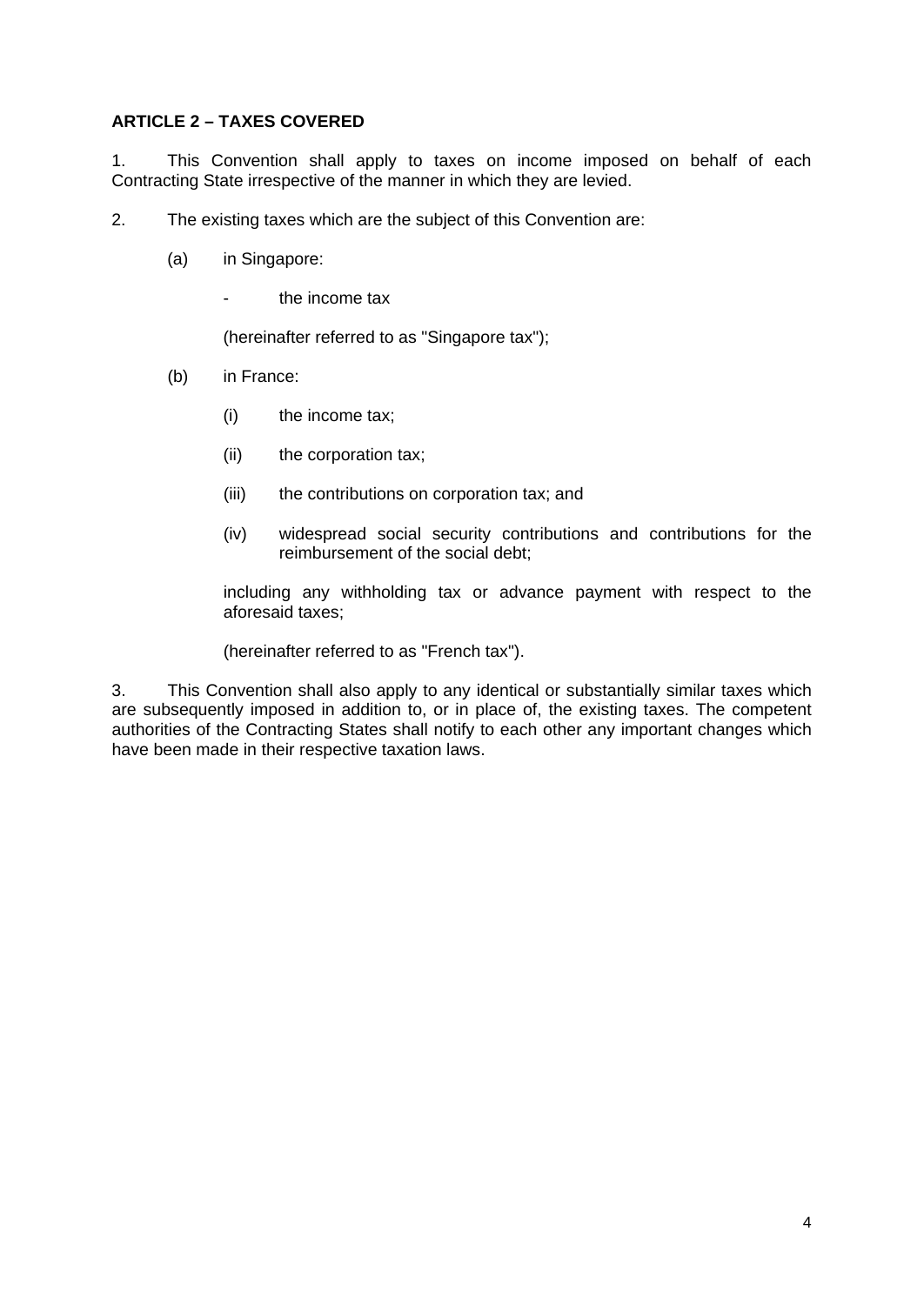# **ARTICLE 3 – GENERAL DEFINITIONS**

- 1. In this Convention:
	- (a) the term "Singapore" means the Republic of Singapore and, when used in the geographical sense, its land territory, territorial sea, as well as maritime areas over which it has jurisdiction or sovereign rights for the purpose of exploring, exploiting, conserving and managing natural resources, pursuant to international law;
	- (b) the term "France" means the European and overseas departments of the French Republic, including the territorial sea, and any area outside the territorial sea within which, in accordance with international law, the French Republic has sovereign rights for the purpose of exploring and exploiting the natural resources of the sea-bed and its subsoil and the superjacent waters;
	- (c) the terms "a Contracting State" and "the other Contracting State" mean Singapore or France, as the context requires;
	- (d) the term "tax" means Singapore tax or French tax, as the context requires;
	- (e) the term "person" comprises an individual, a company and any other body of persons;
	- (f) the term "company" means any body corporate or any entity which is treated as a body corporate for tax purposes;
	- (g) the term "international traffic" means any transport by a ship or aircraft operated by an enterprise that has its place of effective management in a Contracting State, except when the ship or aircraft is operated solely between places in the other Contracting State;
	- (h) the term "enterprise" applies to the carrying on of any business and the terms "enterprise of a Contracting State" and "enterprise of the other Contracting State" mean respectively an enterprise carried on by a resident of a Contracting State and an enterprise carried on by a resident of the other Contracting State;
	- (i) the term "competent authority" means, in the case of Singapore, the Minister for Finance or his authorised representative; in the case of France the Minister of Finance or his authorised representative;
	- (j) the term "business" includes the performance of professional services and of other activities of an independent character.

2. As regards the application of this Convention by a Contracting State, any term not otherwise defined shall, unless the context otherwise requires, have the meaning which it has under the laws of that Contracting State relating to the taxes which are the subject of this Convention.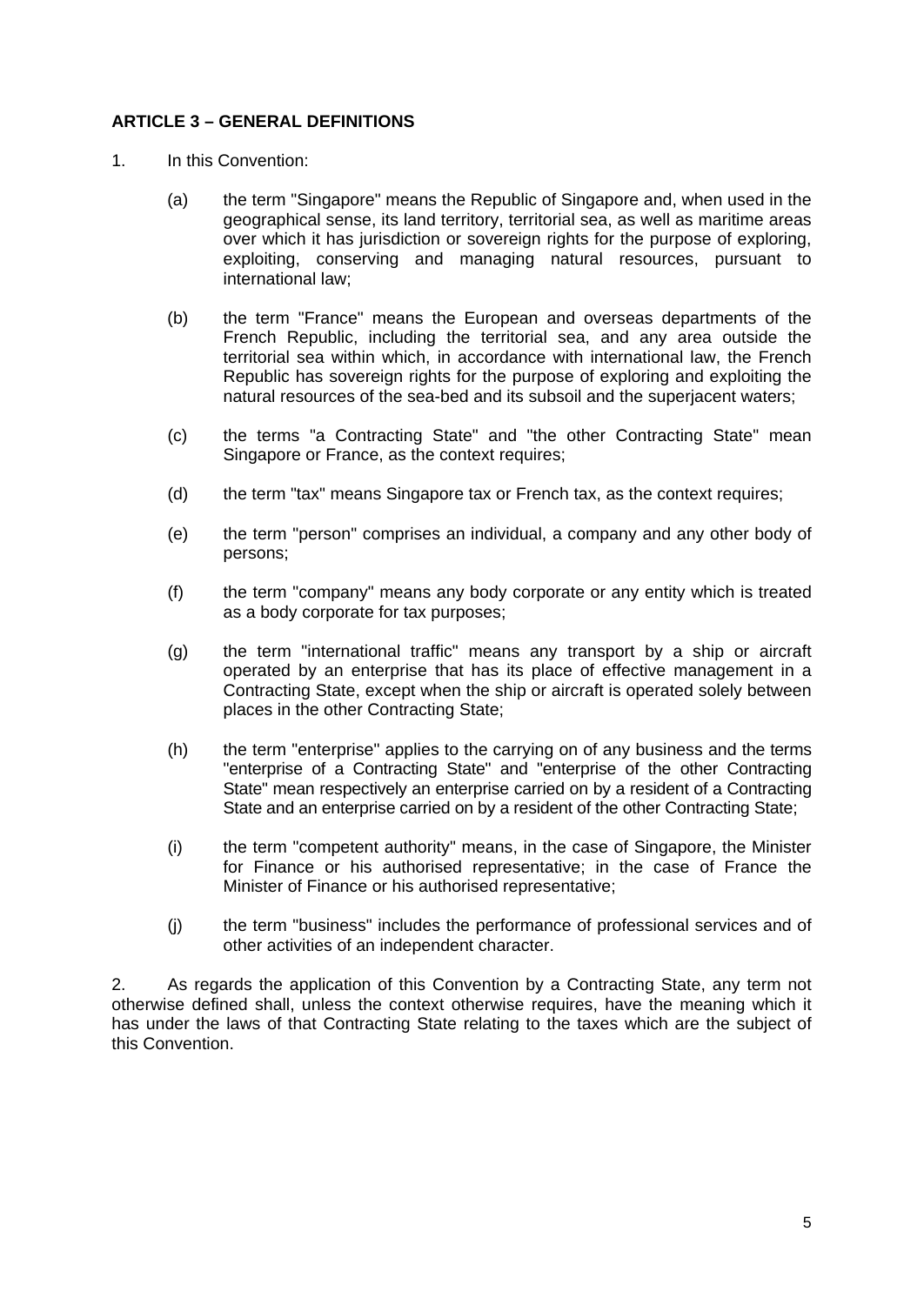# **ARTICLE 4 – RESIDENT**

1. For the purposes of this Convention, the term "resident of a Contracting State" means any person who, under the laws of that State, is liable to tax therein by reason of his domicile, residence, place of management or any other criterion of a similar nature, and also includes that State and any territorial authority or statutory body thereof.

2. Where by reason of the provisions of paragraph 1 an individual is a resident of both Contracting States, then his case shall be determined in accordance with the following rules:

- (a) he shall be deemed to be a resident of the Contracting State in which he has a permanent home available to him. If he has a permanent home available to him in both Contracting States, he shall be deemed to be a resident of the Contracting State with which his personal and economic relations are closer (centre of vital interests);
- (b) if the Contracting State in which he has his centre of vital interests cannot be determined, or if he has not a permanent home available to him in either Contracting State, he shall be deemed to be a resident of the Contracting State in which he has an habitual abode;
- (c) if he has an habitual abode in both Contracting States or in neither of them, the competent authorities of the Contracting States shall settle the question by mutual agreement.

3. Where by reason of the provisions of paragraph 1 a person other than an individual is a resident of both Contracting States, then it shall be deemed to be a resident of the Contracting State in which its place of effective management is situated.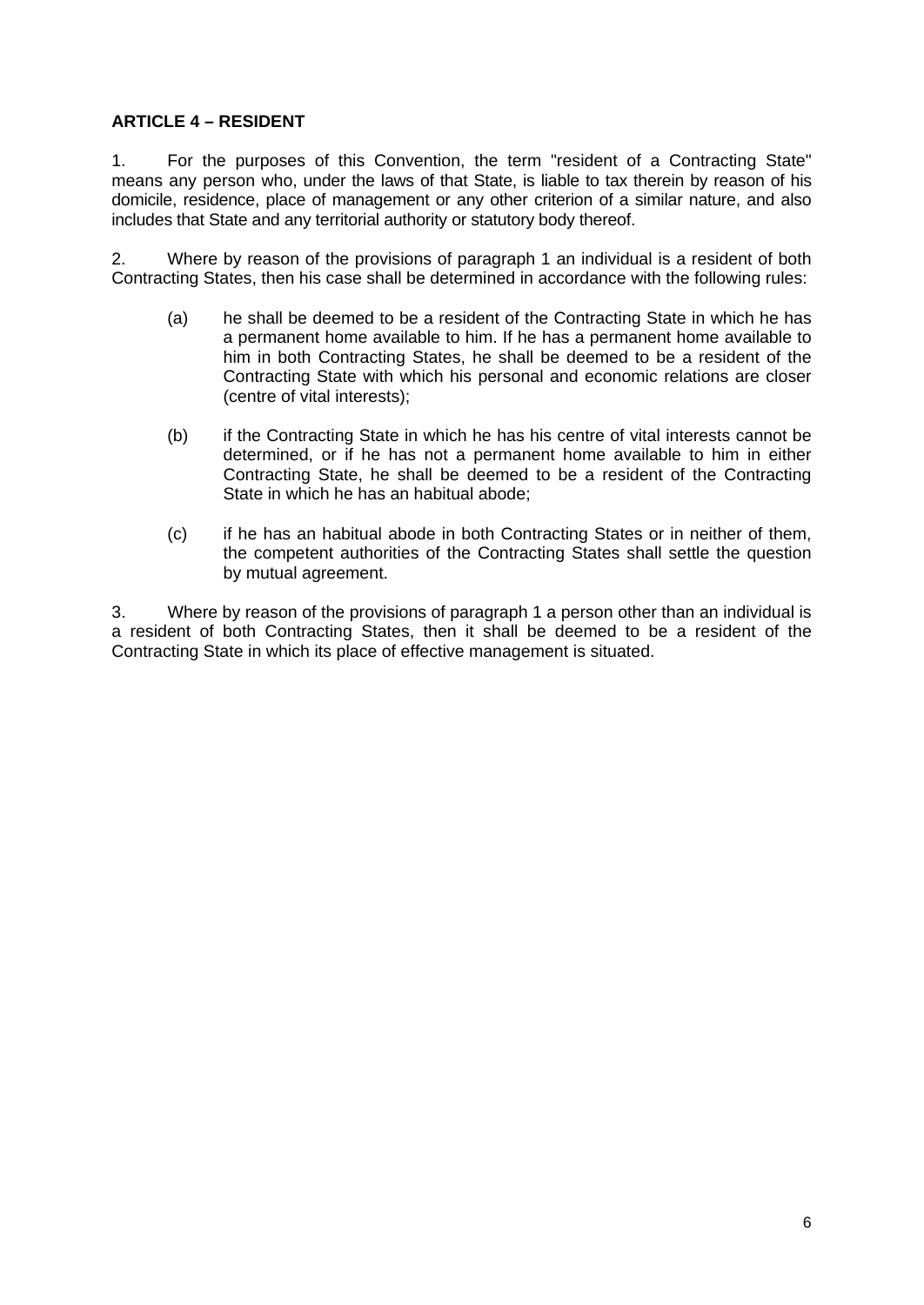#### **ARTICLE 5 – PERMANENT ESTABLISHMENT**

1. For the purposes of this Convention, the term "permanent establishment" means a fixed place of business in which the business of the enterprise is wholly or partly carried on.

- 2. The term "permanent establishment" shall include especially:
	- (a) a place of management;
	- (b) a branch;
	- (c) an office;
	- (d) a factory;
	- (e) a workshop;
	- (f) a farm or plantation; and
	- (g) a mine, oil well, quarry or other place of extraction of natural resources.
- 3. The term "permanent establishment" also encompasses:
	- (a) a building site, a construction, assembly or installation project or supervisory activities in connection therewith, but only if such site, project or activities lasts more than 12 months;
	- (b) the furnishing of services, including consultancy services, by an enterprise of a Contracting State directly or through employees or other personnel engaged by the enterprise for such purpose, but only if activities of that nature continue (for the same or a connected project) within the other Contracting State for a period or periods aggregating more than 365 days within any 15-month period.
- 4. The term "permanent establishment" shall not be deemed to include:
	- (a) the use of facilities solely for the purpose of storage, display or delivery of goods or merchandise belonging to the enterprise;
	- (b) the maintenance of a stock of goods or merchandise belonging to the enterprise solely for the purpose of storage, display or delivery;
	- (c) the maintenance of a stock of goods or merchandise belonging to the enterprise solely for the purpose of processing by another enterprise;
	- (d) the maintenance of a fixed place of business solely for the purpose of purchasing goods or merchandise, or for collecting information, for the enterprise;
	- (e) the maintenance of a fixed place of business solely for the purpose of advertising, for the supply of information, for scientific research or for similar activities which have a preparatory or auxiliary character, for the enterprise;
	- (f) the maintenance of a fixed place of business solely for any combination of activities mentioned in sub-paragraphs (a) to (e), provided that the overall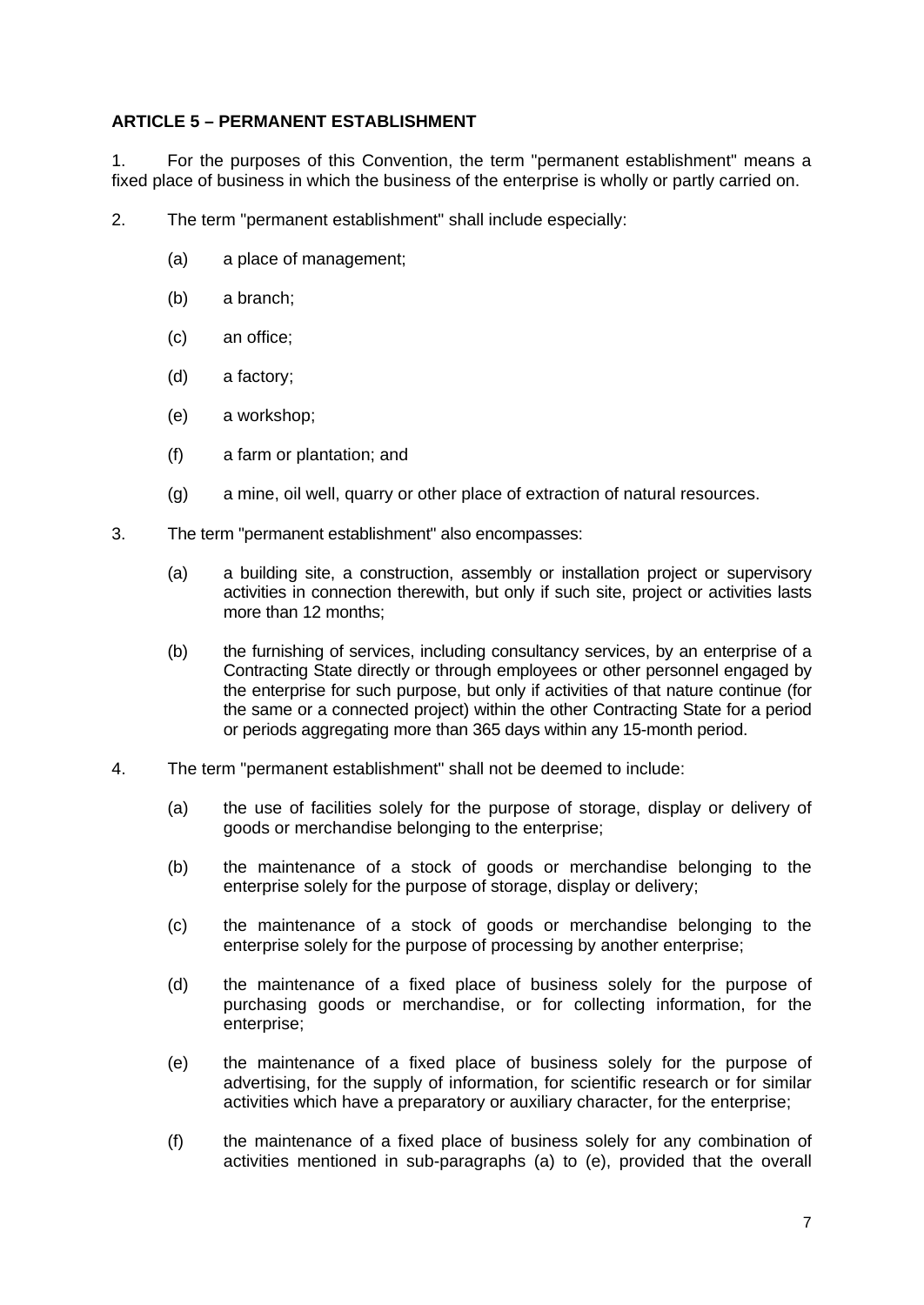activity of the fixed place of business resulting from this combination is of a preparatory or auxiliary character.

5. Notwithstanding the provisions of paragraphs 1 and 2, where a person - other than an agent of an independent status to whom paragraph 6 applies - is acting on behalf of an enterprise and has, and habitually exercises, in a Contracting State an authority to conclude contracts in the name of the enterprise, that enterprise shall be deemed to have a permanent establishment in that State in respect of any activities which that person undertakes for the enterprise, unless the activities of such person are limited to those mentioned in paragraph 4 which, if exercised through a fixed place of business, would not make this fixed place of business a permanent establishment under the provisions of that paragraph.

6. An enterprise of a Contracting State shall not be deemed to have a permanent establishment in the other Contracting State merely because it carries on business in that other Contracting State through a broker, general commission agent or any other agent of an independent status, where such person is acting in the ordinary course of his business.

7. The fact that a company which is a resident of a Contracting State controls or is controlled by a company which is a resident of the other Contracting State, or which carries on business in that other State (whether through a permanent establishment or otherwise), shall not of itself constitute either company a permanent establishment of the other.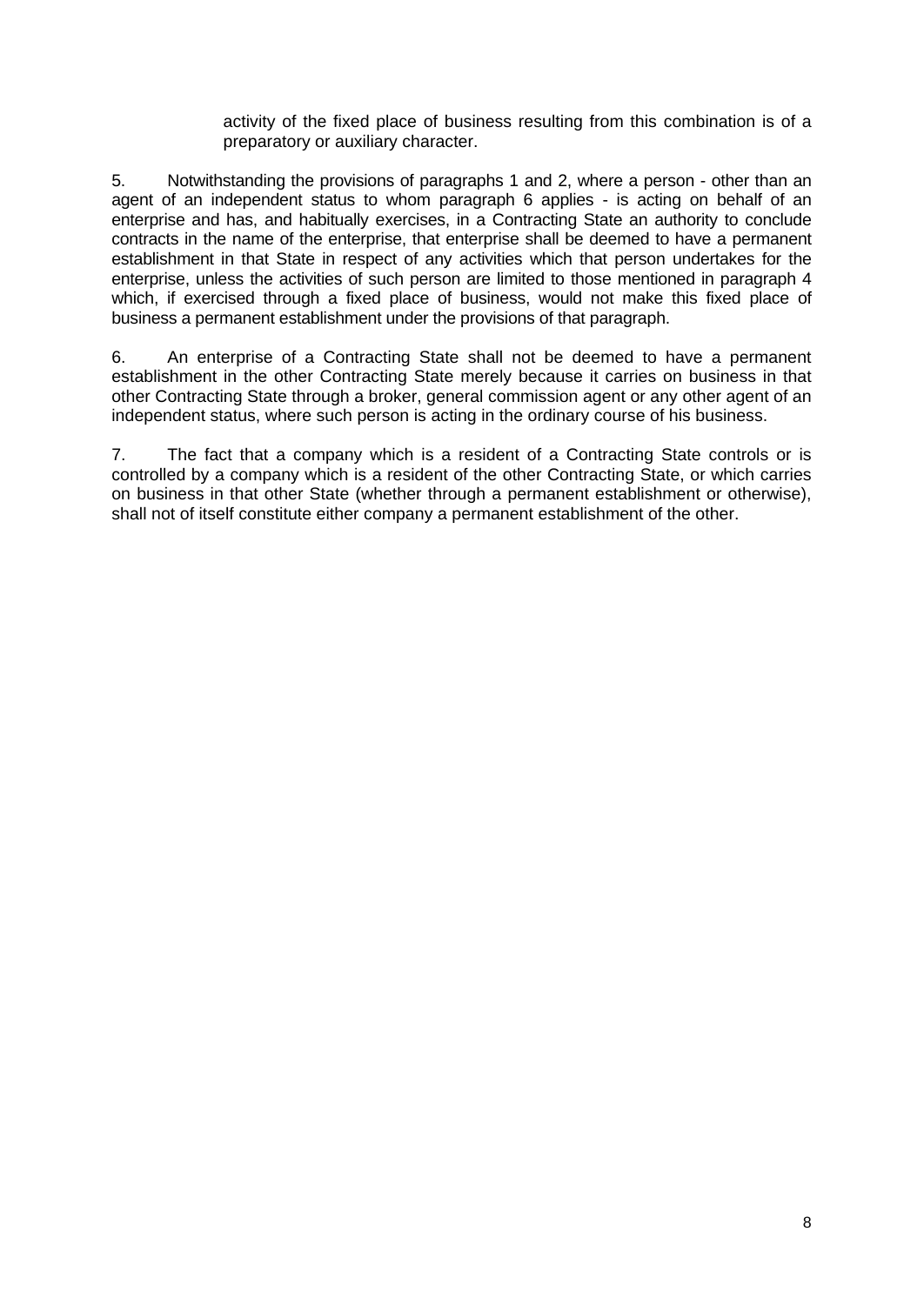#### **ARTICLE 6 – INCOME FROM IMMOVABLE PROPERTY**

1. Income from immovable property may be taxed in the Contracting State in which such property is situated.

2. The term "immovable property" shall be defined in accordance with the law of the Contracting State in which the property in question is situated. The term shall in any case include rights to variable or fixed payments as consideration for the working of, or the right to work, mines, oil wells, quarries or other places of extraction of natural resources.

3. The provisions of paragraph 1 shall apply to income derived from the direct use, letting or use in any other form of immovable property.

4. The provisions of paragraphs 1 and 3 shall also apply to the income from immovable property of an enterprise.

5. Income from agricultural or forestry undertakings situated in a Contracting State may be taxed in that Contracting State.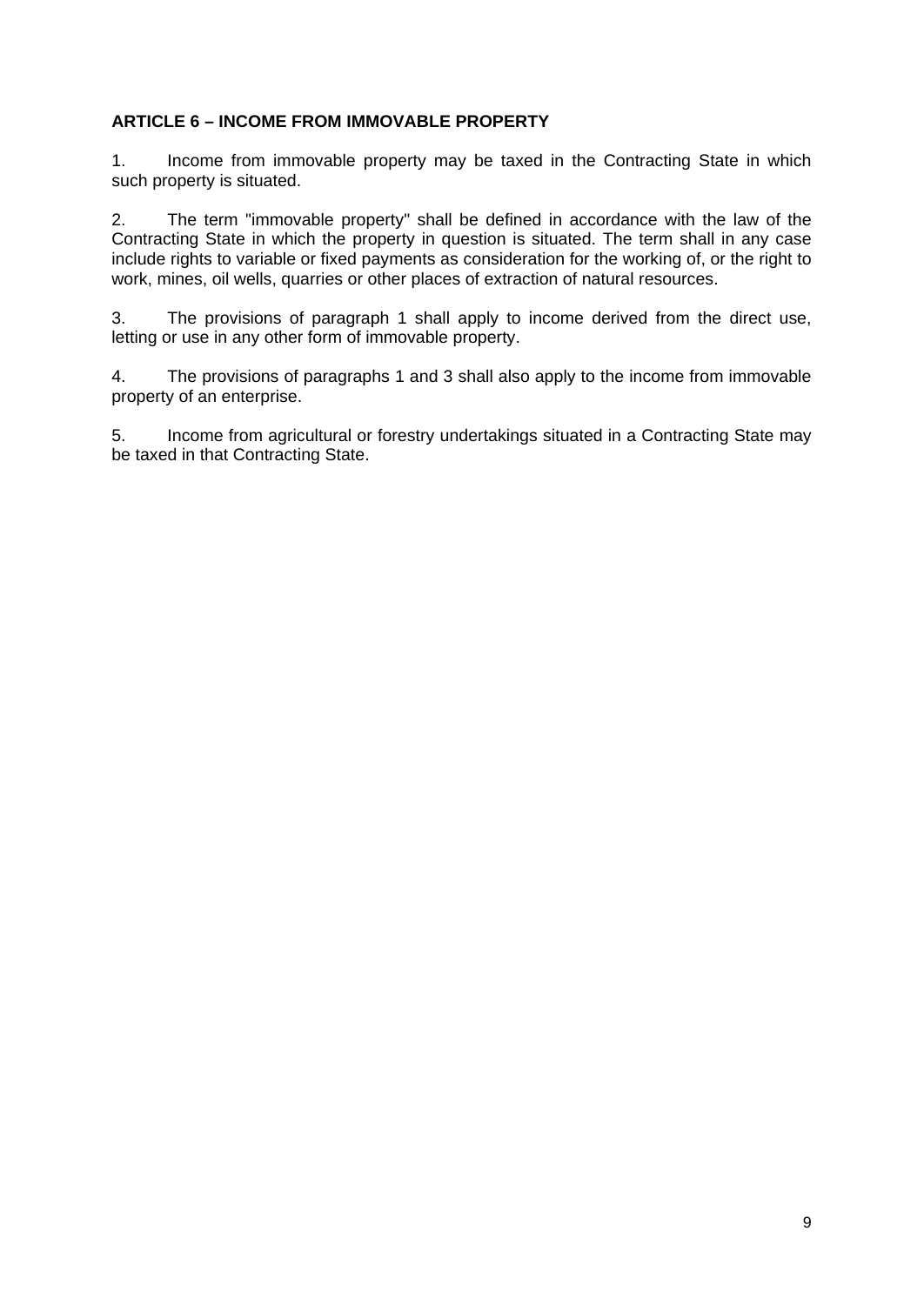#### **ARTICLE 7 – BUSINESS PROFITS**

1. The profits of an enterprise of a Contracting State shall be taxable only in that State unless the enterprise carries on business in the other Contracting State through a permanent establishment situated therein. If the enterprise carries on business as aforesaid, the profits of the enterprise may be taxed in the other State but only so much of them as is attributable to that permanent establishment.

2. Where an enterprise of a Contracting State carries on business in the other Contracting State through a permanent establishment situated therein, there shall in each Contracting State be attributed to that permanent establishment the profits which it might be expected to make if it were a distinct and separate enterprise engaged in the same or similar activities under the same or similar conditions and dealing wholly independently with the enterprise of which it is a permanent establishment.

3. In determining the profits of a permanent establishment, there shall be allowed as deductions all expenses, including executive and general administrative expenses, which would be deductible if the permanent establishment were an independent enterprise in so far as they are reasonably allocable to the permanent establishment, whether incurred in the Contracting State in which the permanent establishment is situated or elsewhere.

4. No profits shall be attributed to a permanent establishment by reason of that permanent establishment merely purchasing goods or merchandise for the enterprise.

5. Where profits include items of income which are dealt with separately in other Articles of this Convention, then the provisions of those Articles shall not be affected by the provisions of this Article.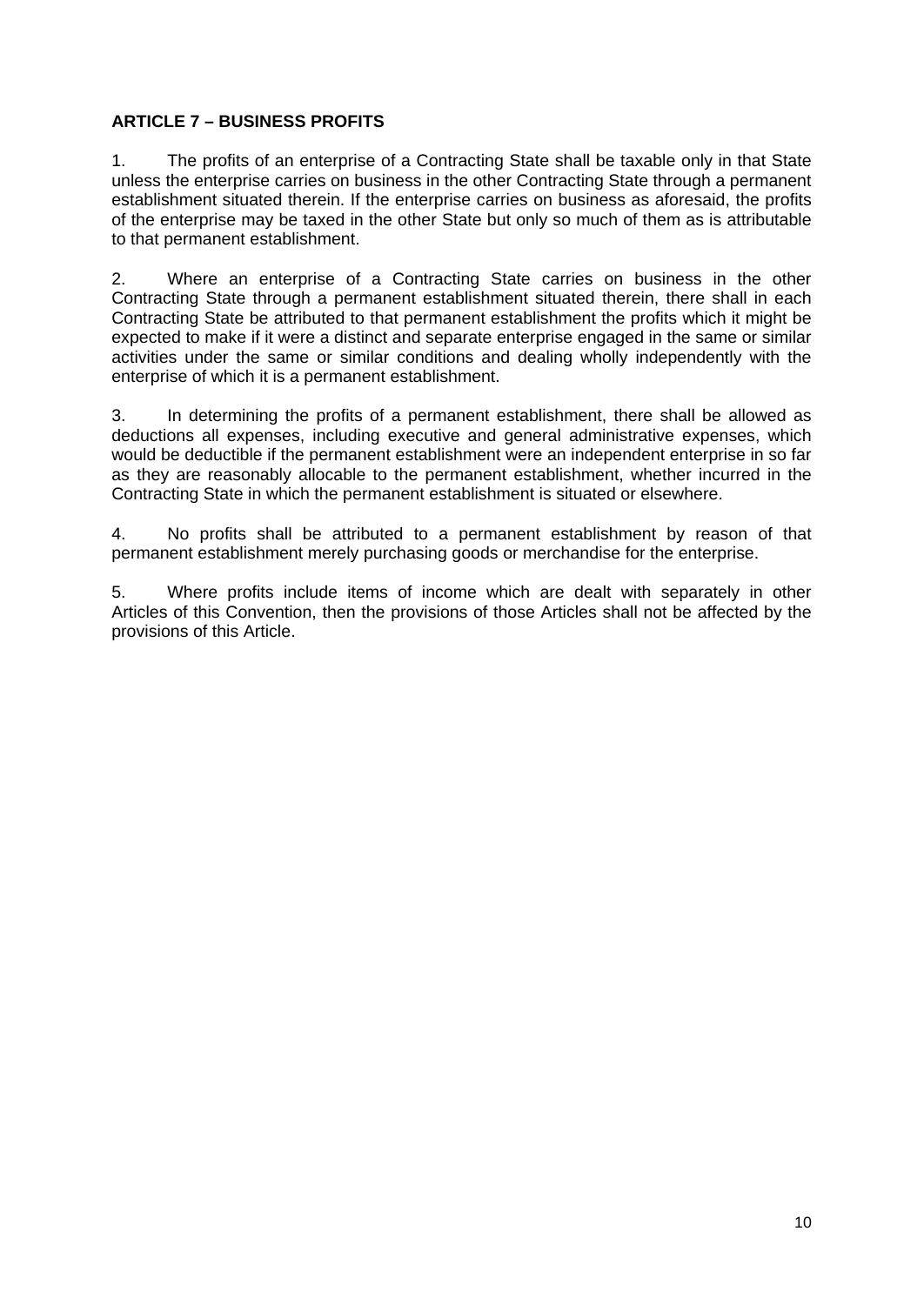### **ARTICLE 8 – SHIPPING AND AIR TRANSPORT**

1. Profits from the operation of ships or aircraft in international traffic shall be taxable only in the Contracting State in which the place of effective management of the enterprise is situated.

2. The provisions of paragraph 1 of this Article shall likewise apply in respect of participations in pools, in a joint business or in an international operation agency of any kind by enterprises engaged in the operation of ships or aircraft in international traffic.

3. Profits from the operation of ships or aircraft in international traffic include in particular, notwithstanding any other Articles of this Convention:

- (a) interest generated in a Contracting State by the funds required for the carrying on of such operation in that State; and
- (b) profits from the rental on a bareboat basis of ships or aircraft and profits from the use, maintenance or rental of containers (including trailers and related equipment for the transport of containers), used for the transport of goods or merchandise where such rental or such use, maintenance or rental, as the case may be, is incidental to such operation.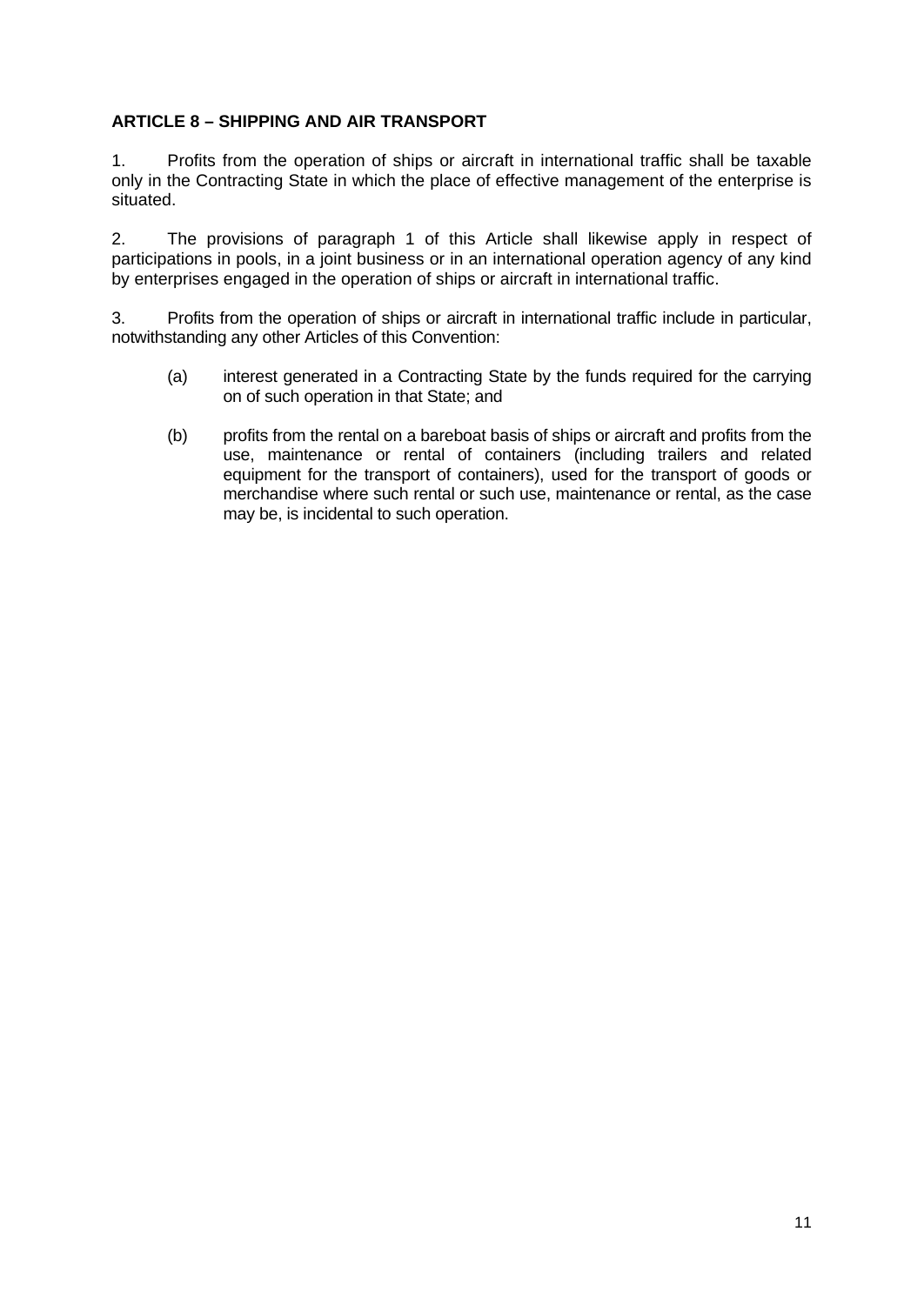# **ARTICLE 9 – ASSOCIATED ENTERPRISES**

- 1. Where
	- (a) an enterprise of a Contracting State participates directly or indirectly in the management, control or capital of an enterprise of the other Contracting State, or
	- (b) the same persons participate directly or indirectly in the management, control or capital of an enterprise of a Contracting State and an enterprise of the other Contracting State,

and in either case conditions are made or imposed between the two enterprises in their commercial or financial relations which differ from those which would be made between independent enterprises, then any profits which would, but for those conditions, have accrued to one of the enterprises, but, by reason of those conditions, have not so accrued, may be included in the profits of that enterprise and taxed accordingly.

2. Where a Contracting State includes in the profits of an enterprise of that State - and taxes accordingly - profits on which an enterprise of the other Contracting State has been charged to tax in that other State and the profits so included are profits which would have accrued to the enterprise of the first-mentioned State if the conditions made between the two enterprises had been those which would have been made between independent enterprises, then that other State shall make an appropriate adjustment to the amount of the tax charged therein on those agreed profits. In determining such adjustment, due regard shall be had to the other provisions of this Convention and the competent authorities of the Contracting States shall if necessary consult each other.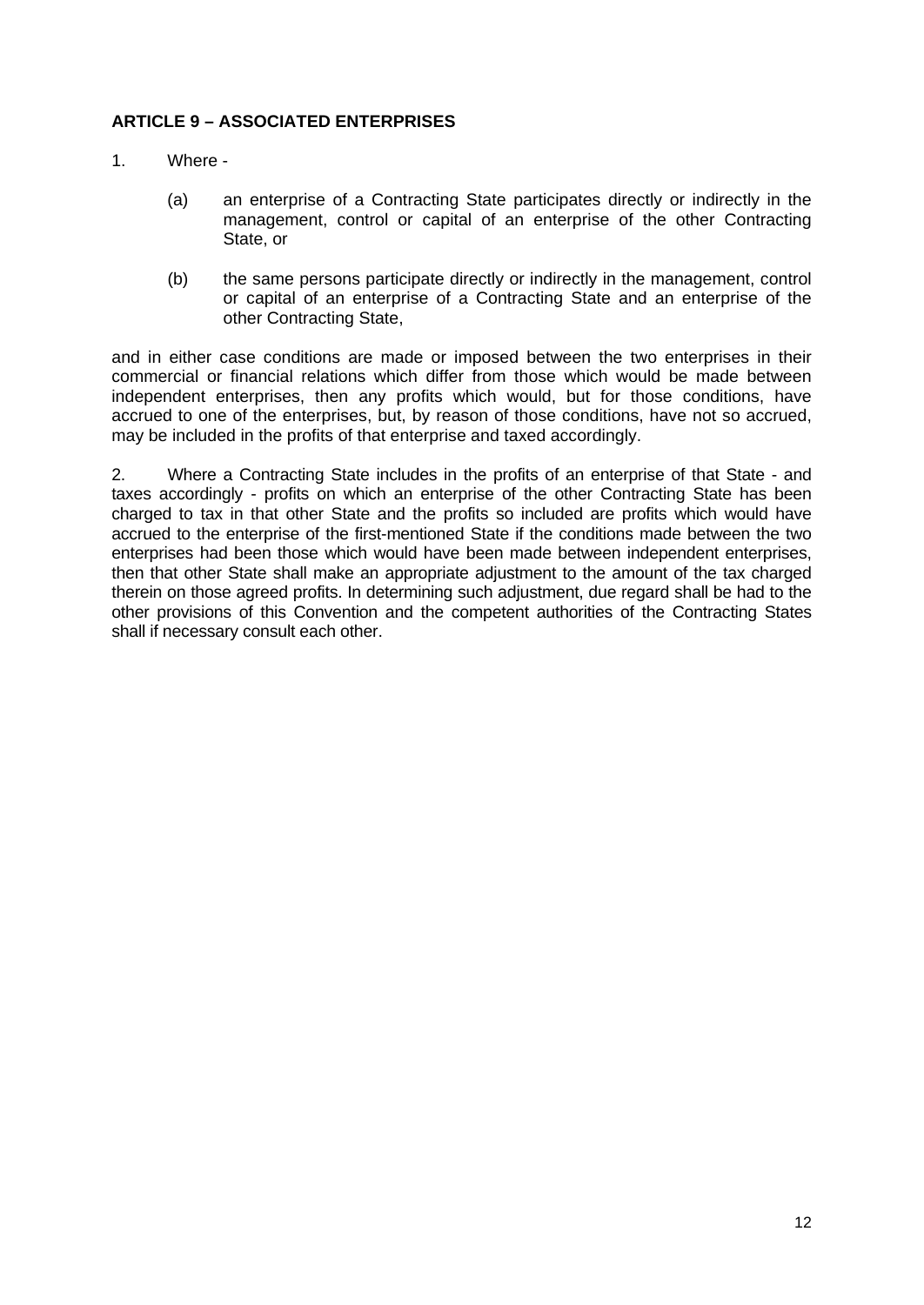# **ARTICLE 10 – DIVIDENDS**

1. Dividends paid by a company which is a resident of a Contracting State to a resident of the other Contracting State may be taxed in that other State.

2. However, such dividends may also be taxed in the Contracting State of which the company paying the dividends is a resident and according to the laws of that State, but if the beneficial owner of the dividends is a resident of the other Contracting State, the tax so charge shall not exceed:

- (a) 5 per cent of the gross amount of the dividends if the beneficial owner is a company which owns directly or indirectly at least 10 per cent of the share capital of the company paying the dividends;
- (b) in all other cases, 15 per cent of the gross amount of the dividends.

3. The term "dividends" as used in this Article means income from shares, "jouissance" shares or "jouissance" rights, mining shares, founders' shares or other rights, not being debtclaims, participating in profits, as well as income treated as a distribution by the taxation law of the Contracting State of which the company making the distribution is a resident.

- 4. Where an investment vehicle organised under the laws of a Contracting State,
	- (a) which derives income or gains from immovable property;
	- (b) whose income or gains are not taxed;
	- (c) which distributes most of its income annually,

makes a distribution of income to a resident of the other Contracting State who is the beneficial owner of that distribution, the distribution of that income shall be treated as a dividend. However, where the beneficial owner holds, directly or indirectly, 10 per cent or more of the capital of the investment vehicle, the distribution may be taxed at the rate provided for by the domestic law of the Contracting State in which the distribution arises.

5. The provisions of paragraphs 1, 2 and 4 shall not apply if the beneficial owner of the dividends, being a resident of a Contracting State, carries on business in the other Contracting State of which the payer is a resident, through a permanent establishment situated therein and the holding in respect of which the dividends are paid is effectively connected with such permanent establishment. In such case the provisions of Article 7 shall apply.

6. Where a company which is a resident of a Contracting State derives profits or income from the other Contracting State, that other State may not impose any tax on the dividends paid by the company, except insofar as such dividends are paid to a resident of that other State or insofar as the holding in respect of which the dividends are paid is effectively connected with a permanent establishment situated in that other State, nor subject the company's undistributed profits to a tax on the company's undistributed profits, even if the dividends paid or the undistributed profits consist wholly or partly of profits or income arising in such other State.

7. Nothing in this Convention shall prevent a Contracting State from imposing on the profits attributable to a permanent establishment situated in that State, of a company which is a resident of the other Contracting State, a tax in addition to the taxes allowable under the other provisions of the Convention, provided that any additional tax so imposed shall not exceed 5 per cent of the profits attributable to the permanent establishment after the payment of corporate income tax on those profits.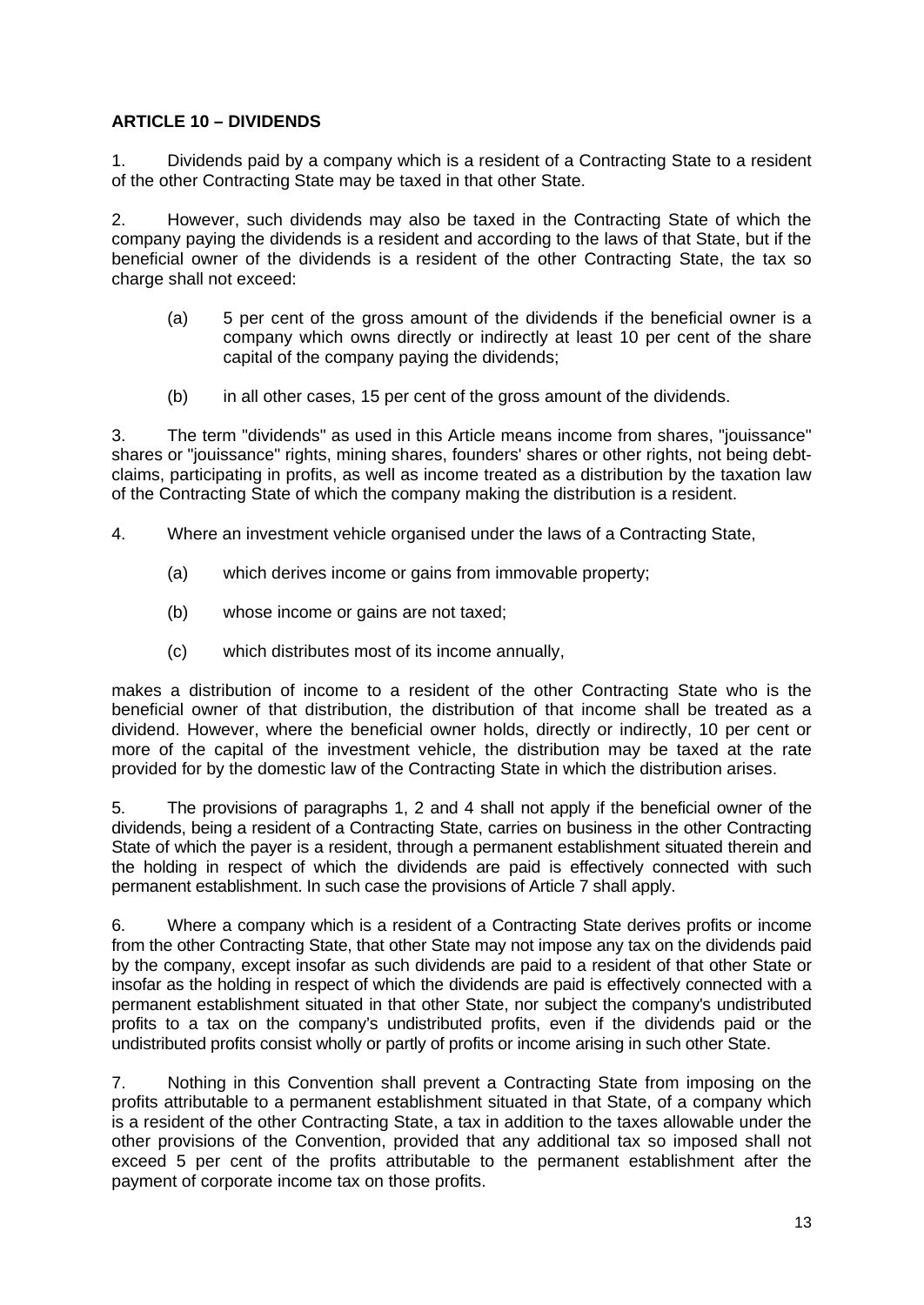# **ARTICLE 11 – INTEREST**

1. Interest arising in a Contracting State and paid to a resident of the other Contracting State may be taxed in that other State.

2. However, such interest may also be taxed in the Contracting State in which it arises and according to the laws of that State, but if the beneficial owner of the interest is a resident of the other Contracting State, the tax so charged shall not exceed 10 per cent of the gross amount of the interest.

3. Notwithstanding the provisions of paragraph 2, interest referred to in paragraph 1 shall be taxable only in the Contracting State of which the recipient of the interest is a resident, if such recipient is the beneficial owner of such interest and if one of the following conditions is met:

- (a) Such recipient is a Contracting State, a territorial authority or a statutory body thereof, including the central bank of that state; or such interest is paid by one of those states, territorial authorities or statutory bodies;
- (b) Such interest is paid in respect of a debt-claim or of a loan guaranteed or insured or subsidised by the government of a Contracting State or by any other person acting on behalf of a Contracting State;
- (c) Such interest is paid by an enterprise of one of the Contracting States to an enterprise of the other Contracting State.

4. The term "interest" as used in this Article means income from debt-claims of every kind, whether or not secured by mortgage and whether or not carrying a right to participate in the debtor's profits, and in particular, income from government securities and income from bonds or debentures, including premiums and prizes attaching to such securities, bonds or debentures. Penalty charges for late payment shall not be regarded as interest for the purpose of this Article.

5. The provisions of paragraphs 1, 2 and 3 of this Article shall not apply if the beneficial owner of the interest, being a resident of a Contracting State, carries on business in the other Contracting State in which the interest arises through a permanent establishment situated therein and the debt-claim in respect of which the interest paid is effectively connected with such permanent establishment. In such case, the provisions of Article 7 shall apply.

6. Interest shall be deemed to arise in a Contracting State when the payer is that State itself, a territorial authority or a resident of that State. Where, however, the person paying the interest, whether he is a resident of a Contracting State or not, has in a Contracting State a permanent establishment in connection with which the indebtedness on which the interest is paid was incurred, and such interest is borne by such permanent establishment, then such interest shall be deemed to arise in the Contracting State in which the permanent establishment is situated.

7. Where, owing to a special relationship between the payer and the beneficial owner or between both of them and some other person, the amount of interest paid, having regard to the debt-claim for which it is paid, exceeds the amount which would have been agreed upon by the payer and the beneficial owner in the absence of such relationship, the provisions of this Article shall apply only to the last-mentioned amount. In that case, the excess part of the payments shall remain taxable according the law of each Contracting State, due regard being had to the other provisions of this Convention.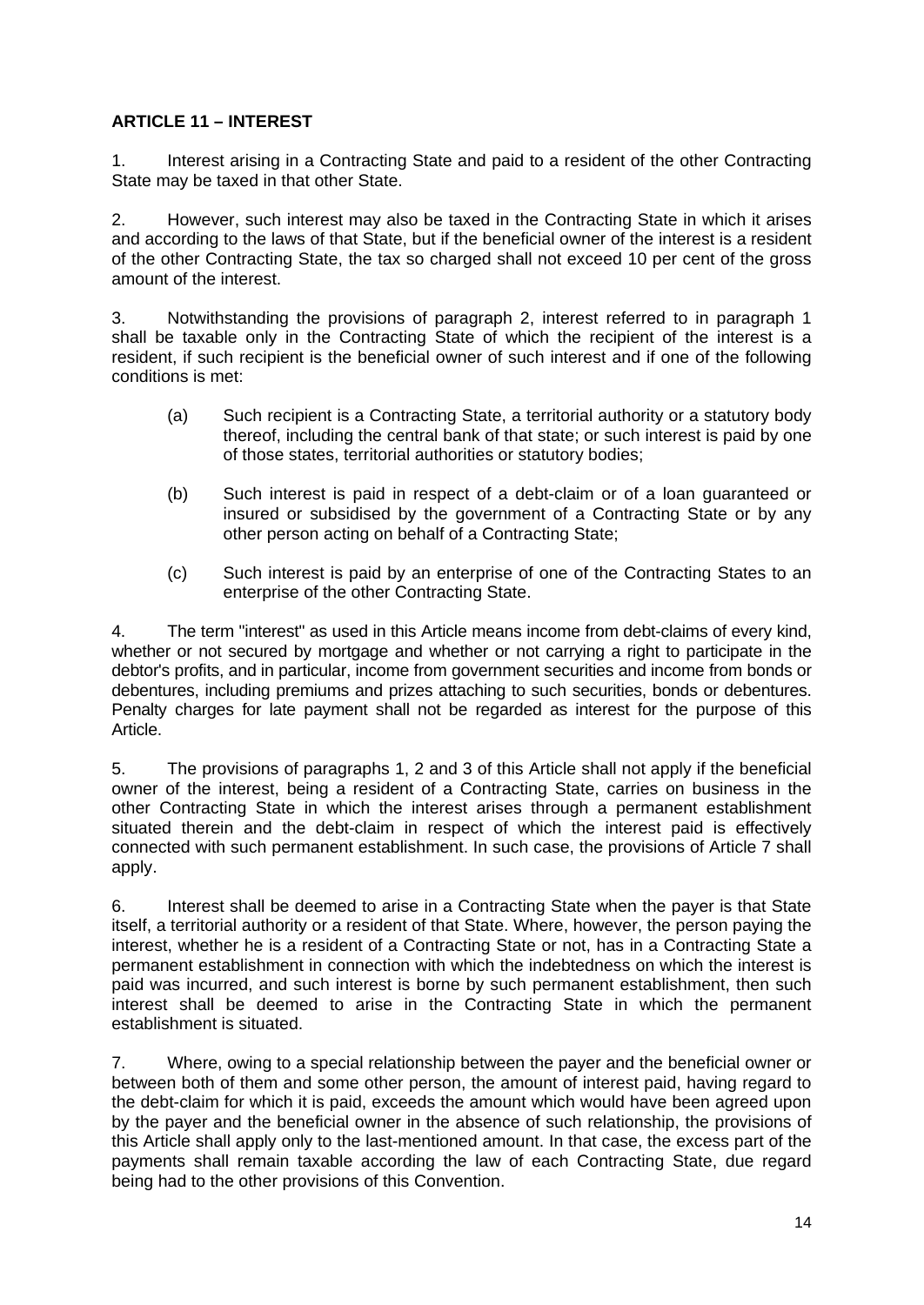### **ARTICLE 12 – ROYALTIES**

1. Royalties arising in a Contracting State and beneficially owned by a resident of the other Contracting State shall be taxable only in that other State.

2. The term "royalties" as used in this Article means payments of any kind received as consideration for the use of, or the right to use, any copyright of literary, artistic or scientific work, including cinematograph films and tapes for television or broadcasting, any patent, trade mark, design or model, plan, secret formula or process, or for the use of, or the right to use, industrial, commercial or scientific equipment, or for information concerning industrial, commercial or scientific experience.

3. Notwithstanding the provisions of paragraph 1 of this Article, royalties received as consideration for the use of, or the right to use, any copyright of literary or artistic work, including cinematograph films and tapes for television or broadcasting or for information concerning commercial experience may be taxed in, and according to the law of, the Contracting State in which they arise.

4. The provisions of paragraphs 1, 2 and 3 of this Article shall not apply if the beneficial owner of the royalties, being a resident of a Contracting State, carries on business in the other Contracting State in which the royalties arise through a permanent establishment situated therein and the right or property in respect of which the royalties are paid is effectively connected with such permanent establishment. In such case, the provisions of Article 7 shall apply.

5. Royalties as defined in paragraph 2 of this Article shall be treated as arising from sources within the Contracting State in which the property referred to in that paragraph is used.

6. Where, owing to a special relationship between the payer and the beneficial owner or between both of them and some other person, the amount of the royalties paid, having regard to the use, right, property or information for which they are paid, exceeds the amount which would have been agreed upon by the payer and the beneficial owner in the absence of such relationship, the provisions of this Article shall apply only to the last-mentioned amount. In that case, the excess part of the payments shall remain taxable according to the laws of each Contracting State, due regard being had to the other provisions of this Convention.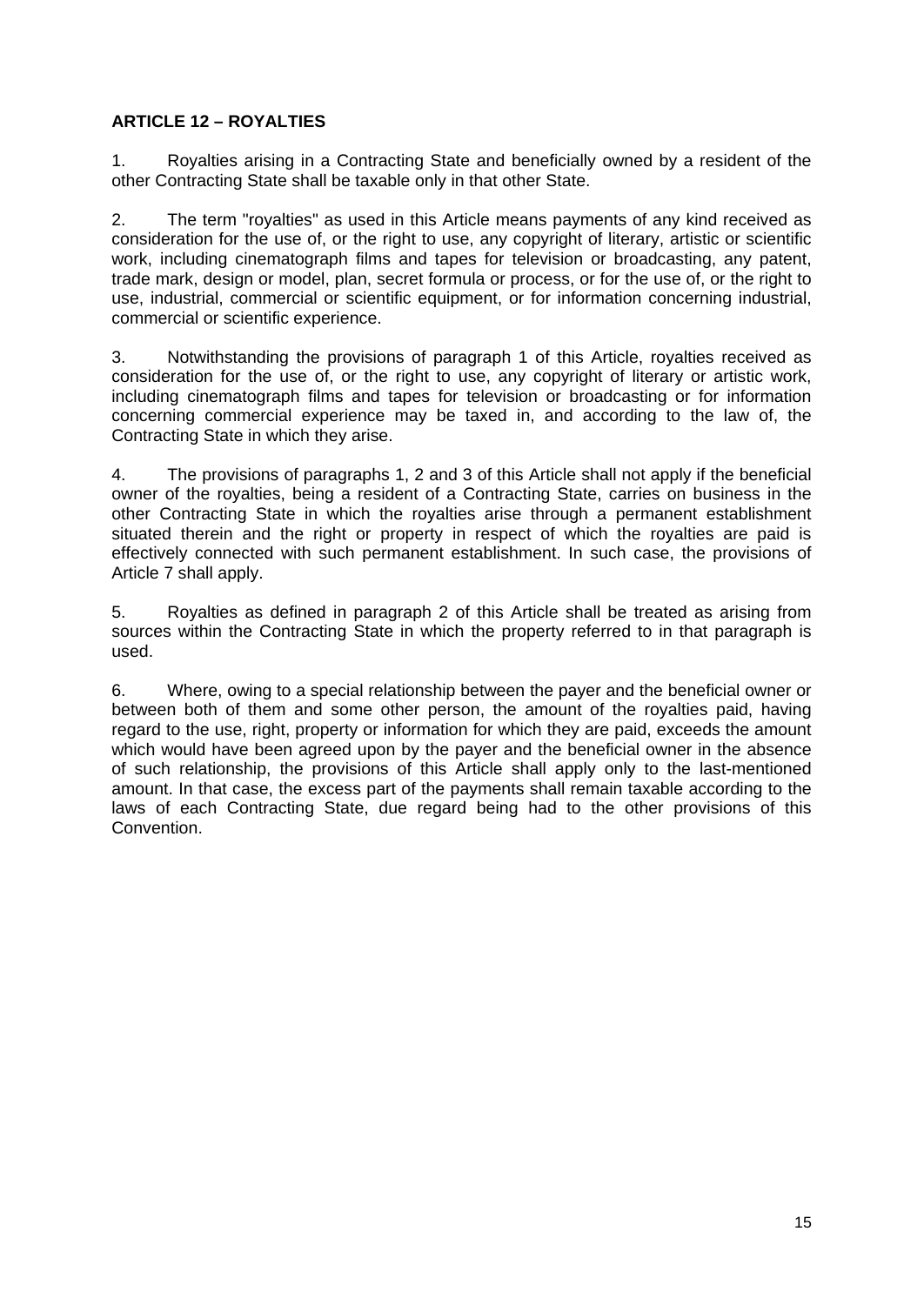#### **ARTICLE 13 – CAPITAL GAINS**

1. Gains from the alienation of immovable property, as defined in paragraph 2 of Article 6, may be taxed in the Contracting State in which such property is situated.

2. Gains from the alienation of movable property forming part of the business property of a permanent establishment which an enterprise of a Contracting State has in the other Contracting State, including such gains from the alienation of such a permanent establishment (alone or together with the whole enterprise) may be taxed in the other State. However, gains from the alienation of ships and aircraft operated in international traffic and movable property pertaining to the operation of such ships and aircraft, shall be taxable only in the Contracting State in which the place of effective management of the enterprise is situated.

3. Gains from the alienation of shares or other rights in a company, a trust or any other institution or entity, the assets or property of which consist of more than 50 per cent of their value, or derive more than 50 per cent of their value, directly or indirectly through the interposition of one or more other companies, trusts, institutions or entities, from immovable property referred to in Article 6 and situated in a Contracting State or of rights connected with such immovable property may be taxed in that State. For the purposes of this provision, immovable property pertaining to business carried on personally by such company shall not be taken into account.

4. Gains from the alienation of any property other than those mentioned in paragraphs 1, 2 and 3, shall be taxable only in the Contracting State of which the alienator is a resident.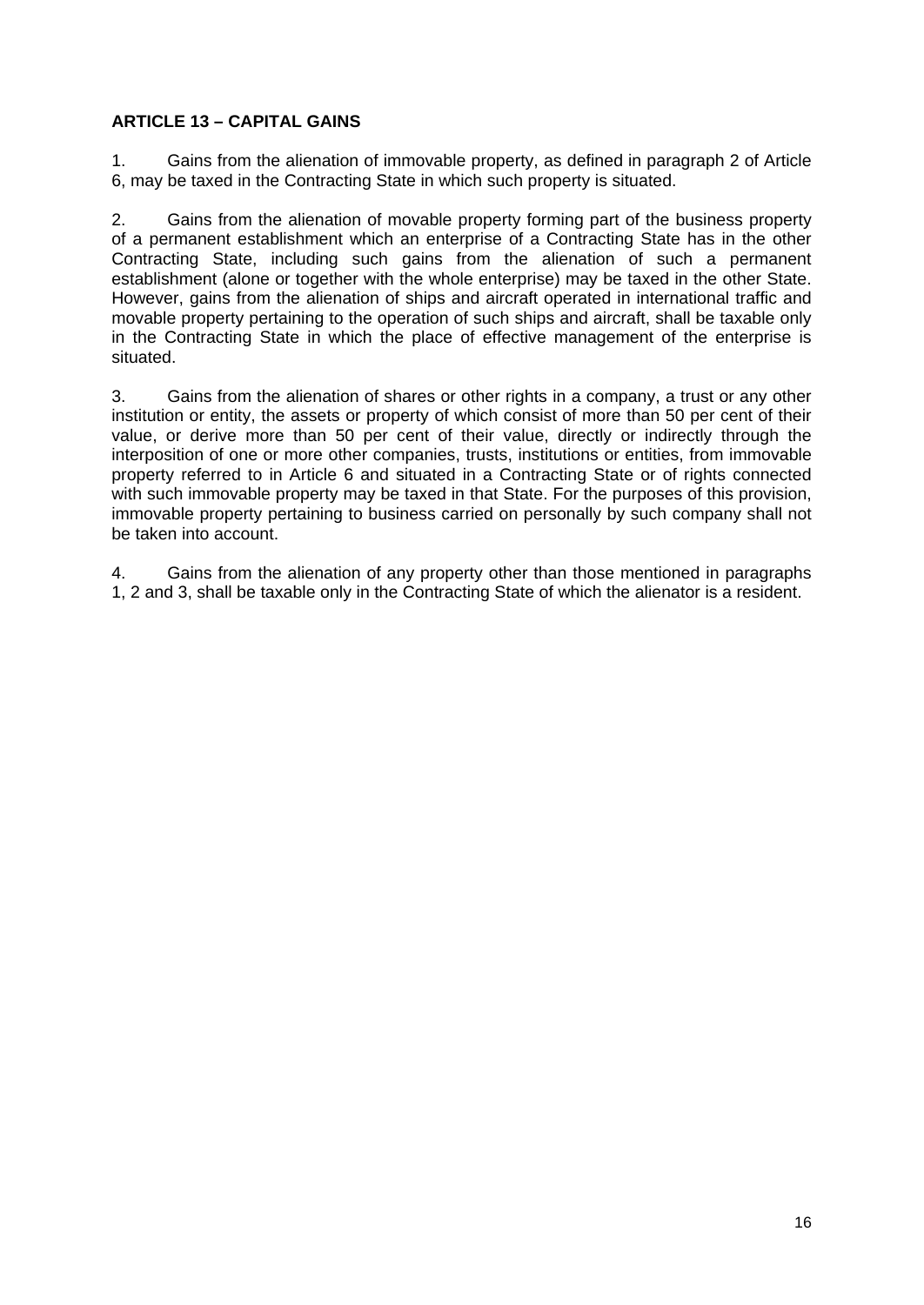#### **ARTICLE 14 – INCOME FROM EMPLOYMENT**

1. Subject to the provisions of Articles 15, 16, 18, 19 and 20, salaries, wages and other similar remuneration derived by a resident of a Contracting State in respect of an employment, shall be taxable only in that State unless the employment is exercised in the other Contracting State. If the employment is so exercised, such remuneration as is derived therefrom may be taxed in that other State.

2. Notwithstanding the provisions of paragraph 1, remuneration derived by a resident of a Contracting State in respect of an employment exercised in the other Contracting State shall be taxable only in the first-mentioned State if -

- (a) the recipient is present in the other State for a period or periods not exceeding in the aggregate 183 days in any twelve month period commencing or ending in the fiscal year concerned; and
- (b) the remuneration is paid by or on behalf of an employer who is not a resident of the other State; and
- (c) the remuneration is not borne by a permanent establishment which the employer has in the other State.

3. Notwithstanding the preceding provisions of this Article, remuneration derived by a resident of one of the Contracting States in respect of an employment exercised aboard a ship or aircraft in international traffic shall be taxable only in the Contracting State in which the place of effective management of the enterprise is situated.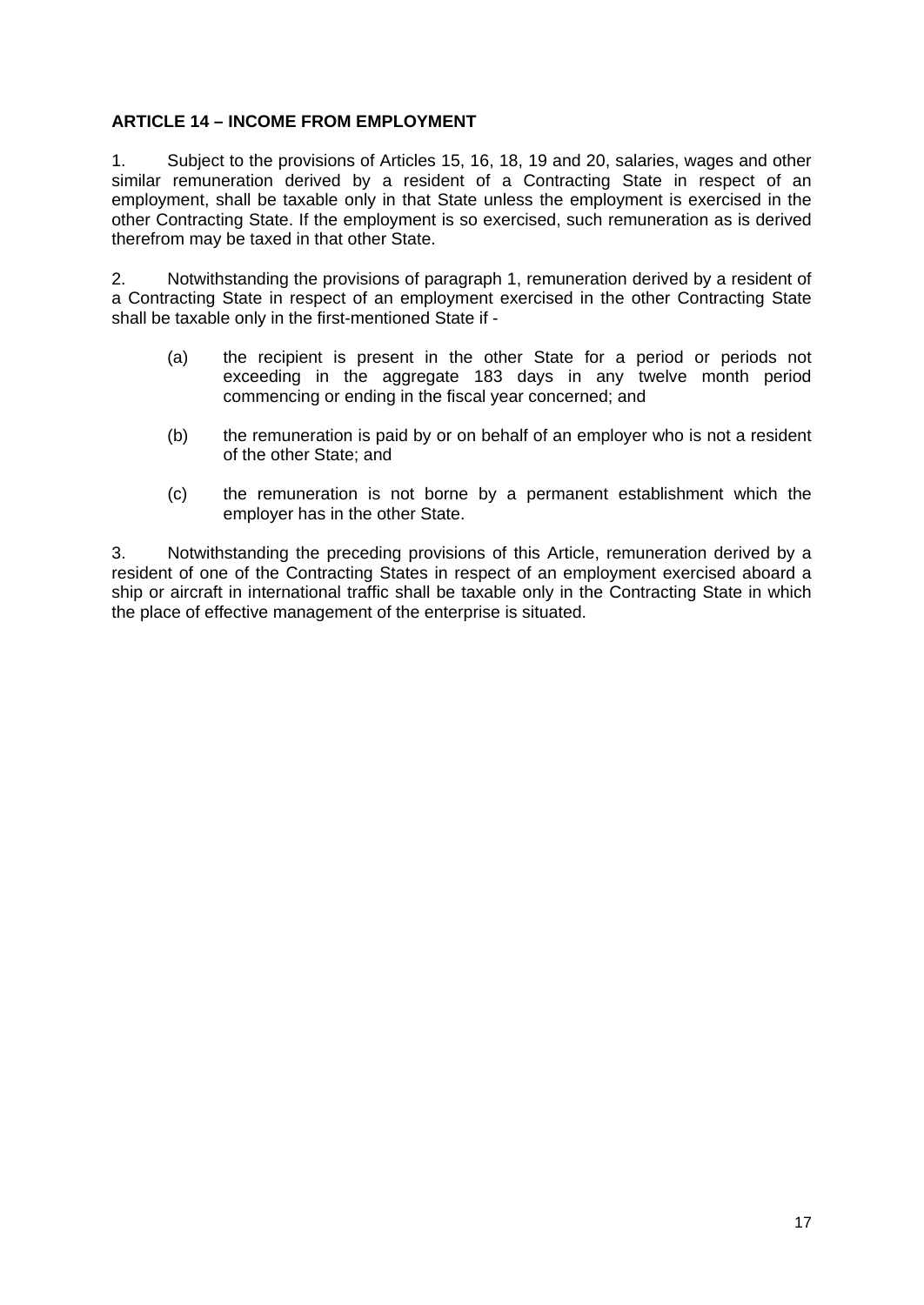#### **ARTICLE 15 – DIRECTOR'S FEES**

Directors' fees and similar payments derived by a resident of a Contracting State in his capacity as a member of the board of directors of a company which is a resident of the other Contracting State, may be taxed in that other State.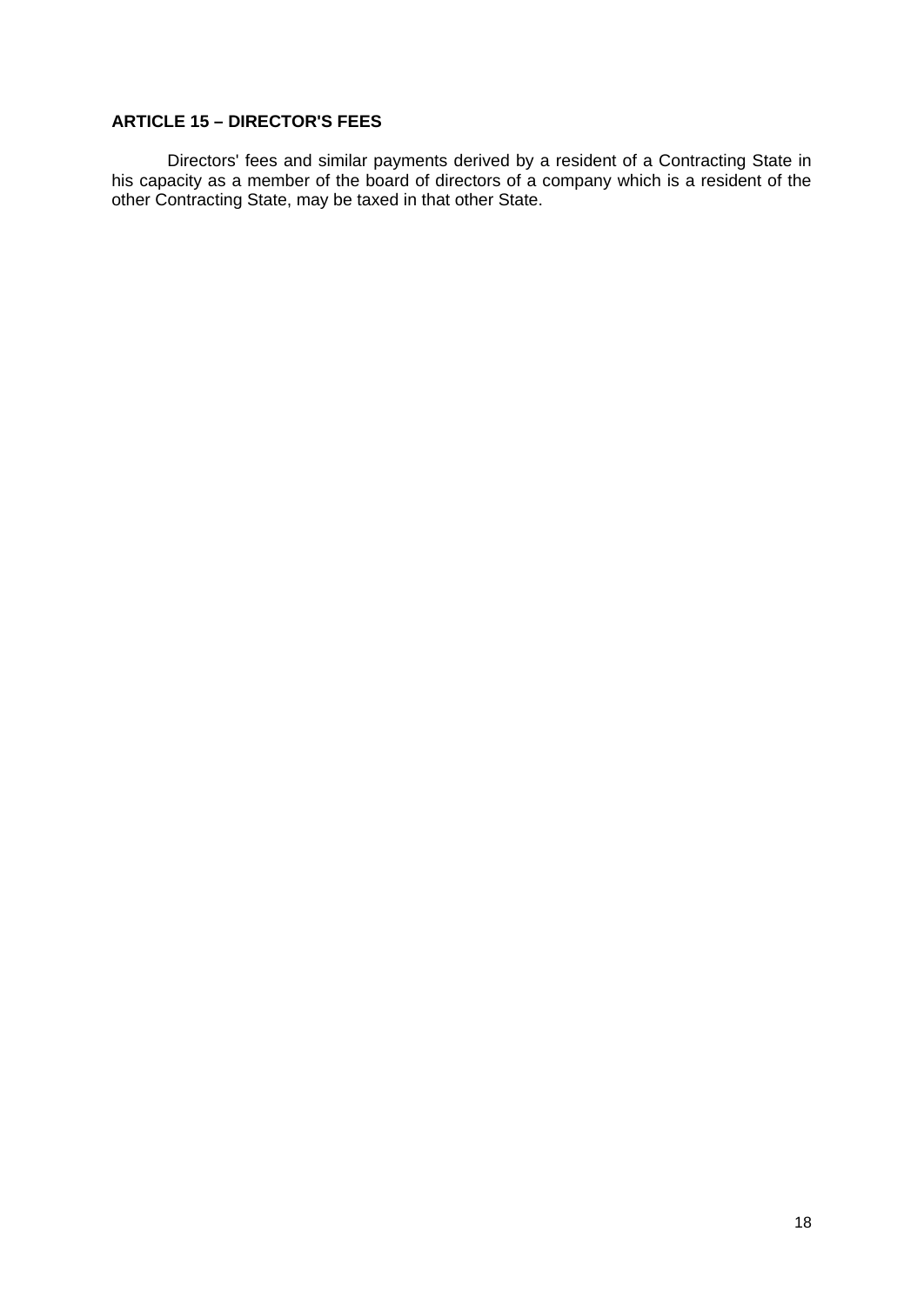### **ARTICLE 16 – PUBLIC ENTERTAINERS**

1. Notwithstanding the provisions of Article 14, income derived by public entertainers, such as theatre, motion picture, radio or television artistes, and musicians, and by athletes, from their personal services as such may be taxed in the Contracting State in which these services are performed.

2. The provisions of paragraph 1 shall not apply to remuneration or profits, salaries, wages and similar income derived from services rendered in a Contracting State by public entertainers if the visit to that Contracting State is substantially supported by public funds of the other Contracting State.

3. Where the services mentioned in paragraph 1 are provided in a Contracting State by an enterprise of the other Contracting State, the profits derived from providing these services by such an enterprise may be taxed in the first-mentioned State unless the enterprise is substantially supported from the public funds of the other Contracting State in connection with the provisions of such services.

4. For the purposes of this Article the term "public funds" shall include the funds of any territorial authority or statutory body of either Contracting State.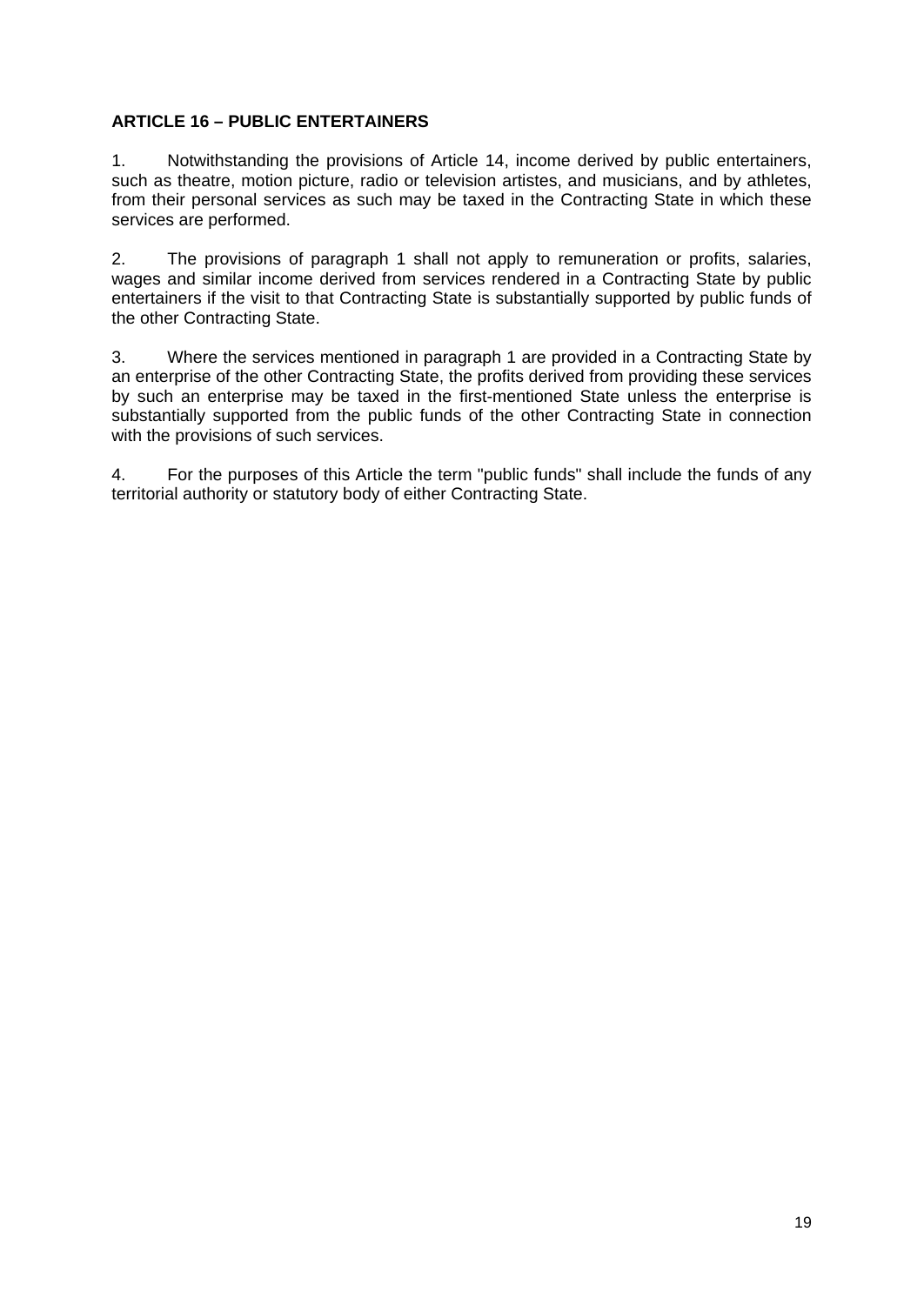#### **ARTICLE 17 – PENSIONS**

Subject to the provisions of paragraph 2 of Article 18, pensions and other similar remuneration paid to a resident of a Contracting State in consideration of past employment shall be taxable only in that State.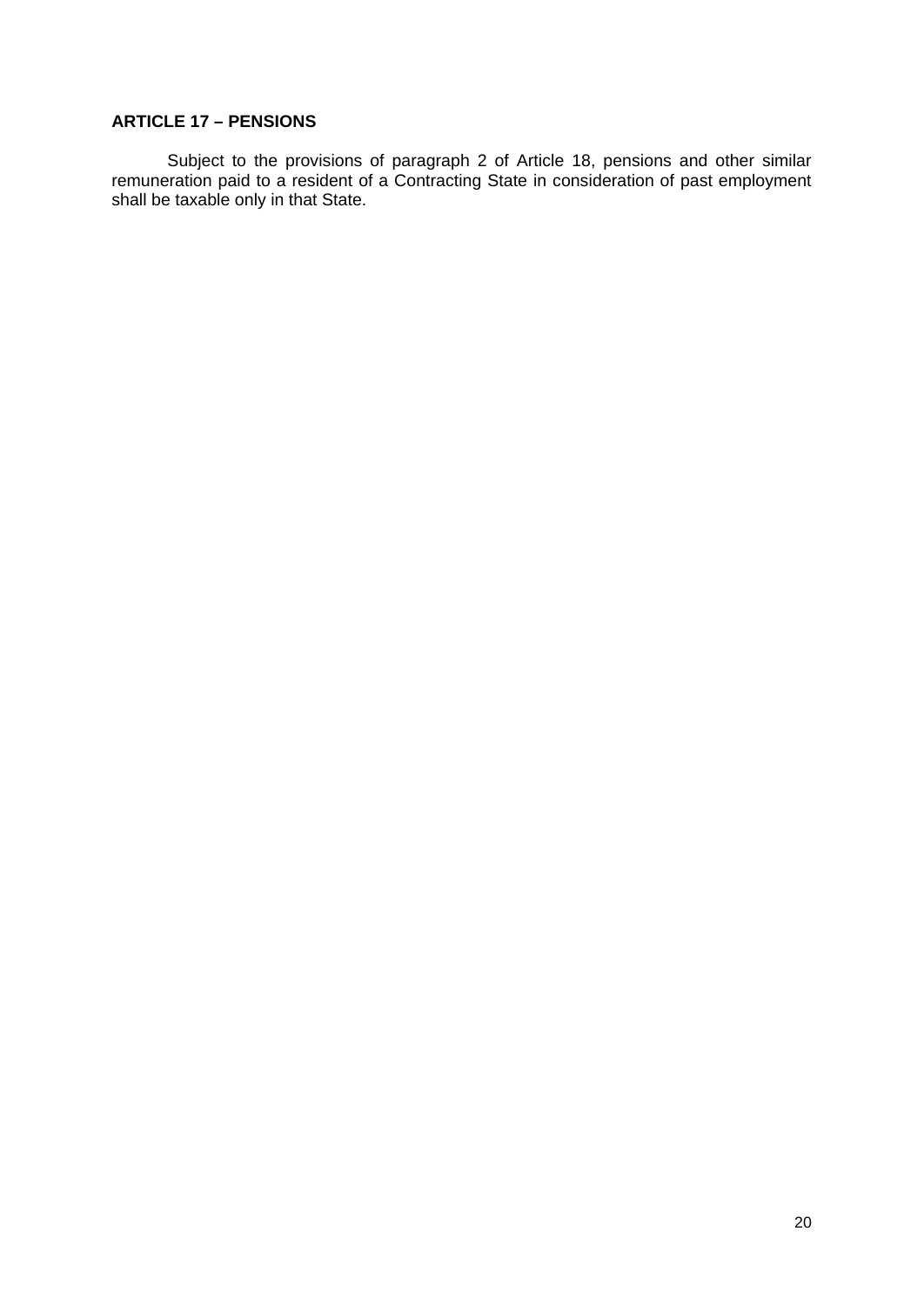#### **ARTICLE 18 – GOVERNMENT SERVICE**

- 1. (a) Salaries, wages and other similar remuneration, other than a pension, paid by a Contracting State or a territorial authority or a statutory body thereof to an individual in respect of services rendered to that State, authority or body shall be taxable only in that State;
	- (b) However, such salaries, wages and other similar remuneration shall be taxable only in the other Contracting State if the services are rendered in that State and the individual is a resident of, and a national of, that State without being also a national of the first-mentioned State.
- 2. (a) Any pension paid by, or out of funds created by, a Contracting State, a territorial authority or a statutory body thereof to an individual in respect of services rendered to that State, authority or body shall be taxable only in that State;
	- (b) However, such pension shall be taxable only in that other Contracting State if the individual is a resident of, and a national of, that State without being also a national of the first-mentioned State.
- 3. The provisions of Articles 14, 15, 16 and 17 shall apply to salaries, wages and other similar remuneration, and pensions in respect of services rendered in connection with a business carried on by a Contracting State or a territorial authority or a statutory body thereof.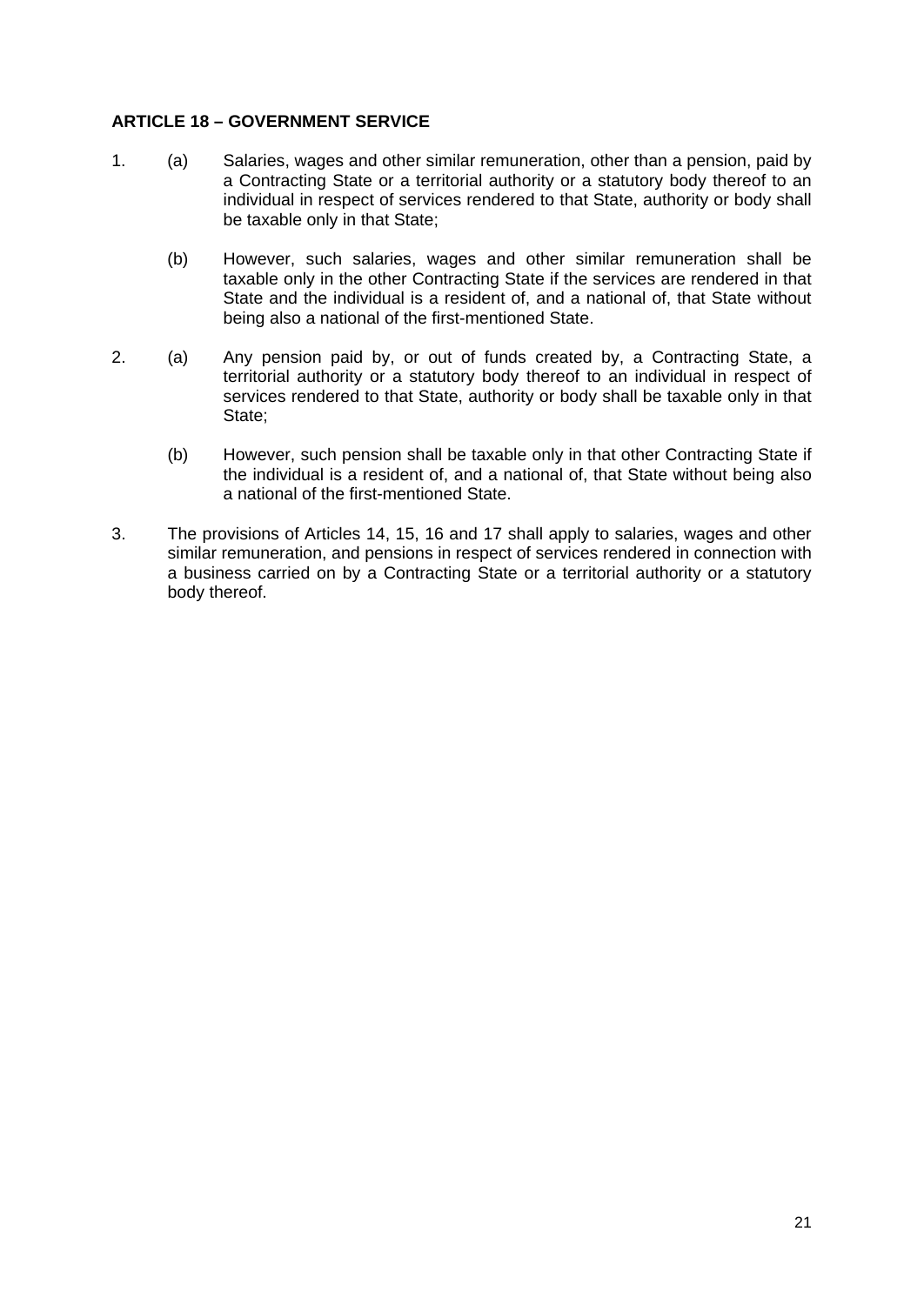### **ARTICLE 19 – STUDENTS AND TRAINEES**

1. An individual, who immediately before visiting a Contracting State, is a resident of the other Contracting State and is temporarily present in the first-mentioned Contracting State solely as a student at a recognised university, college or school in that first-mentioned Contracting State, or as a business apprentice therein, shall be exempt from tax in the firstmentioned Contracting State in respect of -

- (a) all remittances from the other Contracting State for the purposes of his maintenance, education, or training; and
- (b) any remuneration for personal services rendered in the first-mentioned Contracting State with a view to supplementing the resources available to him for such purposes.

2. An individual, who immediately before visiting a Contracting State, is a resident of the other Contracting State and is temporarily present in the first-mentioned Contracting State for a period not exceeding three years for the purpose of study, research or training solely as a recipient of a grant, allowance or award from a scientific, educational, religious or charitable organisation or under a technical assistance programme entered into by one of the Contracting States, shall be exempt from tax in the first-mentioned Contracting State on -

- (a) the amount of such grant, allowance or award, and
- (b) any remuneration for personal services rendered in the first-mentioned Contracting State provided such services are in connection with his study, research or training or are incidental thereto.

3. An individual, who immediately before visiting a Contracting State, is a resident of the other Contracting State and is temporarily present in the first-mentioned Contracting State for a period not exceeding twelve months solely as an employee of, or under contract with, the second-mentioned Contracting State or an enterprise thereof for the purpose of acquiring technical, professional or business experience shall be exempt from tax in the firstmentioned Contracting State on -

- (a) all remittances from the second-mentioned Contracting State for the purposes of his maintenance, education or training; and
- (b) any remuneration for personal services rendered in the first-mentioned Contracting State, provided such services are in connection with his studies or training or are incidental thereto.

4. For the purpose of this Article the term "Contracting State" shall include any territorial authority or statutory body of either of the Contracting States.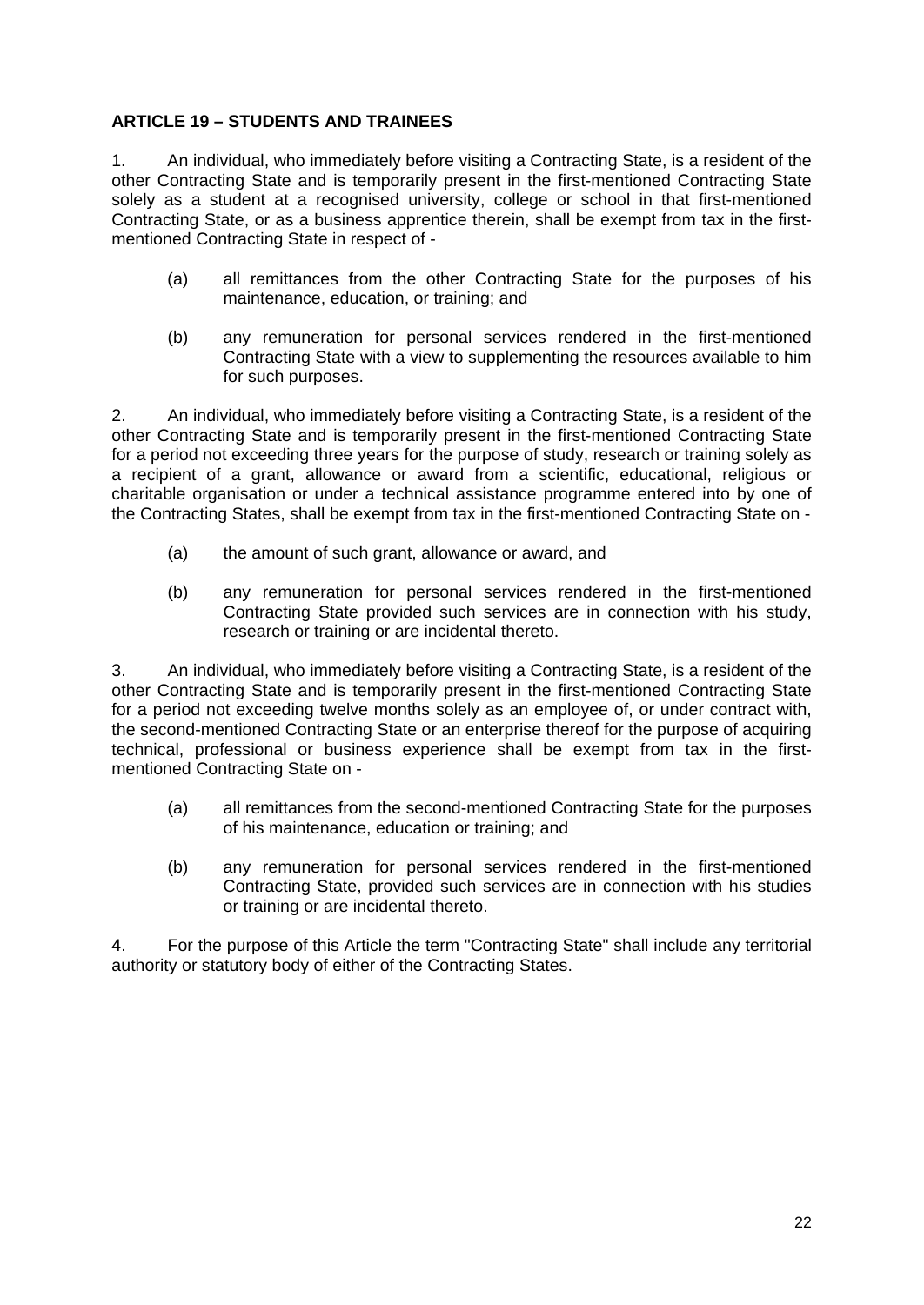#### **ARTICLE 20 – TEACHERS**

An individual who is a resident of a Contracting State immediately before making a visit to the other Contracting State, and who, at the invitation of any university, college, school or other similar educational institution, which is recognised by the competent authority in that other Contracting State, visits that other Contracting State for a period not exceeding two years solely for the purpose of teaching or research or both at such educational institution shall be exempt from tax in that other Contracting State on his remuneration for such teaching or research.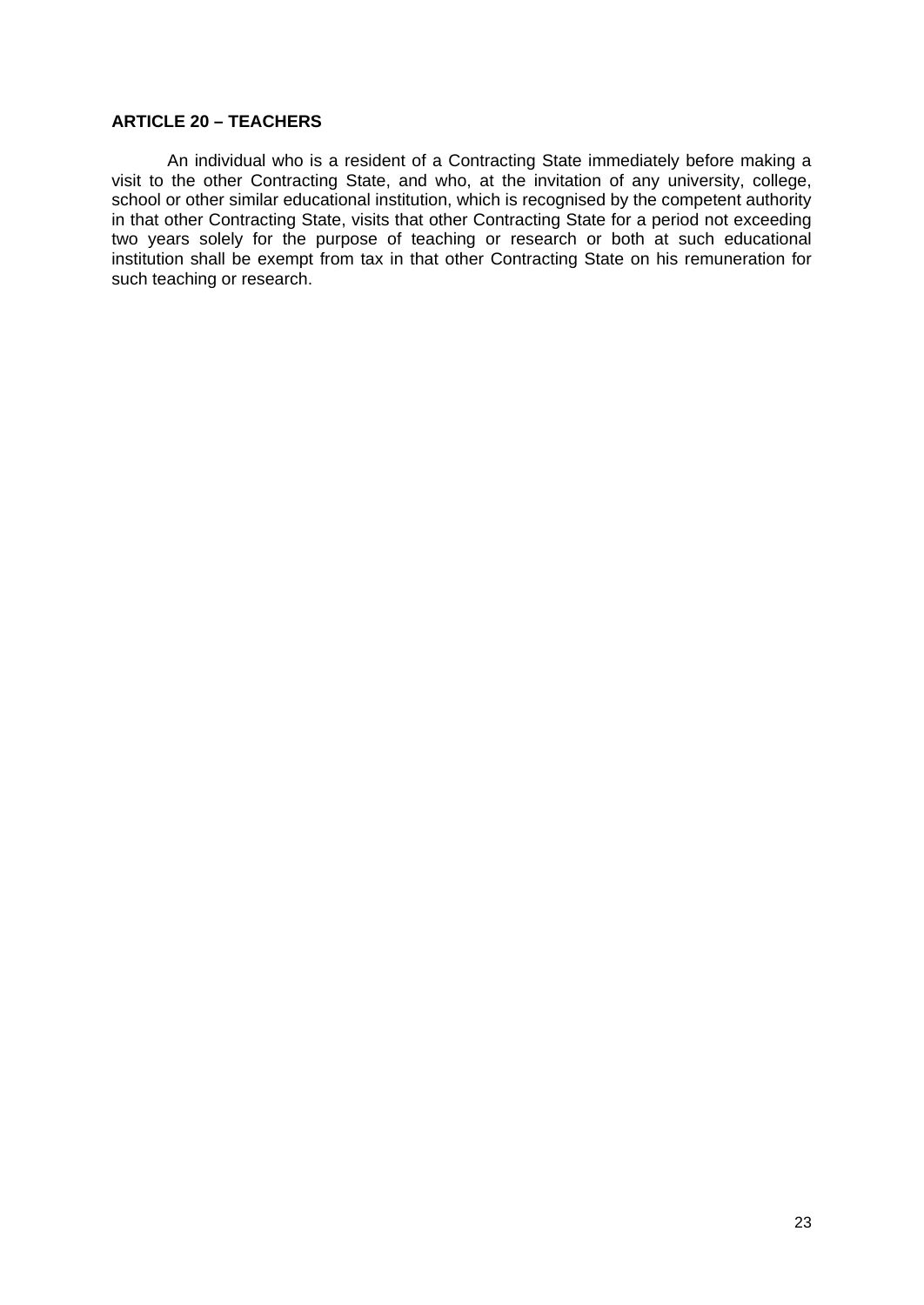#### **ARTICLE 21 – OTHER INCOME**

1. Items of income beneficially owned by a resident of a Contracting State, wherever arising, not dealt with in the foregoing Articles of this Convention shall be taxable only in that State.

2. The provisions of paragraph 1 shall not apply to income, other than income from immovable property as defined in paragraph 2 of Article 6, if the beneficial owner of such income, being a resident of a Contracting State, carries on business in the other Contracting State through a permanent establishment situated therein and the right or property in respect of which the income is paid is effectively connected with such permanent establishment. In such case, the provisions of Article 7 shall apply.

3. Notwithstanding the provisions of paragraph 1, any amount withdrawn by a resident of a Contracting State from a supplementary saving scheme constituted in the other Contracting State which is not dealt with in the foregoing Articles of this Convention may be taxable in the second-mentioned Contracting State, provided that the second-mentioned Contracting State has granted a deduction on the contributions made to that supplementary saving scheme.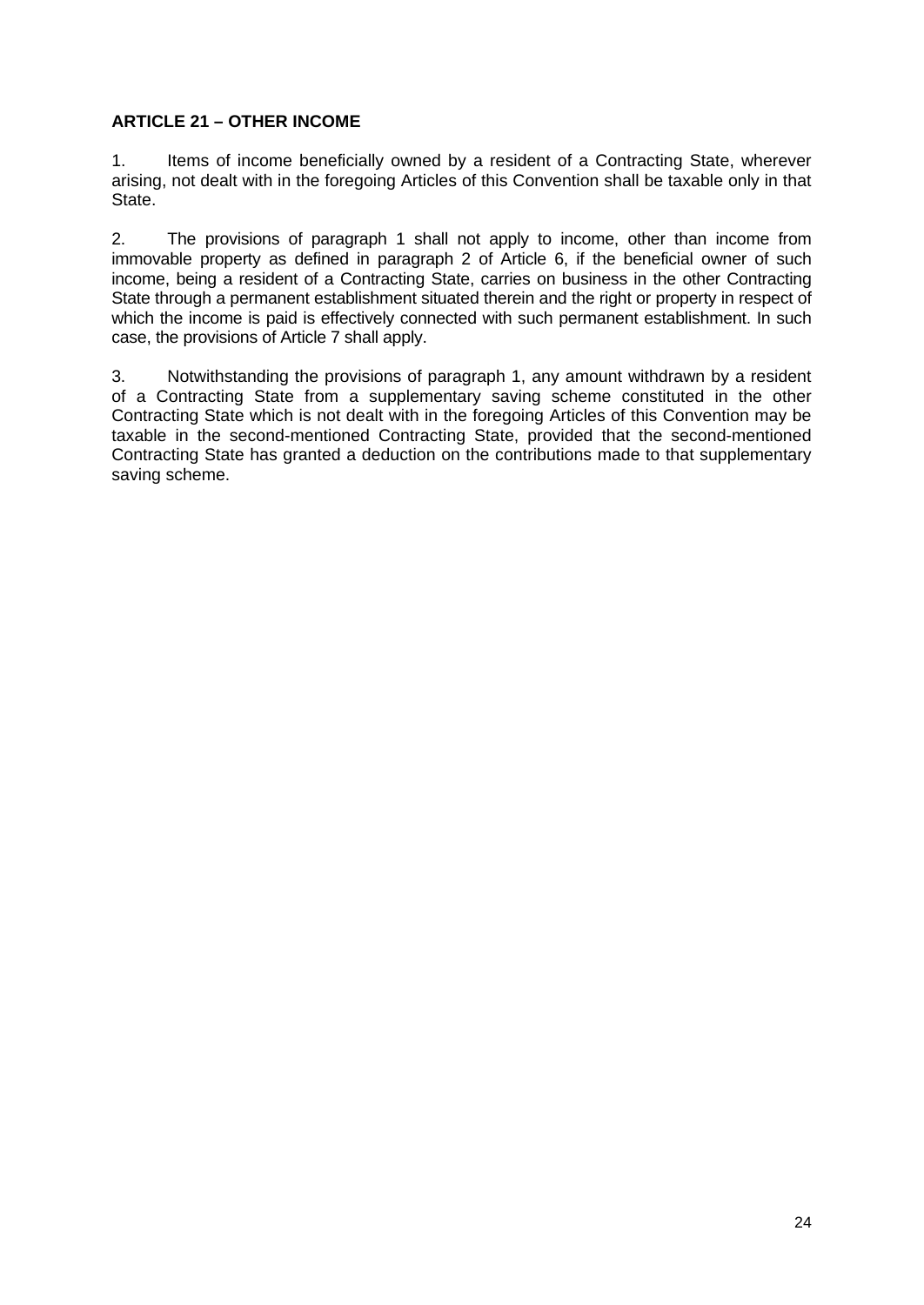#### **ARTICLE 22 – LIMITATION OF RELIEF**

1. Where this Convention provides (with or without other conditions) that income from sources in France shall be exempt from tax, or taxed at a reduced rate, in France and, under the laws in force in Singapore, the said income is subject to tax by reference to the amount thereof which is remitted to or received in Singapore and not by reference to the full amount thereof, then the exemption or reduction of tax to be allowed under this Convention in France shall apply only to so much of the income as is remitted to or received in Singapore.

2. However, this limitation does not apply to income derived by a Contracting State from sources in the other Contracting State. For the purposes of this Article, the term "Contracting State" shall include the persons referred to in paragraph 3(a) of Article 11.

3. Paragraph 1 shall not be construed to apply when Singapore exempts income from sources in France for the purpose of eliminating double taxation as mentioned in paragraph 1(a) of Article 23.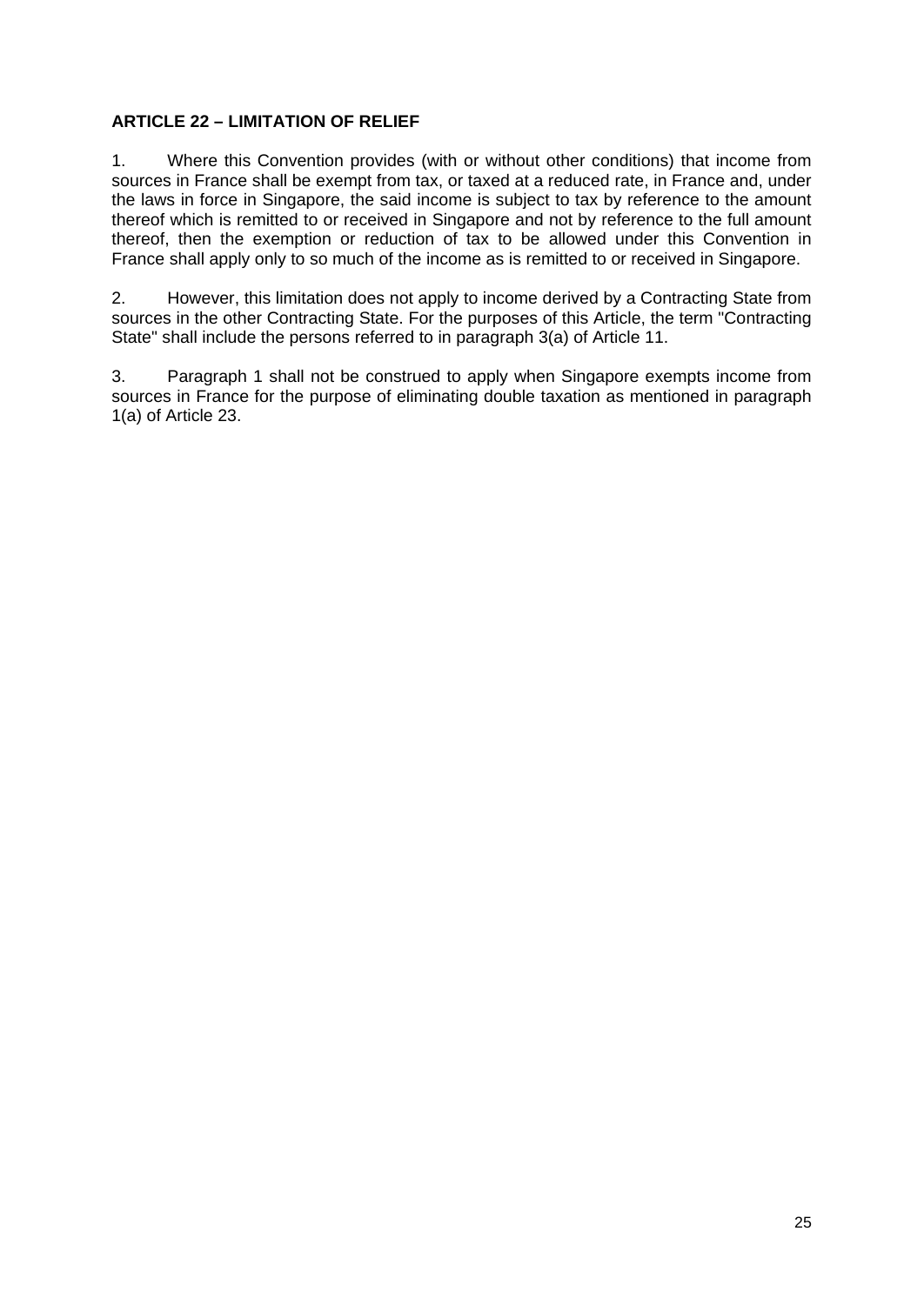#### **ARTICLE 23 – ELIMINATION OF DOUBLE TAXATION**

- 1. In Singapore, double taxation shall be avoided as follows:
	- (a) Where a resident of Singapore derives income from France which, in accordance with the provisions of this Convention, may be taxed in France, Singapore shall, subject to the conditions of exemption for income received from outside Singapore provided for in the Singapore Income Tax Act being satisfied, exempt such income from tax in Singapore; or
	- (b) Where a resident of Singapore derives income from France which, in accordance with the provisions of this Convention, may be taxed in France and the income does not meet the conditions for exemption in Singapore referred to in paragraph (a), Singapore shall, subject to its laws regarding the allowance as a credit against Singapore tax of tax payable in any country other than Singapore, allow the French tax paid, whether directly or by deduction, as a credit against the Singapore tax payable on the income of that resident.
	- (c) Notwithstanding paragraphs (a) and (b),
		- (i) dividends paid to a company being a resident of Singapore by a company being a resident of France shall be exempted from Singapore tax if at least 10 per cent of the capital of the company resident of France is owned directly by the company resident of Singapore;
		- (ii) profits attributable to a permanent establishment situated in France of an enterprise of Singapore and remitted to Singapore shall be exempted from Singapore tax.
- 2. In the case of a resident of France:
	- (a) notwithstanding any other provision of this Convention, income which may be taxed or shall be taxable only in Singapore in accordance with the provisions of the Convention shall be taken into account for the computation of the French tax where such income is not exempted from French corporation tax according to paragraph (b) or to French domestic law. In that case, the Singapore tax shall not be deductible from such income, but the resident of France who is the beneficial owner shall, subject to the conditions and limits provided for in sub-paragraphs (i) and (ii), be entitled to a tax credit against French tax. Such tax credit shall be equal:
		- (i) in the case of income other than that mentioned in sub-paragraph (ii), to the amount of French tax attributable to such income provided that the resident of France is subject to Singapore tax in respect of such income;
		- (ii) in the case of income subject to the corporation tax referred to in Article 7 and paragraph 2 of Article 13 and in the case of income referred to in paragraph 2 of Article 10, paragraph 2 of Article 11, paragraph 3 of Article 12, paragraphs 1 and 3 of Article 13, Article 15, paragraphs 1 and 3 of Article 16, and paragraph 3 of Article 21 to the amount of tax paid in Singapore in accordance with the provisions of those Articles; however, such tax credit shall not exceed the amount of French tax attributable to such income.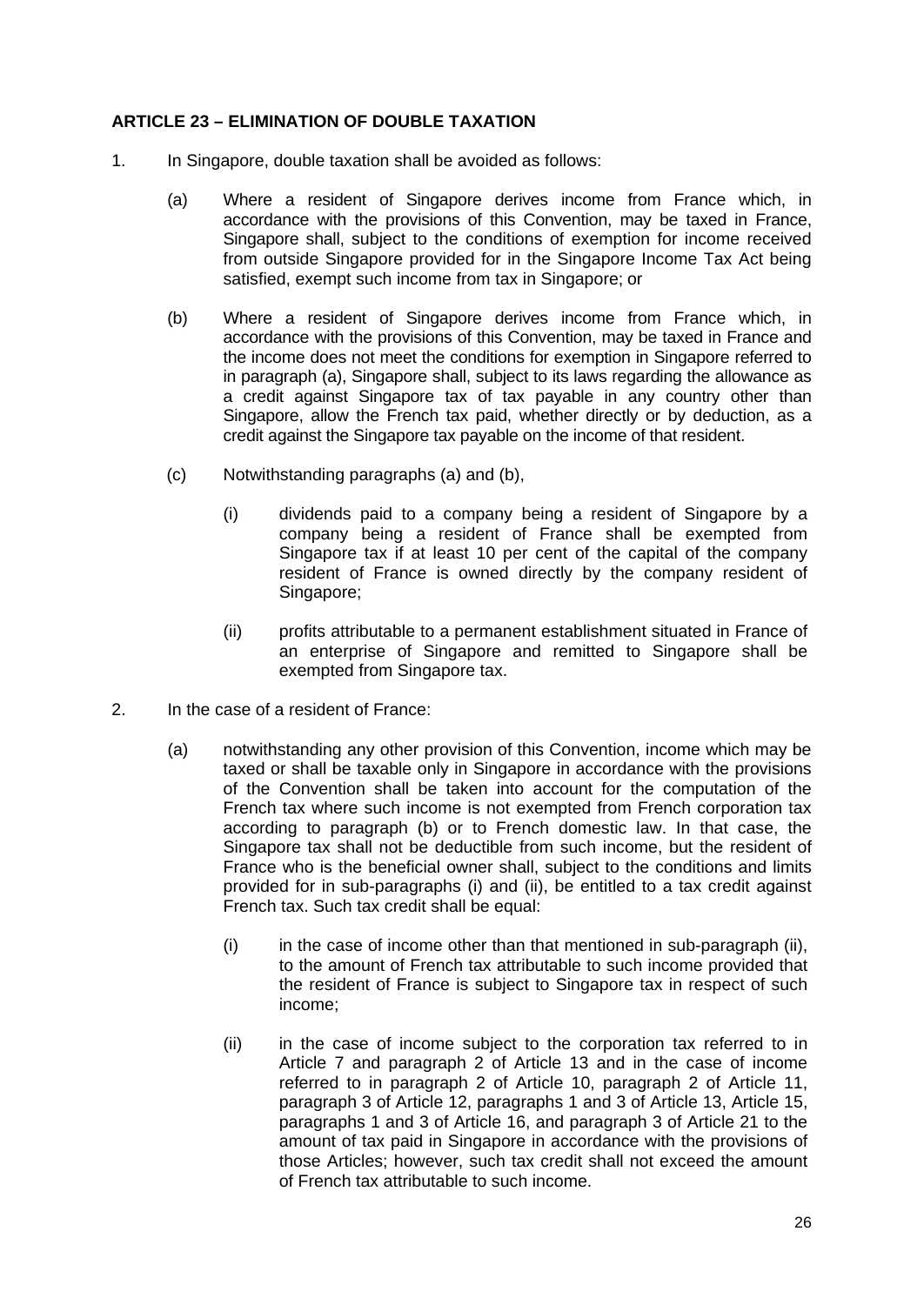- (b) (i) Dividends paid to a company being a resident of France by a company being a resident of Singapore shall be exempted from French corporation tax if at least 10 per cent of the capital of the company resident of Singapore is owned directly by the company resident of France;
	- (ii) Profits attributable to a permanent establishment situated in Singapore of an enterprise of France and remitted to France shall be exempted from French corporation tax.
- (c) (i) It is understood that the term "amount of French tax attributable to such income" as used in sub-paragraph (a) means: - where the tax on such income is computed by applying a proportional rate, the amount of the net income concerned multiplied by the rate which actually applies to that income; - where the tax on such income is computed by applying a progressive scale, the amount of the net income concerned multiplied by the rate resulting from the ratio of the tax actually payable on the total net income taxable in accordance with French law to the amount of that total net income.
	- (ii) It is understood that the term "amount of tax paid in Singapore" as used in sub-paragraph (a) means the amount of Singapore tax effectively and definitively borne in respect of the items of income concerned, in accordance with the provisions of the Convention, by a resident of France who is taxed on those items of income according to the French law.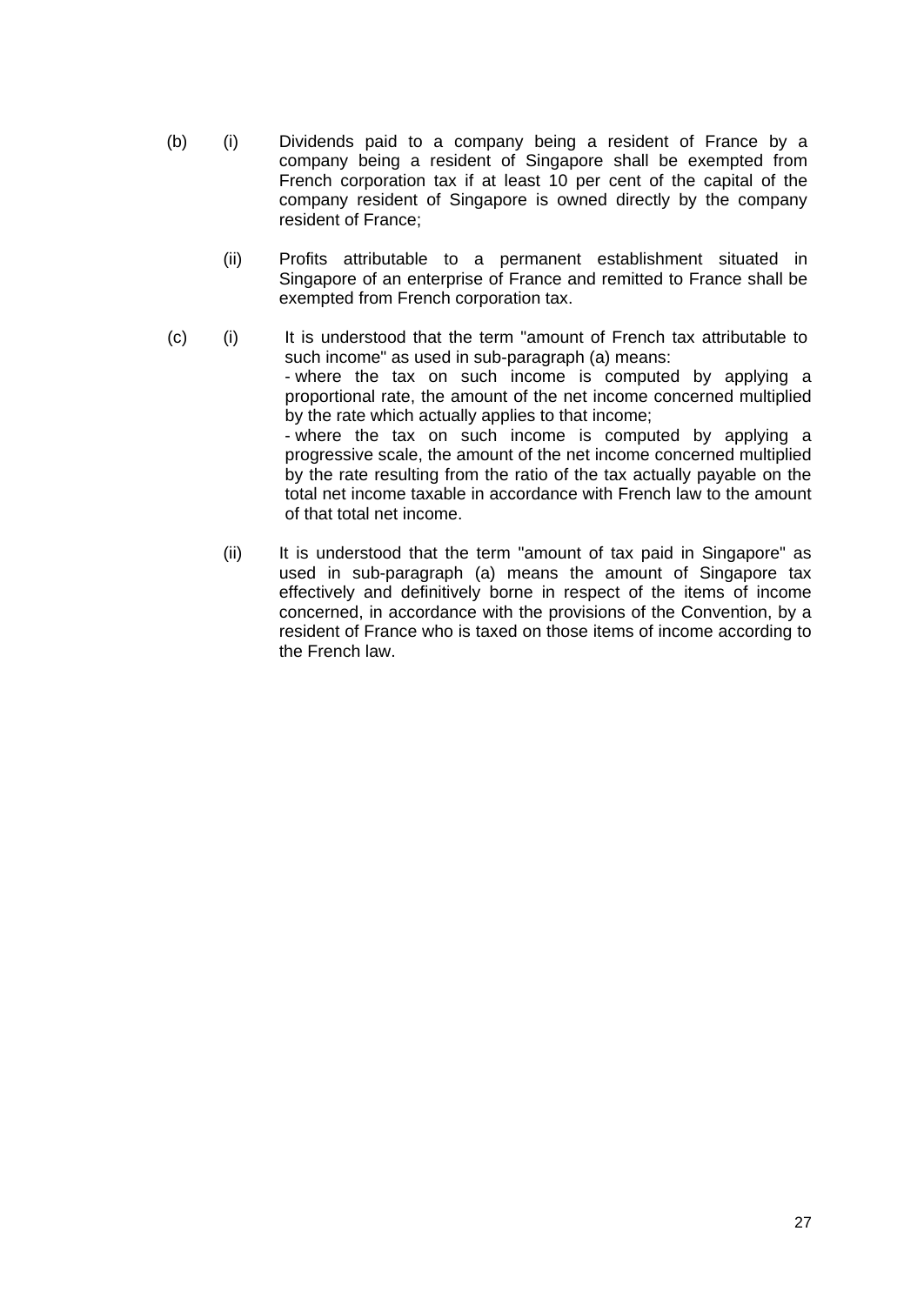#### **ARTICLE 24 – NON-DISCRIMINATION**

1. Nationals of a Contracting State shall not be subjected in the other Contracting State to any taxation or any requirement connected therewith which is other or more burdensome than the taxation and connected requirements to which nationals of that other Contracting State in the same circumstances are or may be subjected.

2. The term "national", in relation to a Contracting State, means all individuals possessing the nationality of a Contracting State.

3. The taxation on a permanent establishment which an enterprise of a Contracting State has in the other Contracting State shall not be less favourably levied in that other Contracting State than the taxation levied on enterprises of that other Contracting State carrying on the same activities.

4. Enterprises of a Contracting State, the capital of which is wholly or partly owned or controlled, directly or indirectly, by one or more residents of the other Contracting State, shall not be subjected in the first-mentioned Contracting State to any taxation or any requirement connected therewith which is other or more burdensome than the taxation and connected requirements to which other similar enterprises of the first-mentioned Contracting State are or may be subjected.

5. This Article shall not be construed as obliging a Contracting State to grant to nationals of the other Contracting State not resident in either of the Contracting States those personal allowances, reliefs and reductions for tax purposes which are by law available to nationals of the first-mentioned Contracting State.

6. In this Article the term "taxation" means taxes which are the subject of this Convention.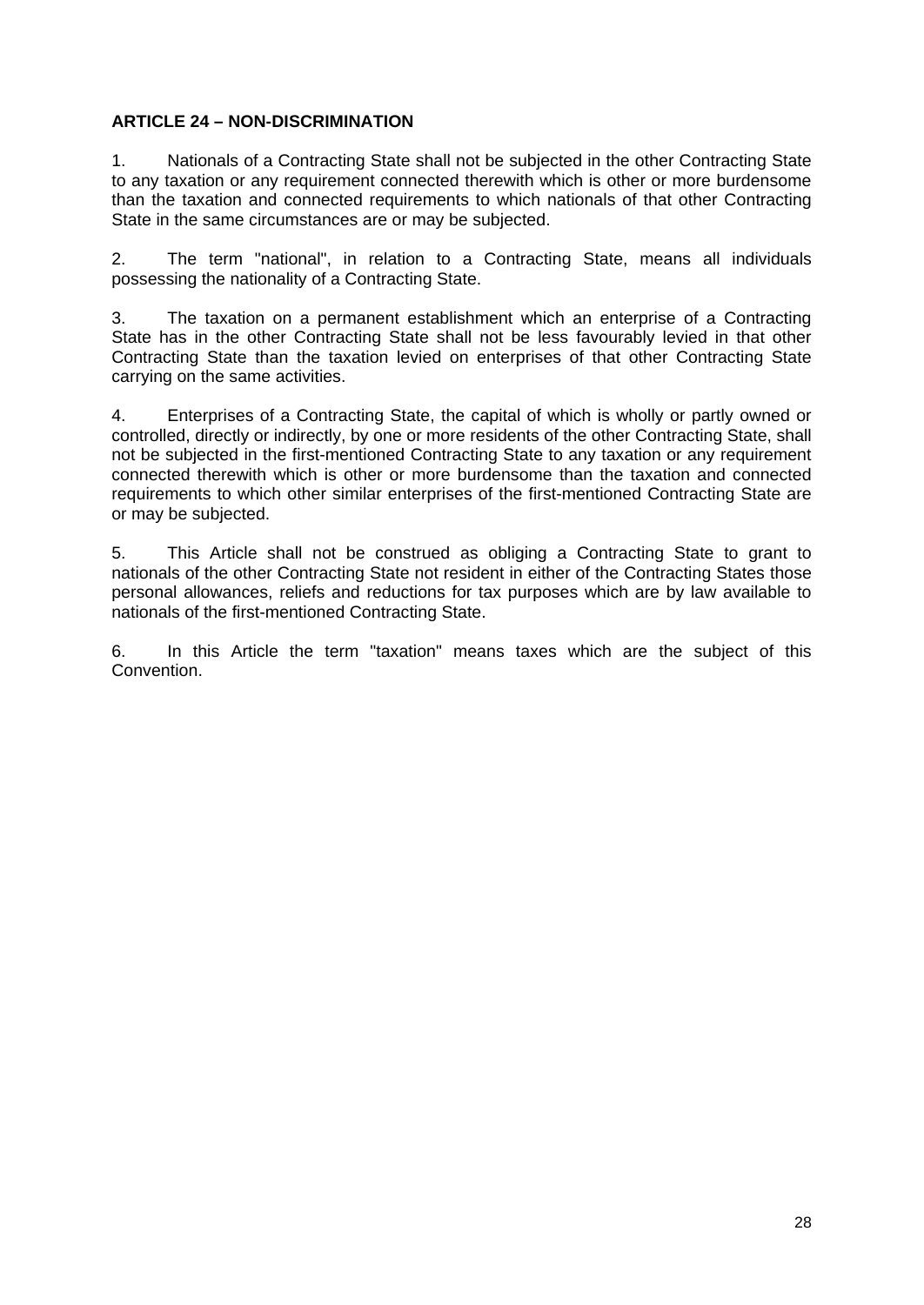#### **ARTICLE 25 – MUTUAL AGREEMENT PROCEDURE**

1. Where a resident of a Contracting State considers that the actions of one or both of the Contracting States have resulted or will result for him in taxation not in accordance with this Convention, he may, notwithstanding the remedies provided by the national laws in force in the Contracting States, present his case to the competent authority of the Contracting State of which he is a resident. The case must be presented within three years from the first notification of the action resulting in taxation not in accordance with the provisions of the Convention.

2. The competent authority shall endeavour, if the objection appears to it to be justified and if it is not itself able to arrive at an appropriate solution, to resolve the case by mutual agreement with the competent authority of the other Contracting State, with a view to the avoidance of taxation not in accordance with the Convention. Any agreement reached shall be implemented notwithstanding any time limits in the domestic law of the Contracting States.

3. The competent authorities of the Contracting States shall endeavour to resolve by mutual agreement any difficulties arising as to the application of the Convention. They may also consult together for the elimination of double taxation in cases not provided for in the Convention.

4. The competent authorities of the Contracting States may communicate with each other directly for the purpose of reaching an agreement in the sense of the preceding paragraphs.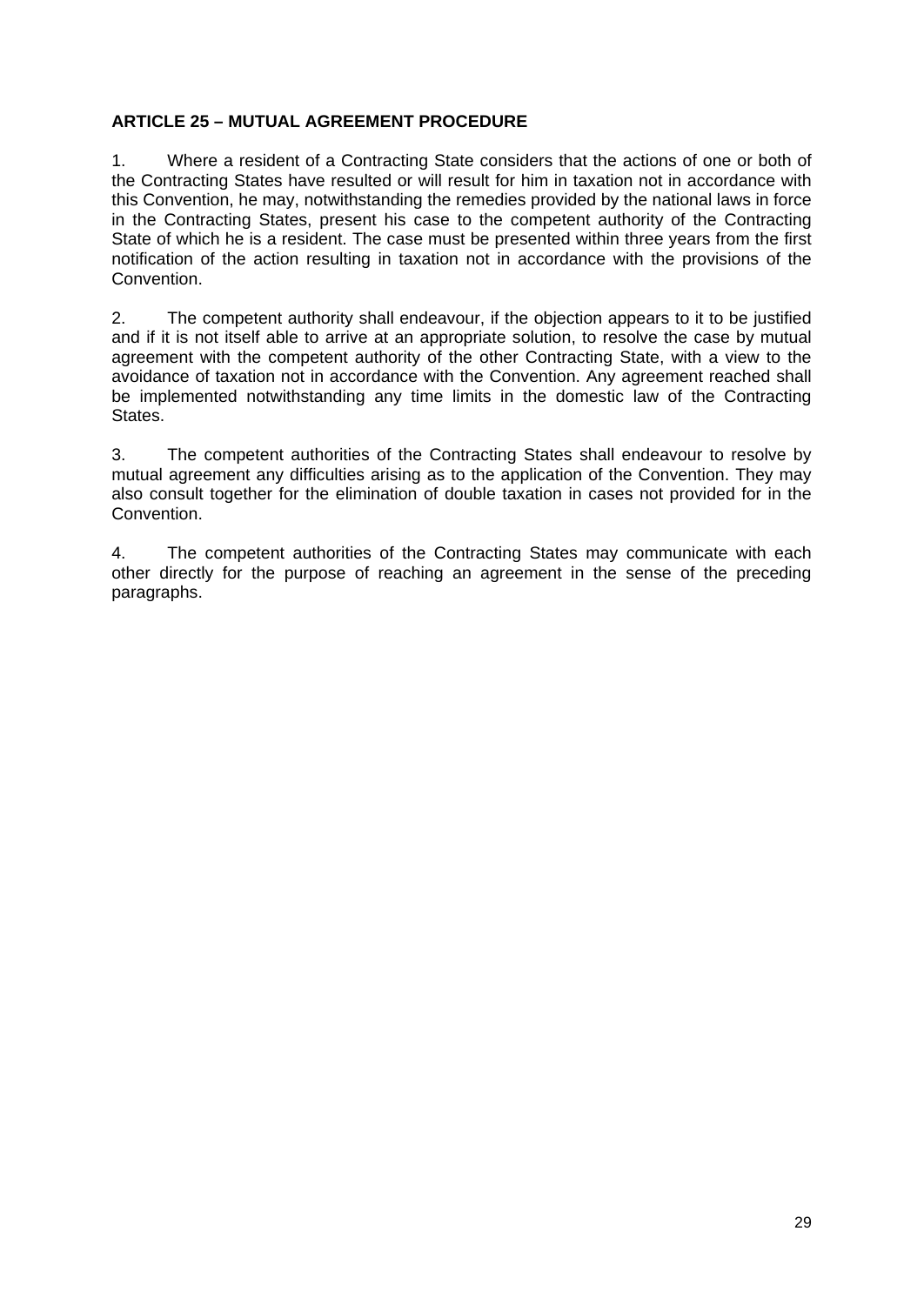# **ARTICLE 26 – EXCHANGE OF INFORMATION**

1. The competent authorities of the Contracting States shall exchange such information as is foreseeably relevant for carrying out the provisions of this Convention or to the administration or enforcement of the domestic laws concerning taxes of every kind and description imposed on behalf of the Contracting States, or of their territorial authorities, insofar as the taxation thereunder is not contrary to the Convention. The exchange of information is not restricted by Articles 1 and 2.

2. Any information received under paragraph 1 by a Contracting State shall be treated as secret in the same manner as information obtained under the domestic laws of that State and shall be disclosed only to persons or authorities (including courts and administrative bodies) concerned with the assessment or collection of, the enforcement or prosecution in respect of, the determination of appeals in relation to the taxes referred to in paragraph 1, or the oversight of the above. Such persons or authorities shall use the information only for such purposes. They may disclose the information in public court proceedings or in judicial decisions. Notwithstanding the foregoing, information received by a Contracting State may be used for other purposes when such information may be used for such other purposes under the laws of both States and the competent authority of the supplying State authorises such use.

3. In no case shall the provisions of paragraphs 1 and 2 be construed so as to impose on a Contracting State the obligation:

- (a) to carry out administrative measures at variance with the laws and administrative practice of that or of the other Contracting State;
- (b) to supply information which is not obtainable under the laws or in the normal course of the administration of that or of the other Contracting State;
- (c) to supply information, which would disclose any trade, business, industrial, commercial or professional secret or trade process, or information, the disclosure of which would be contrary to public policy (ordre public).

4. If information is requested by a Contracting State in accordance with this Article, the other Contracting State shall use its information gathering measures to obtain the requested information, even though that other State may not need such information for its own tax purposes. The obligation contained in the preceding sentence is subject to the limitations of paragraph 3 but in no case shall such limitations be construed to permit a Contracting State to decline to supply information solely because it has no domestic interest in such information.

5. In no case shall the provisions of paragraph 3 be construed to permit a Contracting State to decline to supply information solely because the information is held by a bank, other financial institution, nominee or person acting in an agency or a fiduciary capacity or because it relates to ownership interests in a person.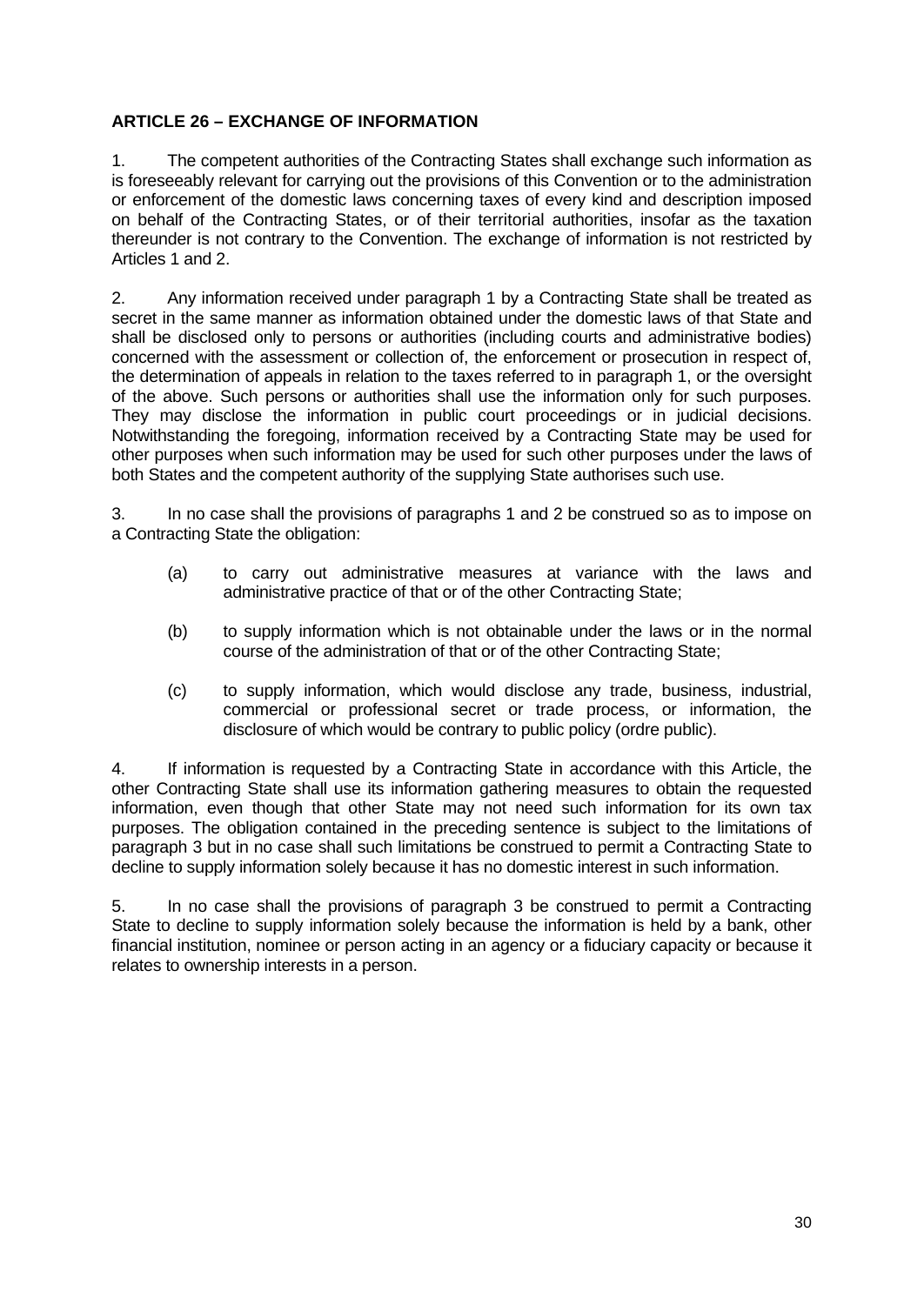### **ARTICLE 27 – DIPLOMATIC AND CONSULAR OFFICIALS**

1. Nothing in this Convention shall affect the fiscal privileges of diplomatic or consular officials under the general rules of international law or under the provisions of special agreements.

2. The Convention shall not apply to International Organisations, to organs or officials thereof and to persons who are members of a diplomatic or consular mission of a Third State, being present in a Contracting State and not treated in either Contracting State as residents in respect of taxes on income.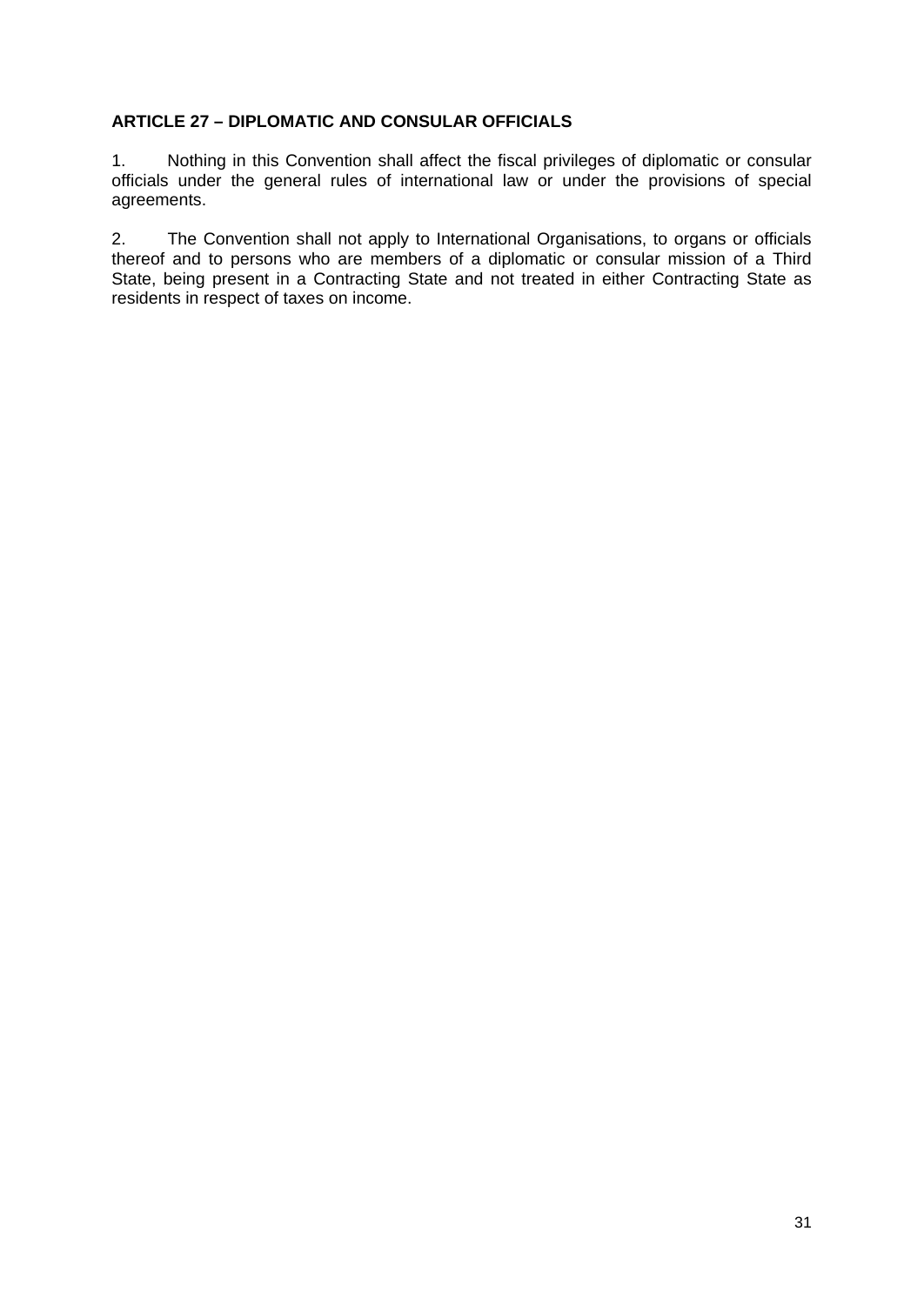#### **ARTICLE 28 – MISCELLANEOUS**

The benefits of any reduction in or exemption from tax provided for in this Convention shall not be available where the main purpose for entering into certain transactions or arrangements was to secure a more favourable tax position and obtaining that more favourable treatment in these circumstances would be contrary to the object and purpose of the relevant provisions of this Convention.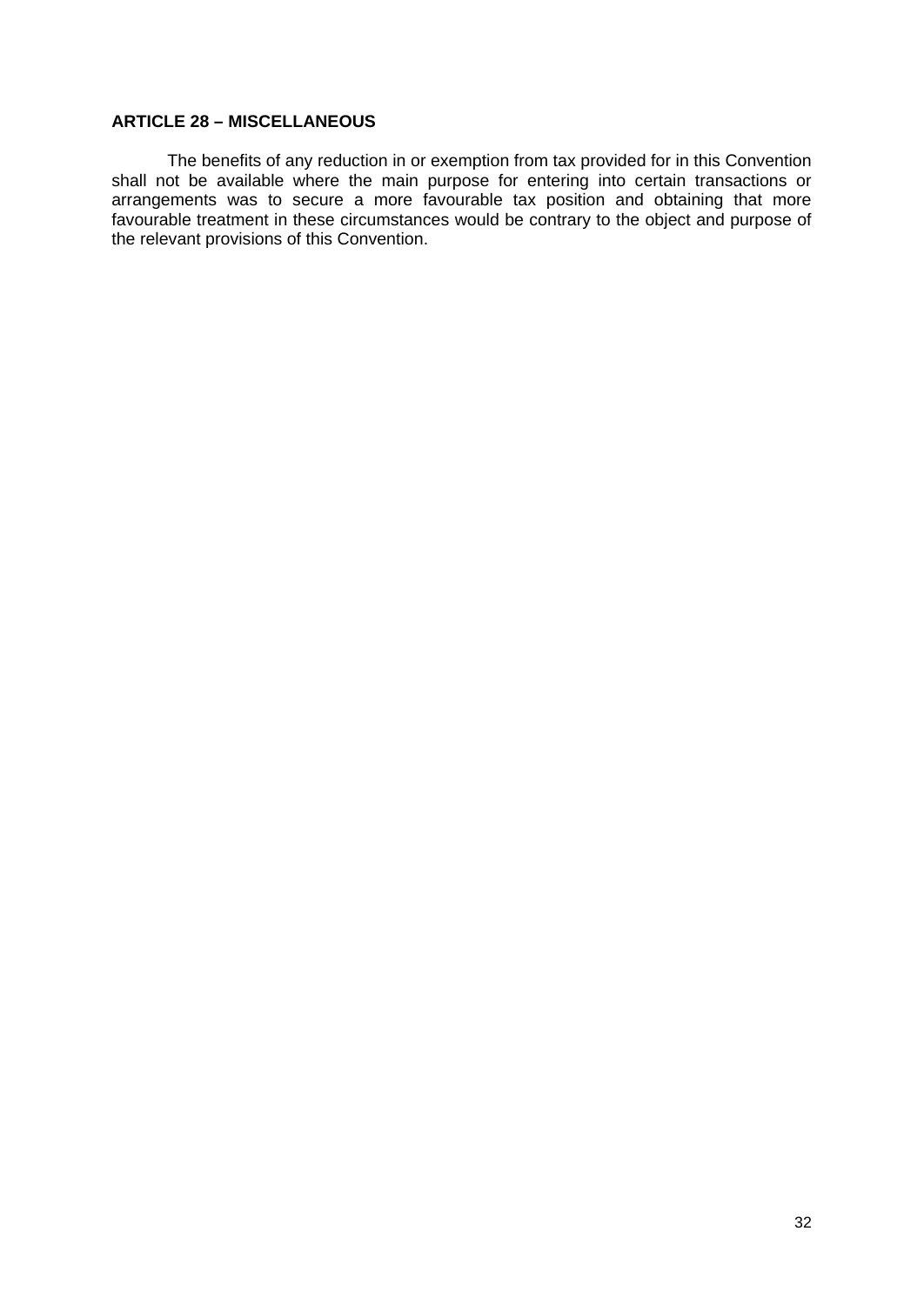# **ARTICLE 29 – ENTRY INTO FORCE**

1. Each of the Contracting States shall notify to the other the completion of the procedures required as far as it is concerned for the bringing into force of this Convention. The Convention shall enter into force on the first day of the second month following the day when the later of these notifications has been received.

- 2. The provisions of the Convention shall have effect:
	- (a) In Singapore:
		- (i) in respect of tax chargeable for any year of assessment beginning on or after 1 January in the second calendar year following the year in which the Convention enters into force;
		- (ii) in all other cases, on or after 1 January of the calendar year next following the date on which the Convention enters into force.
	- (b) In France:
		- (i) in respect of taxes on income withheld at source for amounts taxable after the calendar year in which the Convention enters into force;
		- (ii) in respect of taxes on income which are not withheld at source, for income relating, as the case may be, to any calendar year or accounting period beginning after the calendar year in which the Convention enters into force;
		- (iii) in respect of the other taxes, for taxation the taxable event of which will occur after the calendar year in which the Convention enters into force.

3. The provisions of the Convention between the Government of the Republic of Singapore and the Government of the French Republic for the avoidance of double taxation and the prevention of fiscal evasion with respect to taxes on income signed in Paris on 9 September 1974 shall cease to have effect as from the date on which the corresponding provisions of this Convention shall have effect for the first time.

4. Notwithstanding paragraph 3, the provisions of (bb) of sub-paragraph (c) and of subparagraph (d) of paragraph 2 of Article 24 of the Convention between the Government of the Republic of Singapore and the Government of the French Republic for the avoidance of double taxation and the prevention of fiscal evasion with respect to taxes on income signed in Paris on 9 September 1974 shall remain applicable to:

- (a) any interest and royalties paid during a 12-month period as from the date of entry into force of this Convention;
- (b) interest paid in respect to any debt-claims arrangement entered into before 1st March 2012, but only for the duration of the arrangement that is remaining as at 29th February 2012;
- (c) payments received in respect to any agreement for the use of, or the right to use, industrial, commercial or scientific equipment, provided the financial terms and conditions of the agreement are set up before 1st March 2012, and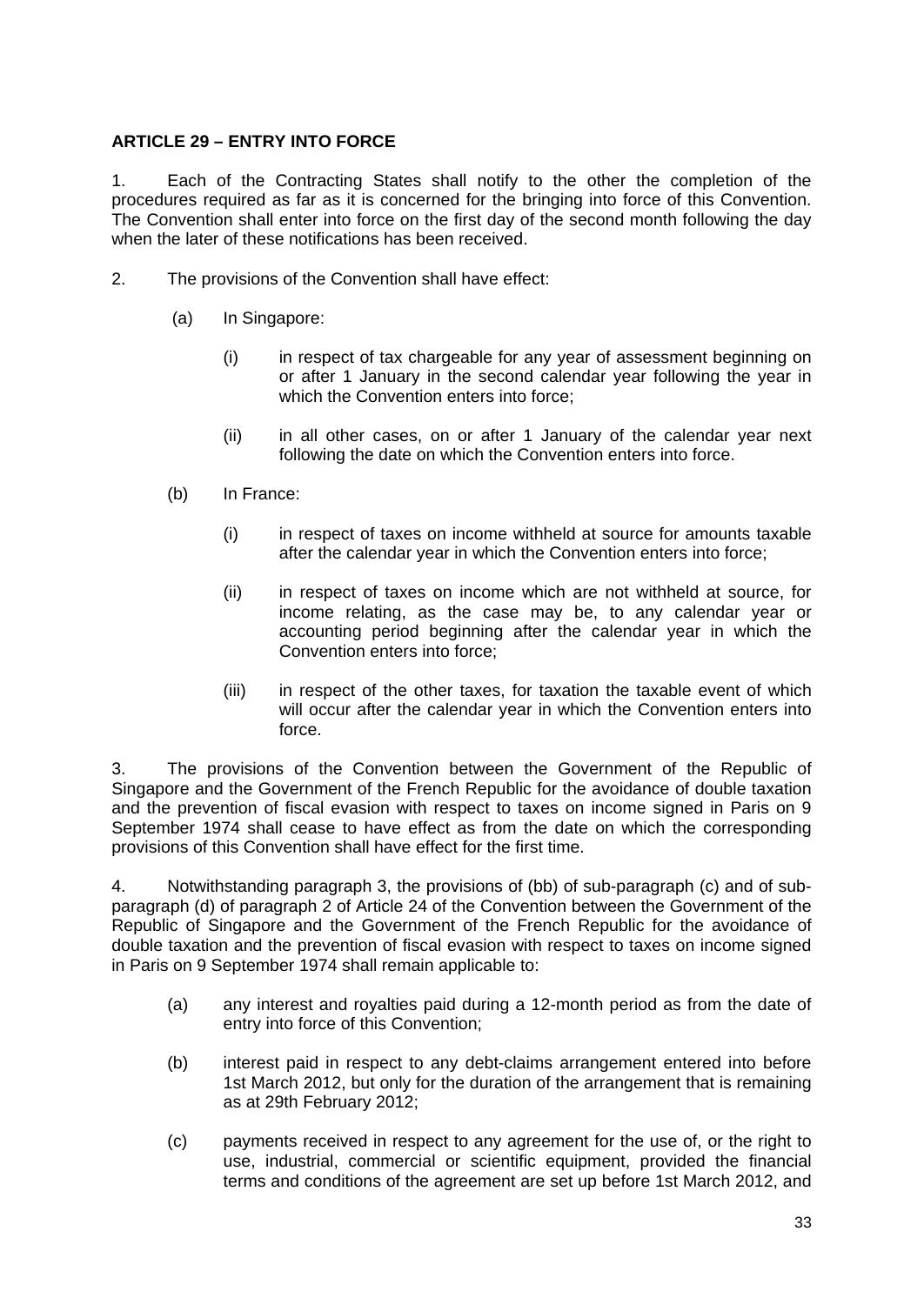provided the equipment is delivered before 1st January 2013, but only for the duration of the agreement that is remaining as at 29th February 2012;

provided that the conduct of operations resulting in a tax credit had not for main purpose to obtain the benefit of such tax credit.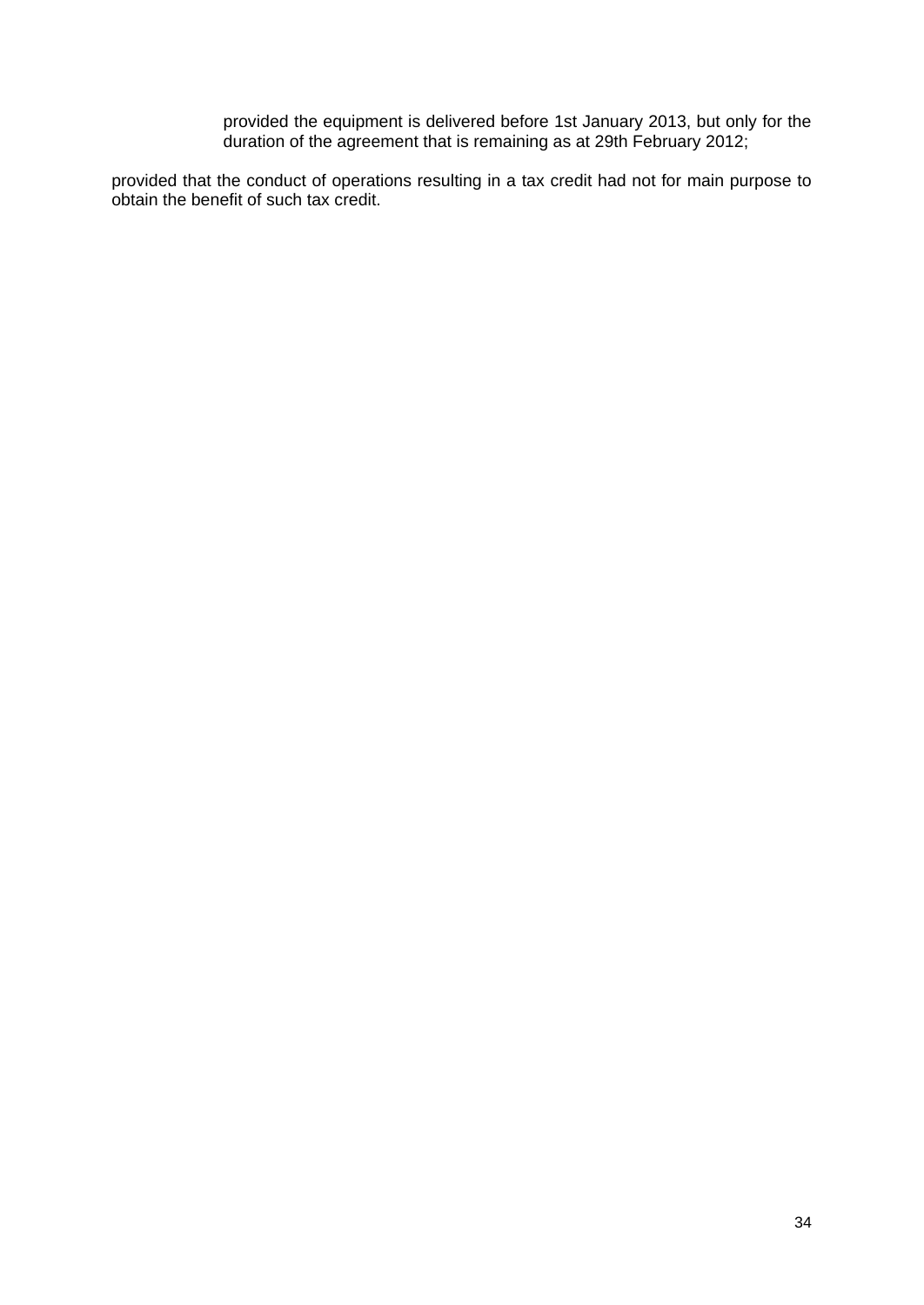#### **ARTICLE 30 – TERMINATION**

This Convention shall continue in effect indefinitely, but either of the Contracting States may, on or before 30 June in any calendar year, give to the other Contracting State written notice of termination and, in such event, this Convention shall cease to be effective -

- (a) In Singapore:
	- (i) in respect of tax chargeable for any year of assessment beginning on or after 1 January in the second calendar year following the year in which the notice of termination is given;
	- (iii) in all other cases, after the end of that calendar year in which the notice of termination is given.
- (b) In France:
	- (i) in respect of taxes on income withheld at source for amounts taxable after the calendar year in which the notice of termination is given;
	- (ii) in respect of taxes on income which are not withheld at source, for income relating, as the case may be, to any calendar year or accounting period beginning after the calendar year in which the notice of termination is given;
	- (iii) in respect of the other taxes, for taxation the taxable event of which will occur after the calendar year in which the notice of termination is given.

IN WITNESS WHEREOF the undersigned, being duly authorised thereto by their respective Governments, have signed this Convention.

DONE in duplicate at Singapore this  $15<sup>th</sup>$  day of January of the year 2015 in the English and French languages, both texts being equally authoritative.

**For the Government of the Republic of Singapore:** **For the Government of the French Republic:**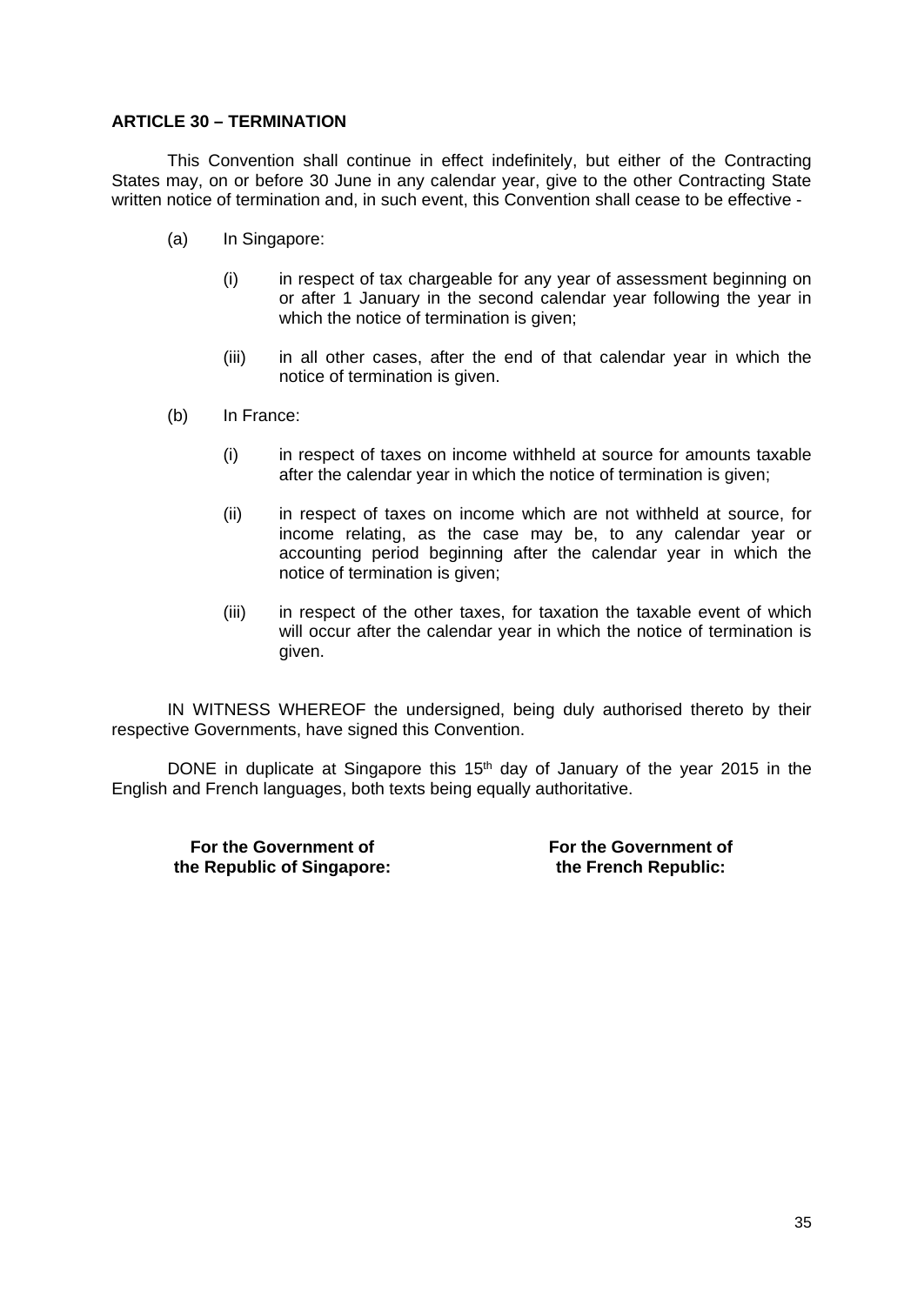# **ANNEX A**

# **Effects of the MLI on this Convention**

#### 1. Deletion and replacement of the Preamble

The preamble of this Convention is deleted and replaced by the following preamble:

"The Government of the Republic of Singapore and the Government of the French Republic,

Desiring to further develop their economic relationship and to enhance their co-operation in tax matters,

Intending to eliminate double taxation with respect to the taxes covered by this Convention without creating opportunities for non-taxation or reduced taxation through tax evasion or avoidance (including through treaty-shopping arrangements aimed at obtaining reliefs provided in this Convention for the indirect benefit of residents of third jurisdictions),

Have agreed as follows:".

#### 2. Amendment of Article 5

Sub-paragraph (f) of paragraph 4 of Article 5 (Permanent Establishment) of this Convention is deleted and replaced by the following sub-paragraphs:

- "(f) the maintenance of a fixed place of business solely for the purpose of carrying on, for the enterprise, any activity not described in sub-paragraphs (a) to (e), provided that this activity is of a preparatory or auxiliary character;
- (g) the maintenance of a fixed place of business solely for any combination of activities mentioned in sub-paragraphs (a) to (f), provided that the overall activity of the fixed place of business resulting from this combination is of a preparatory or auxiliary character.".

#### 3. Amendment of Article 9

Paragraph 2 of Article 9 (Associated Enterprises) of this Convention is deleted and replaced by the following paragraph:

"2. Where a Contracting State includes in the profits of an enterprise of that Contracting State — and taxes accordingly — profits on which an enterprise of the other Contracting State has been charged to tax in that other Contracting State and the profits so included are profits which would have accrued to the enterprise of the first-mentioned Contracting State if the conditions made between the two enterprises had been those which would have been made between independent enterprises, then that other Contracting State shall make an appropriate adjustment to the amount of the tax charged therein on those profits. In determining such adjustment,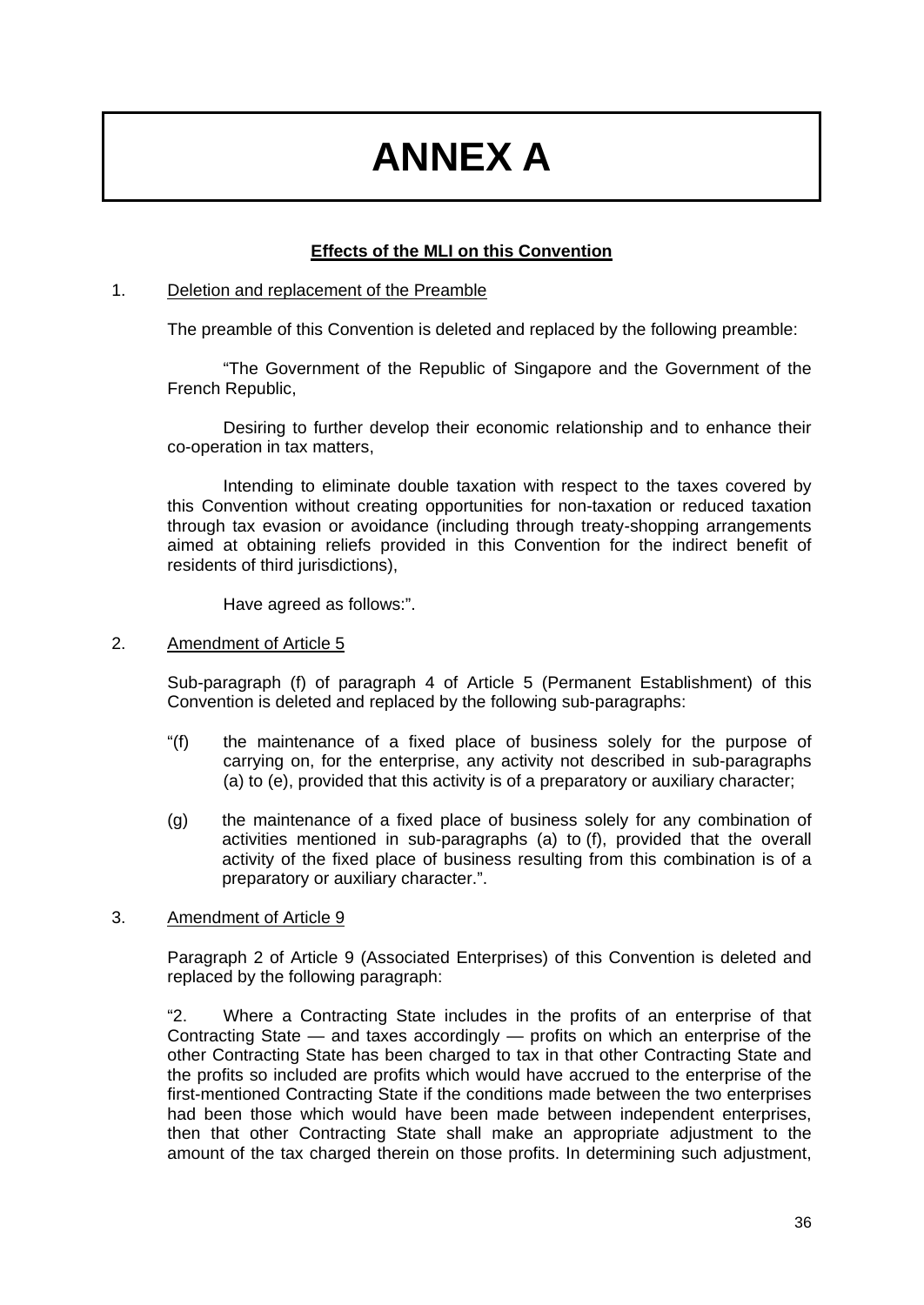due regard shall be had to the other provisions of this Convention and the competent authorities of the Contracting States shall if necessary consult each other.".

#### 4. Amendment of Article 25

The words "The competent authorities of the Contracting States shall endeavour to resolve by mutual agreement any difficulties arising as to the application of the Convention." in paragraph 3 of Article 25 (Mutual Agreement Procedure) of this Convention is deleted and replaced with the following words:

"The competent authorities of the Contracting States shall endeavour to resolve by mutual agreement any difficulties or doubts arising as to the interpretation or application of the Convention.".

#### 5. New Articles 25A to 25H (arbitration provisions)

The following articles shall be inserted immediately after Article 25 (Mutual Agreement Procedure). However, the articles shall not apply to this Convention if a Contracting State raises an objection under Article 28(2)(b) of the MLI to the reservations that had been made by the other Contracting State under Article 28(2)(a) of the MLI. Such an objection may be raised by:

- (a) Singapore, by 25 September 2019; or
- (b) France, by 20 December 2019.

#### "**ARTICLE 25A – MANDATORY BINDING ARBITRATION**

- 1. Where:
	- (a) under Article 25 (Mutual Agreement Procedure), a person has presented a case to the competent authority of a Contracting State on the basis that the actions of one or both of the Contracting States have resulted for that person in taxation not in accordance with the provisions of the Convention; and
	- (b) the competent authorities are unable to reach an agreement to resolve that case pursuant to Article 25 (Mutual Agreement Procedure) within a period of three years beginning on the start date referred to in paragraph 8 or 9, as the case may be (unless, prior to the expiration of that period the competent authorities of the Contracting States have agreed to a different time period with respect to that case and have notified the person who presented the case of such agreement),

any unresolved issues arising from the case shall, if the person so requests in writing, be submitted to arbitration in the manner described in this Article and Articles 25B to 25H, according to any rules or procedures agreed upon by the competent authorities of the Contracting States pursuant to the provisions of paragraph 10.

2. Where a competent authority has suspended the mutual agreement procedure referred to in paragraph 1 because a case with respect to one or more of the same issues is pending before court or administrative tribunal, the period provided in sub-paragraph (b) of paragraph 1 will stop running until either a final decision has been rendered by the court or administrative tribunal or the case has been suspended or withdrawn. In addition, where a person who presented a case and a competent authority have agreed to suspend the mutual agreement procedure,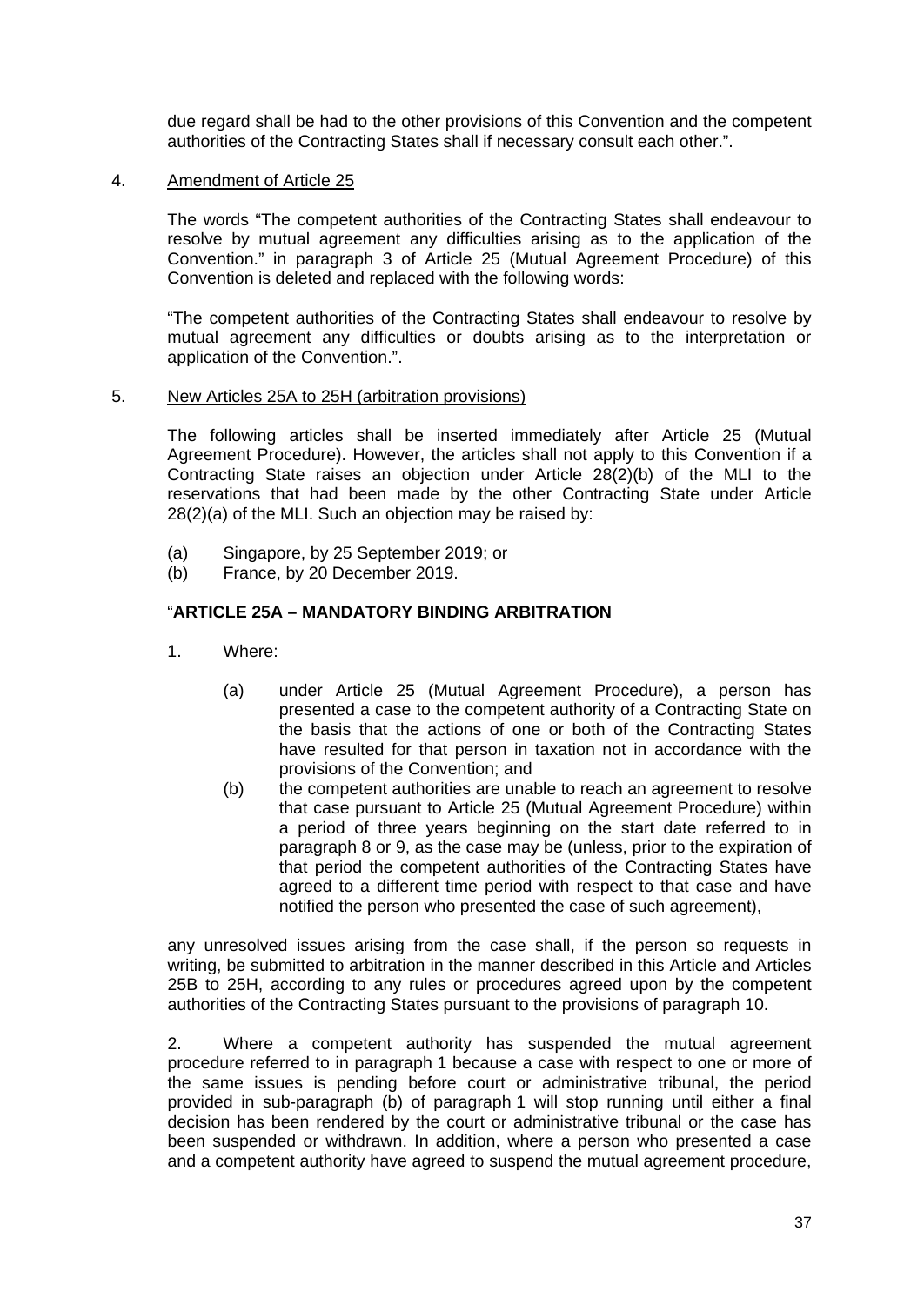the period provided in sub-paragraph (b) of paragraph 1 will stop running until the suspension has been lifted.

3. Where both competent authorities agree that a person directly affected by the case has failed to provide in a timely manner any additional material information requested by either competent authority after the start of the period provided in sub-paragraph (b) of paragraph 1, the period provided in sub-paragraph (b) of paragraph 1 shall be extended for an amount of time equal to the period beginning on the date by which the information was requested and ending on the date on which that information was provided.

- 4. (a) The arbitration decision with respect to the issues submitted to arbitration shall be implemented through the mutual agreement concerning the case referred to in paragraph 1. The arbitration decision shall be final.
	- (b) The arbitration decision shall be binding on both Contracting States except in the following cases:
		- (i) if a person directly affected by the case does not accept the mutual agreement that implements the arbitration decision. In such a case, the case shall not be eligible for any further consideration by the competent authorities. The mutual agreement that implements the arbitration decision on the case shall be considered not to be accepted by a person directly affected by the case if any person directly affected by the case does not, within 60 days after the date on which notification of the mutual agreement is sent to the person, withdraw all issues resolved in the mutual agreement implementing the arbitration decision from consideration by any court or administrative tribunal or otherwise terminate any pending court or administrative proceedings with respect to such issues in a manner consistent with that mutual agreement.
		- (ii) if a final decision of the courts of one of the Contracting States holds that the arbitration decision is invalid. In such a case, the request for arbitration under paragraph 1 shall be considered not to have been made, and the arbitration process shall be considered not to have taken place (except for the purposes of Articles 25C (Confidentiality of Arbitration Proceedings) and 25G (Costs of Arbitration Proceedings)). In such a case, a new request for arbitration may be made unless the competent authorities agree that such a new request should not be permitted.
		- (iii) if a person directly affected by the case pursues litigation on the issues which were resolved in the mutual agreement implementing the arbitration decision in any court or administrative tribunal.

5. The competent authority that received the initial request for a mutual agreement procedure as described in sub-paragraph (a) of paragraph 1 shall, within two calendar months of receiving the request:

- (a) send a notification to the person who presented the case that it has received the request; and
- (b) send a notification of that request, along with a copy of the request, to the competent authority of the other Contracting State.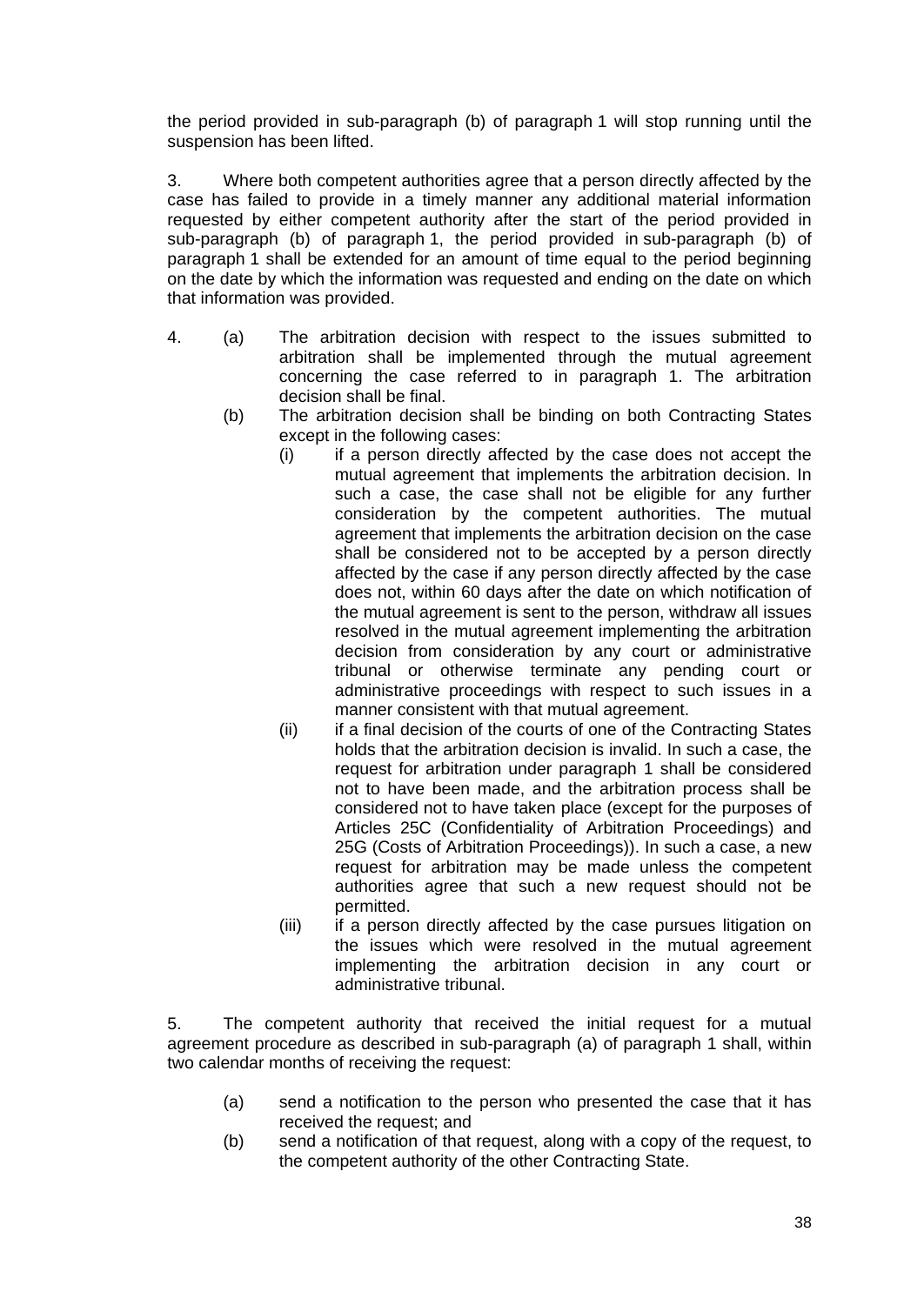6. Within three calendar months after a competent authority receives the request for a mutual agreement procedure (or a copy thereof from the competent authority of the other Contracting State) it shall either:

- (a) notify the person who has presented the case and the other competent authority that it has received the information necessary to undertake substantive consideration of the case; or
- (b) request additional information from that person for that purpose.

7. Where pursuant to sub-paragraph (b) of paragraph 6, one or both of the competent authorities have requested from the person who presented the case additional information necessary to undertake substantive consideration of the case, the competent authority that requested the additional information shall, within three calendar months of receiving the additional information from that person, notify that person and the other competent authority either:

- (a) that it has received the requested information; or
- (b) that some of the requested information is still missing.

8. Where neither competent authority has requested additional information pursuant to sub-paragraph (b) of paragraph 6, the start date referred to in paragraph 1 shall be the earlier of:

- (a) the date on which both competent authorities have notified the person who presented the case pursuant to sub-paragraph (a) of paragraph 6; and
- (b) the date that is three calendar months after the notification to the competent authority of the other Contracting State pursuant to sub-paragraph (b) of paragraph 5.

9. Where additional information has been requested pursuant to sub-paragraph (b) of paragraph 6, the start date referred to in paragraph 1 shall be the earlier of:

- (a) the latest date on which the competent authorities that requested additional information have notified the person who presented the case and the other competent authority pursuant to sub-paragraph (a) of paragraph 7; and
- (b) the date that is three calendar months after both competent authorities have received all information requested by either competent authority from the person who presented the case.

If, however, one or both of the competent authorities send the notification referred to in sub-paragraph (b) of paragraph 7, such notification shall be treated as a request for additional information under sub-paragraph (b) of paragraph 6.

10. The competent authorities of the Contracting States shall by mutual agreement (pursuant to Article 25 (Mutual Agreement Procedure)) settle the mode of application of the provisions contained in this Article and Articles 25B to 25H, including the minimum information necessary for each competent authority to undertake substantive consideration of the case. Such an agreement shall be concluded before the date on which unresolved issues in a case are first eligible to be submitted to arbitration and may be modified from time to time thereafter.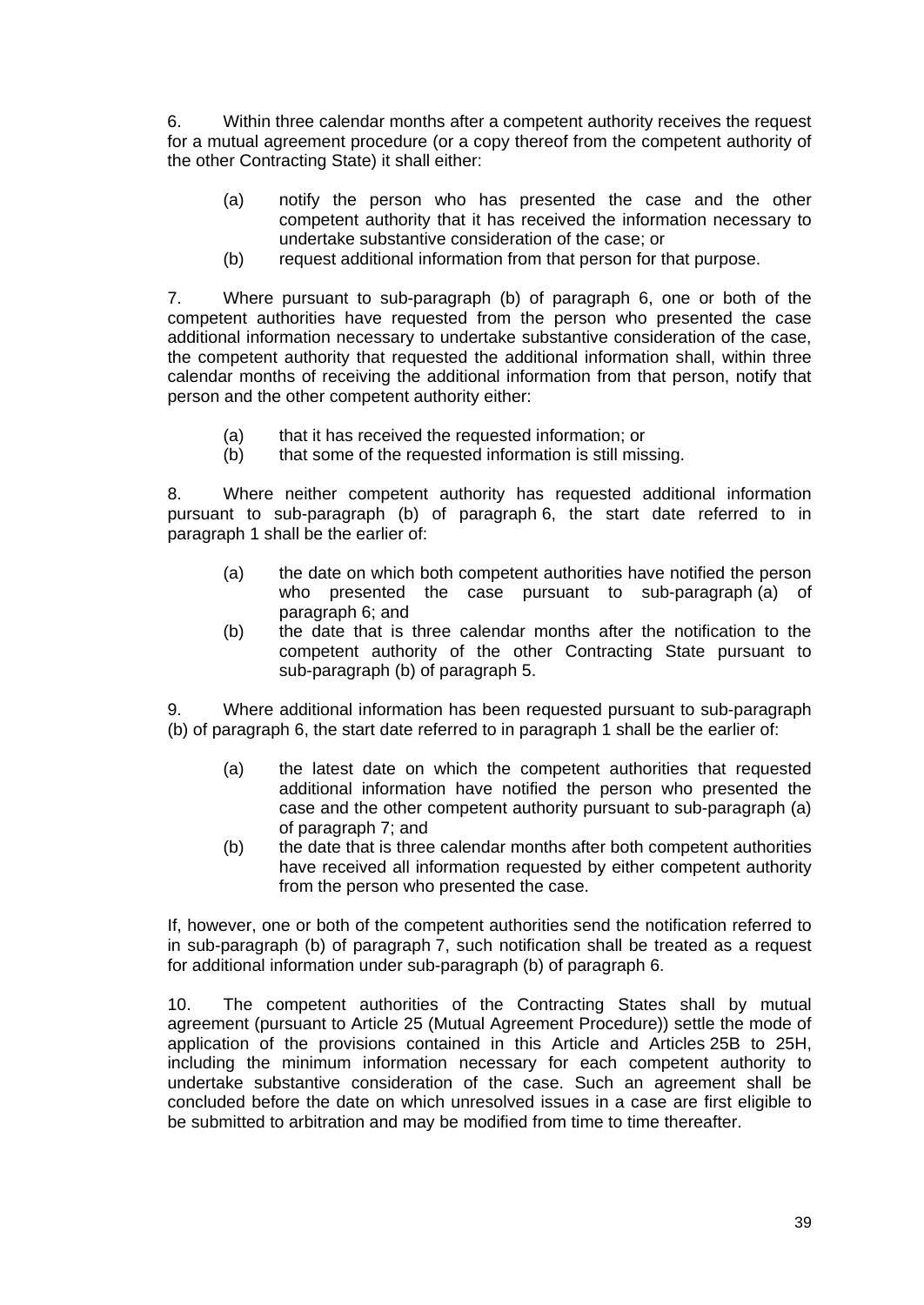- 11. Notwithstanding the preceding paragraphs of this Article:
	- (a) any unresolved issue arising from a mutual agreement procedure case otherwise within the scope of the arbitration process provided for by this Convention shall not be submitted to arbitration, if a decision on this issue has already been rendered by a court or administrative tribunal of either Contracting State;
	- (b) if, at any time after a request for arbitration has been made and before the arbitration panel has delivered its decision to the competent authorities of the Contracting States, a decision concerning the issue is rendered by a court or administrative tribunal of one of the Contracting States, the arbitration process shall terminate.
- 12. The provisions of this Article and Articles 25B to 25H shall not apply
	- (a) to any case involving the application of Singapore's general anti-avoidance rules contained in section 33 of the Act, case law or juridical doctrines, and any subsequent provisions (as notified by Singapore to the Depositary of the Multilateral Convention to Implement Tax Treaty Related Measures to Prevent Base Erosion and Profit Shifting done at Paris on 24 November 2016 (as amended from time to time)) that replace, amend or update these anti-avoidance rules;
	- (b) to any case involving the application of any provisions of Singapore's law (including legislative provisions, case law, judicial doctrines and penalties) that are analogous to those governing the cases in sub-paragraphs (c) and (d), including any subsequent provisions which replace, amend or update those provisions. The competent authority of Singapore will consult with the competent authority of France in order to specify any such analogous provisions which exist under Singapore law pursuant to paragraph 10;
	- (c) to any case concerning items of income or capital that are not taxed by France because such items of income or of capital are not included in the taxable base in France or because such items of income or capital enjoy an exemption or a zero tax rate under the national tax law of France;
	- (d) to any case in which a taxpayer is subject to administrative or criminal penalties under French legislation for tax fraud, voluntary omission or a serious breach of a reporting obligation;
	- (e) to any taxable period in a case where the adjustment on the taxable income is less than 150,000 Euro or its equivalent in Singapore Dollars, except when the average adjustment for all the taxable periods covered in that case is more than 150,000 Euro or its equivalent in Singapore Dollars;
	- (f) to any case falling within the scope of an arbitration procedure provided for in a legal instrument designed under the authority of the European Union, such as the Convention on the Elimination of Double Taxation in Connection with the Adjustment of Profits of Associated Enterprises (90/436/EEC) or any other later instrument;
	- (g) to any case mutually agreed between the competent authorities of the Contracting States prior to the commencement of the arbitration proceedings and notified to the person who submitted the case; and
	- (h) to any case involving the application of French legislation, actual or future, that are analogous to those governing the cases in sub-paragraph (a), including any subsequent provisions (as notified by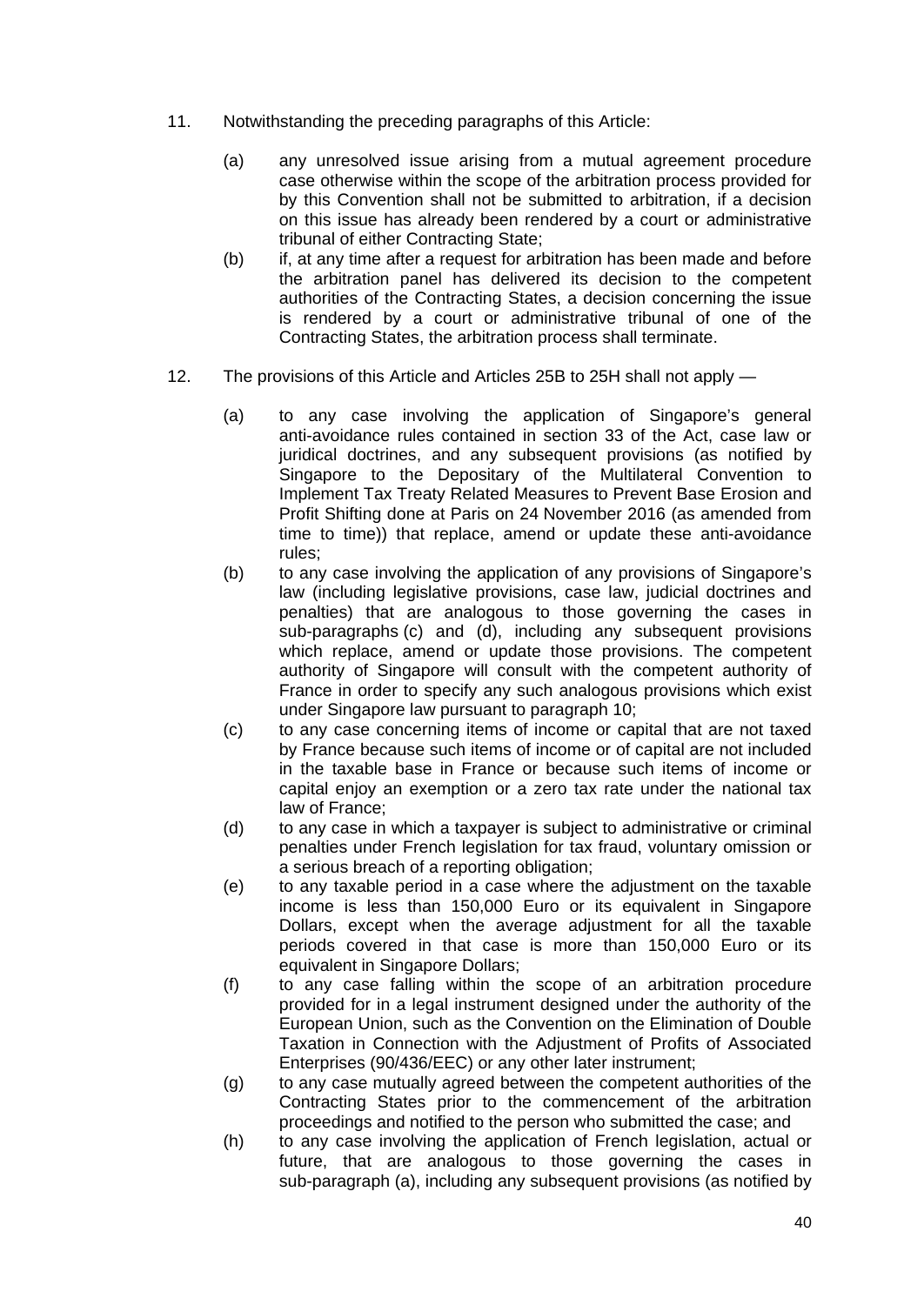Singapore to the Depositary of the Multilateral Convention to Implement Tax Treaty Related Measures to Prevent Base Erosion and Profit Shifting done at Paris on 24 November 2016 (as amended from time to time)) that replace, amend or update those provisions. The competent authority of France will consult with the competent authority of Singapore in order to specify any such analogous provisions which exist under French law pursuant to paragraph 10;

- 13. This Article and Articles 25B to 25G
	- (a) shall have effect with respect to cases presented to the competent authority of a Contracting State under Article 25 (Mutual Agreement Procedure) on or after 1 April 2019; and
	- (b) shall apply to a case presented to the competent authority of a Contracting State under Article 25 prior to 1 April 2019 only to the extent that the competent authorities of both Contracting States agree that it will apply to that specific case.

# **ARTICLE 25B – APPOINTMENT OF ARBITRATORS**

1. Except to the extent that the competent authorities of the Contracting States mutually agree on different rules, paragraphs 2 through 4 shall apply for the purposes of Articles 25A to 25H.

2. The following rules shall govern the appointment of the members of an arbitration panel:

- (a) The arbitration panel shall consist of three individual members with expertise or experience in international tax matters.
- (b) Each competent authority shall appoint one panel member within 60 days of the date of the request for arbitration under paragraph 1 of Article 25A (Mandatory Binding Arbitration). The two panel members so appointed shall, within 60 days of the latter of their appointments, appoint a third member who shall serve as Chair of the arbitration panel. The Chair shall not be a national or resident of either Contracting State.
- (c) Each member appointed to the arbitration panel must be impartial and independent of the competent authorities, tax administrations, and ministries of finance of the Contracting States and of all persons directly affected by the case (as well as their advisors) at the time of accepting an appointment, maintain his or her impartiality and independence throughout the proceedings, and avoid any conduct for a reasonable period of time thereafter which may damage the appearance of impartiality and independence of the arbitrators with respect to the proceedings.

3. In the event that the competent authority of a Contracting State fails to appoint a member of the arbitration panel in the manner and within the time periods specified in paragraph 2 or agreed to by the competent authorities of the Contracting States, a member shall be appointed on behalf of that competent authority by the highest ranking official of the Centre for Tax Policy and Administration of the Organisation for Economic Co-operation and Development that is not a national of either Contracting State.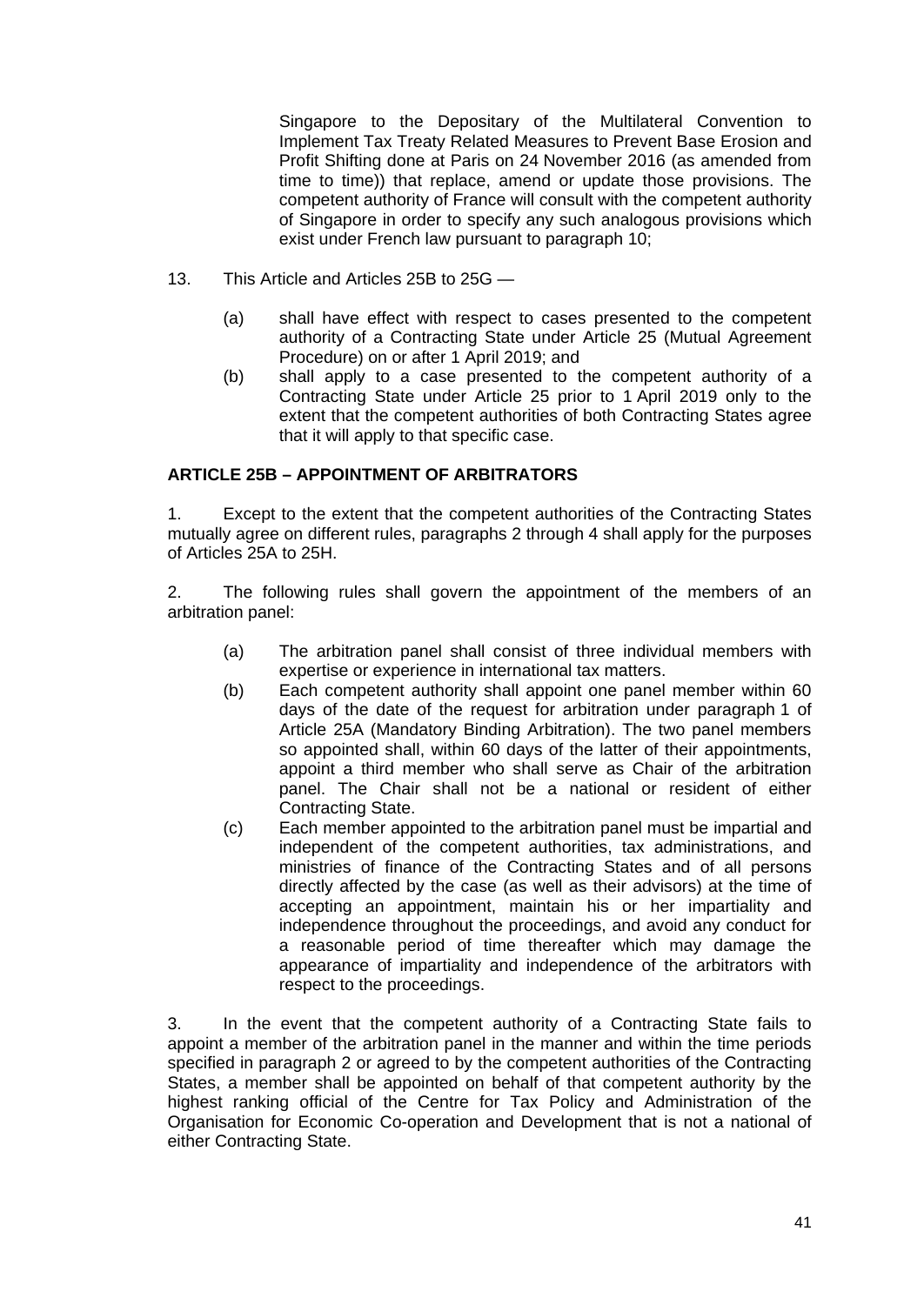4. If the two initial members of the arbitration panel fail to appoint the Chair in the manner and within the time periods specified in paragraph 2 or agreed to by the competent authorities of the Contracting States, the Chair shall be appointed by the highest ranking official of the Centre for Tax Policy and Administration of the Organisation for Economic Co-operation and Development that is not a national of either Contracting State.

#### **ARTICLE 25C – CONFIDENTIALITY OF ARBITRATION PROCEEDINGS**

1. Solely for the purposes of the application of Articles 25A to 25H and 26 and of the provisions of the domestic laws of the Contracting States related to the exchange of information, confidentiality, and administrative assistance, members of the arbitration panel and a maximum of three staff per member (and prospective arbitrators solely to the extent necessary to verify their ability to fulfil the requirements of arbitrators) shall be considered to be persons or authorities to whom information may be disclosed. Information received by the arbitration panel or prospective arbitrators and information that the competent authorities receive from the arbitration panel shall be considered information that is exchanged under Article 26 (Exchange of Information).

2. The competent authorities of the Contracting States shall ensure that members of the arbitration panel and their staff agree in writing, prior to their acting in an arbitration proceeding, to treat any information relating to the arbitration proceeding consistently with the confidentiality and nondisclosure obligations described in Article 26 (Exchange of Information) and under the applicable laws of the Contracting States.

#### **ARTICLE 25D – RESOLUTION OF A CASE PRIOR TO THE CONCLUSION OF THE ARBITRATION**

For the purposes of Articles 25 and 25A to 25H, the mutual agreement procedure, as well as the arbitration proceeding, with respect to a case shall terminate if, at any time after a request for arbitration has been made and before the arbitration panel has delivered its decision to the competent authorities of the Contracting States:

- (a) the competent authorities of the Contracting States reach a mutual agreement to resolve the case; or
- (b) the person who presented the case withdraws the request for arbitration or the request for a mutual agreement procedure.

#### **ARTICLE 25E – TYPE OF ARBITRATION PROCESS**

1. Except to the extent that the competent authorities of the Contracting States mutually agree on different rules, the following rules shall apply with respect to an arbitration proceeding pursuant to Articles 25A to 25H:

(a) After a case is submitted to arbitration, the competent authority of each Contracting State shall submit to the arbitration panel, by a date set by agreement, a proposed resolution which addresses all unresolved issue(s) in the case (taking into account all agreements previously reached in that case between the competent authorities of the Contracting States). The proposed resolution shall be limited to a disposition of specific monetary amounts (for example, of income or expense) or, where specified, the maximum rate of tax charged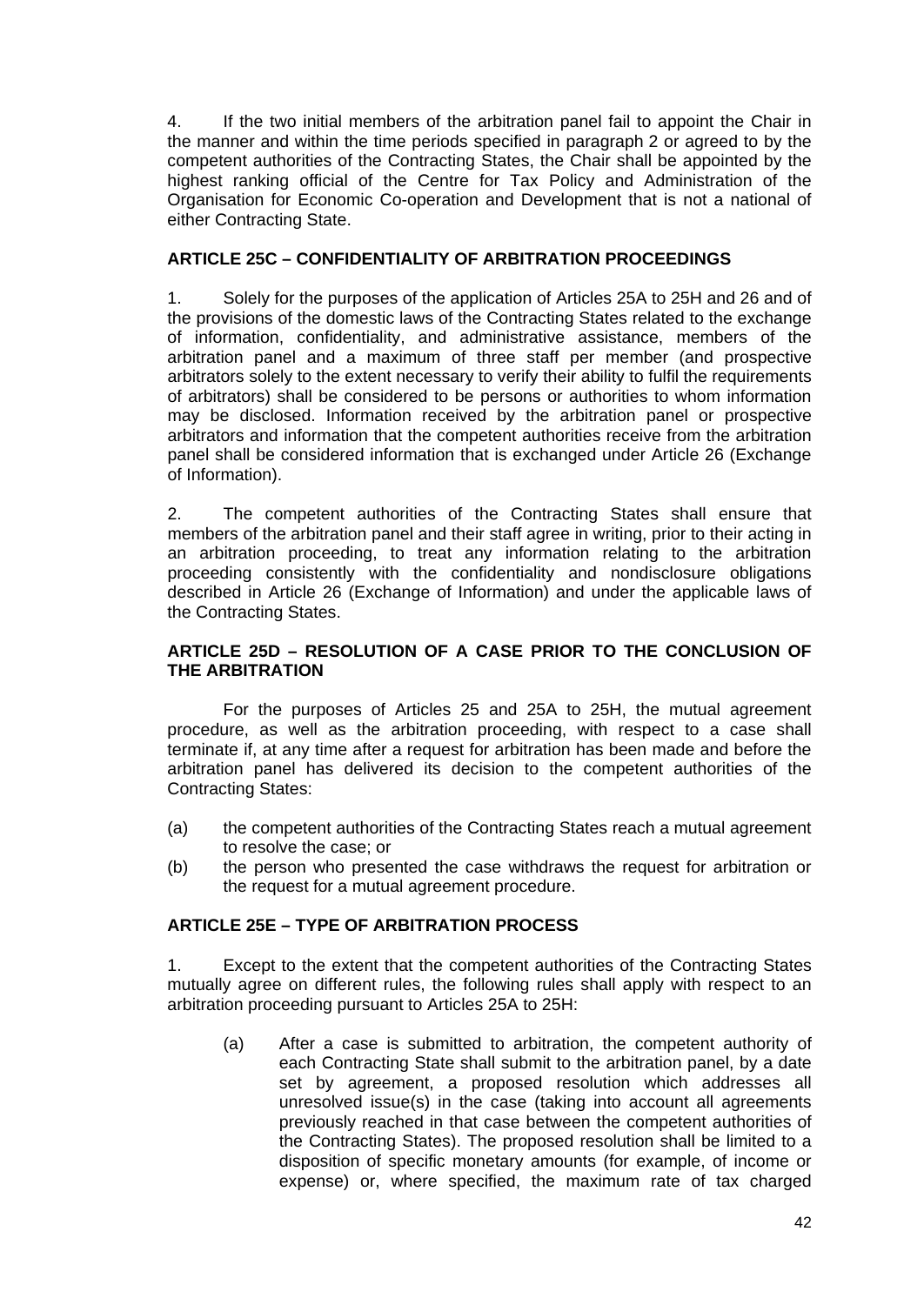pursuant to the Convention, for each adjustment or similar issue in the case. In a case in which the competent authorities of the Contracting States have been unable to reach agreement on an issue regarding the conditions for application of a provision of the Convention (hereinafter referred to as a "threshold question"), such as whether an individual is a resident or whether a permanent establishment exists, the competent authorities may submit alternative proposed resolutions with respect to issues the determination of which is contingent on resolution of such threshold questions.

- (b) The competent authority of each Contracting State may also submit a supporting position paper for consideration by the arbitration panel. Each competent authority that submits a proposed resolution or supporting position paper shall provide a copy to the other competent authority by the date on which the proposed resolution and supporting position paper were due. Each competent authority may also submit to the arbitration panel, by a date set by agreement, a reply submission with respect to the proposed resolution and supporting position paper submitted by the other competent authority. A copy of any reply submission shall be provided to the other competent authority by the date on which the reply submission was due.
- (c) The arbitration panel shall select as its decision one of the proposed resolutions for the case submitted by the competent authorities with respect to each issue and any threshold questions, and shall not include a rationale or any other explanation of the decision. The arbitration decision will be adopted by a simple majority of the panel members. The arbitration panel shall deliver its decision in writing to the competent authorities of the Contracting States. The arbitration decision shall have no precedential value.

2. Prior to the beginning of arbitration proceedings, the competent authorities of the Contracting States shall ensure that each person that presented the case and their advisors agree in writing not to disclose to any other person any information received during the course of the arbitration proceedings from either competent authority or the arbitration panel. The mutual agreement procedure under Article 25, as well as the arbitration proceeding under Articles 25A to 25H, with respect to the case shall terminate if, at any time after a request for arbitration has been made and before the arbitration panel has delivered its decision to the competent authorities of the Contracting States, a person that presented the case or one of that person's advisors materially breaches that agreement.

#### **ARTICLE 25F – AGREEMENT ON A DIFFERENT RESOLUTION**

Notwithstanding paragraph 4 of Article 25A (Mandatory Binding Arbitration), an arbitration decision pursuant to Articles 25A to 25H shall not be binding on the Contracting States and shall not be implemented if the competent authorities of the Contracting States agree on a different resolution of all unresolved issues within three calendar months after the arbitration decision has been delivered to them.

#### **ARTICLE 25G – COSTS OF ARBITRATION PROCEEDINGS**

In an arbitration proceeding under Articles 25A to 25H, the fees and expenses of the members of the arbitration panel, as well as any costs incurred in connection with the arbitration proceedings by the Contracting States, shall be borne by the Contracting States in a manner to be settled by mutual agreement between the competent authorities of the Contracting States. In the absence of such agreement,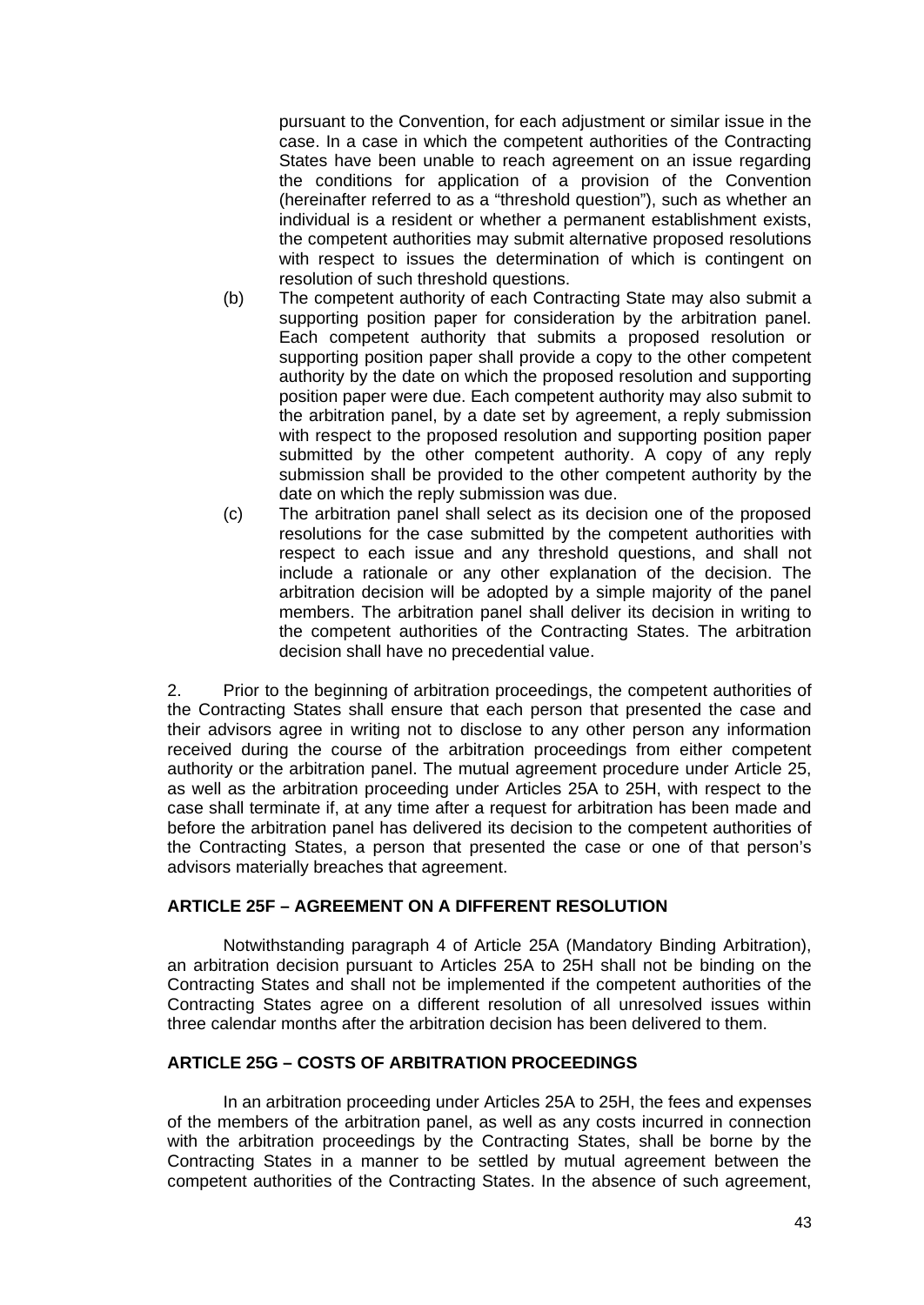each Contracting State shall bear its own expenses and those of its appointed panel member. The cost of the chair of the arbitration panel and other expenses associated with the conduct of the arbitration proceedings shall be borne by the Contracting States in equal shares.

# **ARTICLE 25H – COMPATIBILITY**

1. Any unresolved issue arising from a mutual agreement procedure case otherwise within the scope of the arbitration process provided for in this Article and Articles 25A to 25G shall not be submitted to arbitration if the issue falls within the scope of a case with respect to which an arbitration panel or similar body has previously been set up in accordance with a bilateral or multilateral convention that provides for mandatory binding arbitration of unresolved issues arising from a mutual agreement procedure case.

2. Nothing in this Article and Articles 25A to 25G shall affect the fulfilment of wider obligations with respect to the arbitration of unresolved issues arising in the context of a mutual agreement procedure resulting from other conventions to which the Contracting States are or will become parties.".

#### 6. Amendment of Article 28

Article 28 (Miscellaneous) of this Convention is deleted and replaced by the following Article:

# "**ARTICLE 28 – PREVENTION OF TREATY ABUSE**

Notwithstanding any provisions of this Convention, a benefit under this Convention shall not be granted in respect of an item of income or capital if it is reasonable to conclude, having regard to all relevant facts and circumstances, that obtaining that benefit was one of the principal purposes of any arrangement or transaction that resulted directly or indirectly in that benefit, unless it is established that granting that benefit in these circumstances would be in accordance with the object and purpose of this Convention.".

#### 7. Entry into effect of the MLI

The effects of the MLI on this Convention, as laid out in this Annex, shall have effect in Singapore:

- (a) for paragraph 4 of this Annex on the amendment of Article 25 (Mutual Agreement Procedure), for a case presented on or after 1 April 2019, without regard to the basis period to which the case relates. However, paragraph 4 of this Annex shall not apply to a case that was not eligible to be presented immediately before 1 April 2019;
- (b) for paragraph 5 of this Annex on the arbitration provisions, with respect to any tax paid, deemed paid or liable to be paid, before, on or after 1 April 2019;
- (c) for all other paragraphs in this Annex:
	- (i) with respect to taxes withheld at source, in respect of amounts paid, deemed paid or liable to be paid (whichever is the earliest), on or after 1 January 2020; and
	- (ii) with respect to taxes other than those withheld at source, where the income is derived or received in a basis period beginning on or after 1 October 2019.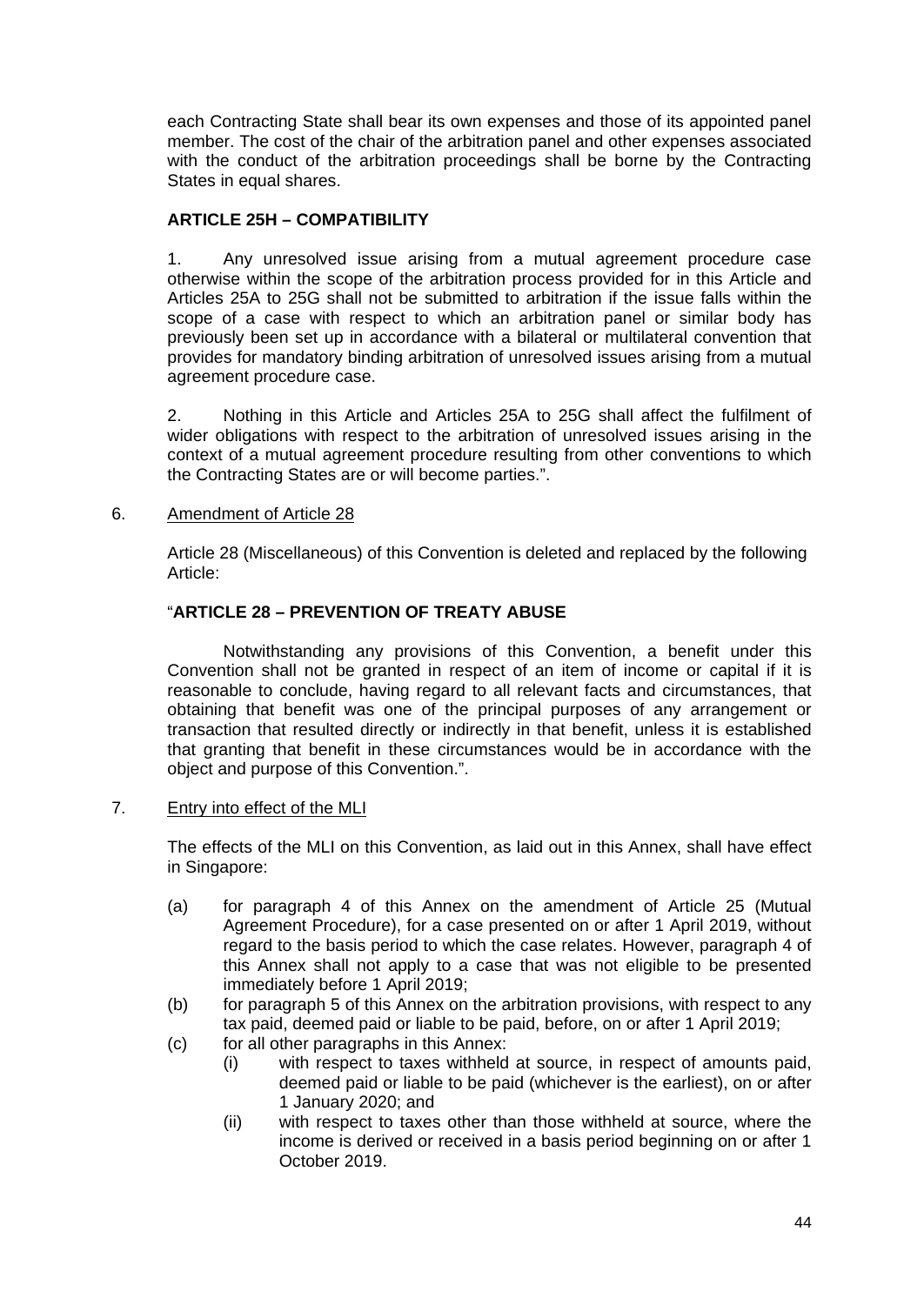# **ANNEX B**

# **CONVENTION BETWEEN THE GOVERNMENT OF THE REPUBLIC OF SINGAPORE AND THE GOVERNMENT OF THE FRENCH REPUBLIC FOR THE AVOIDANCE OF DOUBLE TAXATION AND THE PREVENTION OF FISCAL EVASION WITH RESPECT TO TAXES ON INCOME**

The Government of the Republic of Singapore and the Government of the French Republic,

Desiring to conclude a Convention for the avoidance of double taxation and the prevention of fiscal evasion with respect to taxes on income,

Have agreed as follows: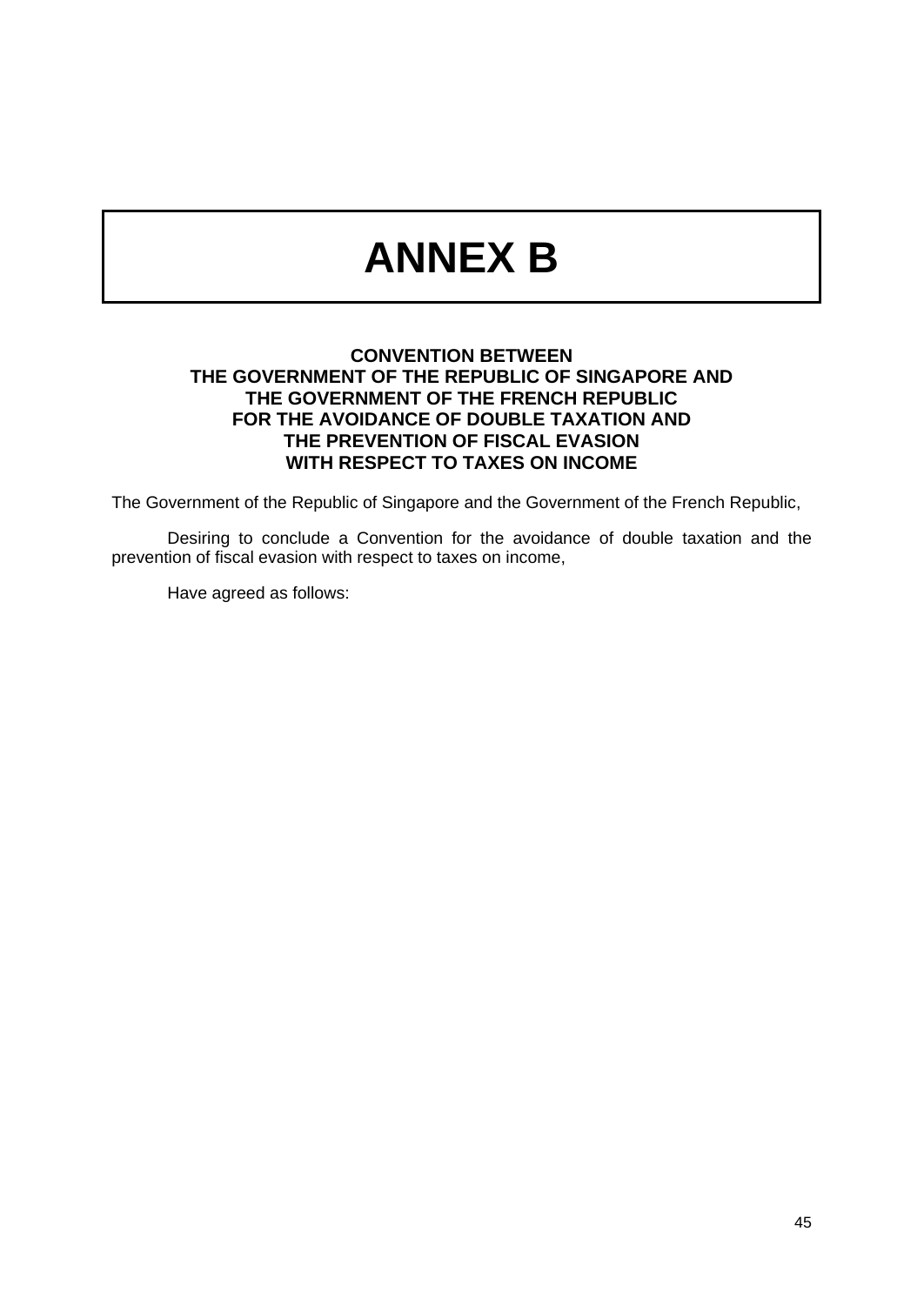# **ARTICLE 1 – PERSONAL SCOPE**

The Convention shall apply to persons who are residents of one or both of the Contracting States.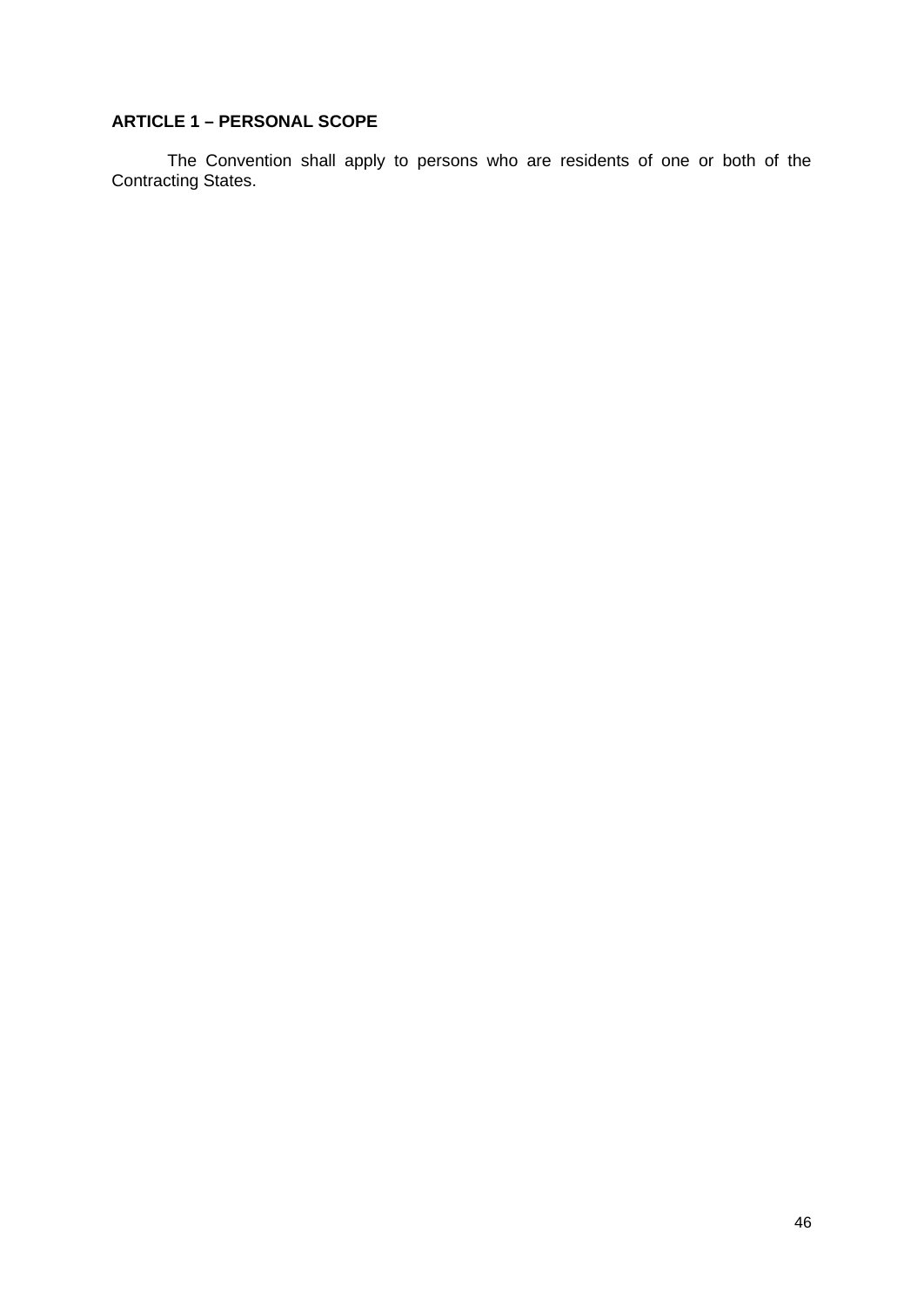# **ARTICLE 2 – TAXES COVERED**

1. This Convention shall apply to taxes on income imposed on behalf of each Contracting State irrespective of the manner in which they are levied.

2. The existing taxes which are the subject of this Convention are -

(a) in Singapore:

the income tax

(hereinafter referred to as "Singapore tax");

- (b) in France:
	- (i) the income tax; and
	- (ii) the corporation tax;

including any withholding tax, prepayment (precompte) or advance payment with respect to the aforesaid taxes;

(hereinafter referred to as "French tax").

3. This Convention shall also apply to any identical or substantial similar taxes which are subsequently imposed in addition to, or in place of, the existing taxes. The competent authorities of the Contracting States shall notify to each other any important changes which have been made in their respective taxation laws.

4. If by reason of changes made in the taxation law of either Contracting State, it seems desirable to amend any article of this Convention without effecting the general principles thereof, the necessary amendments may be made by mutual consent by means of an exchange of diplomatic notes or in any other manner in accordance with their constitutional procedures.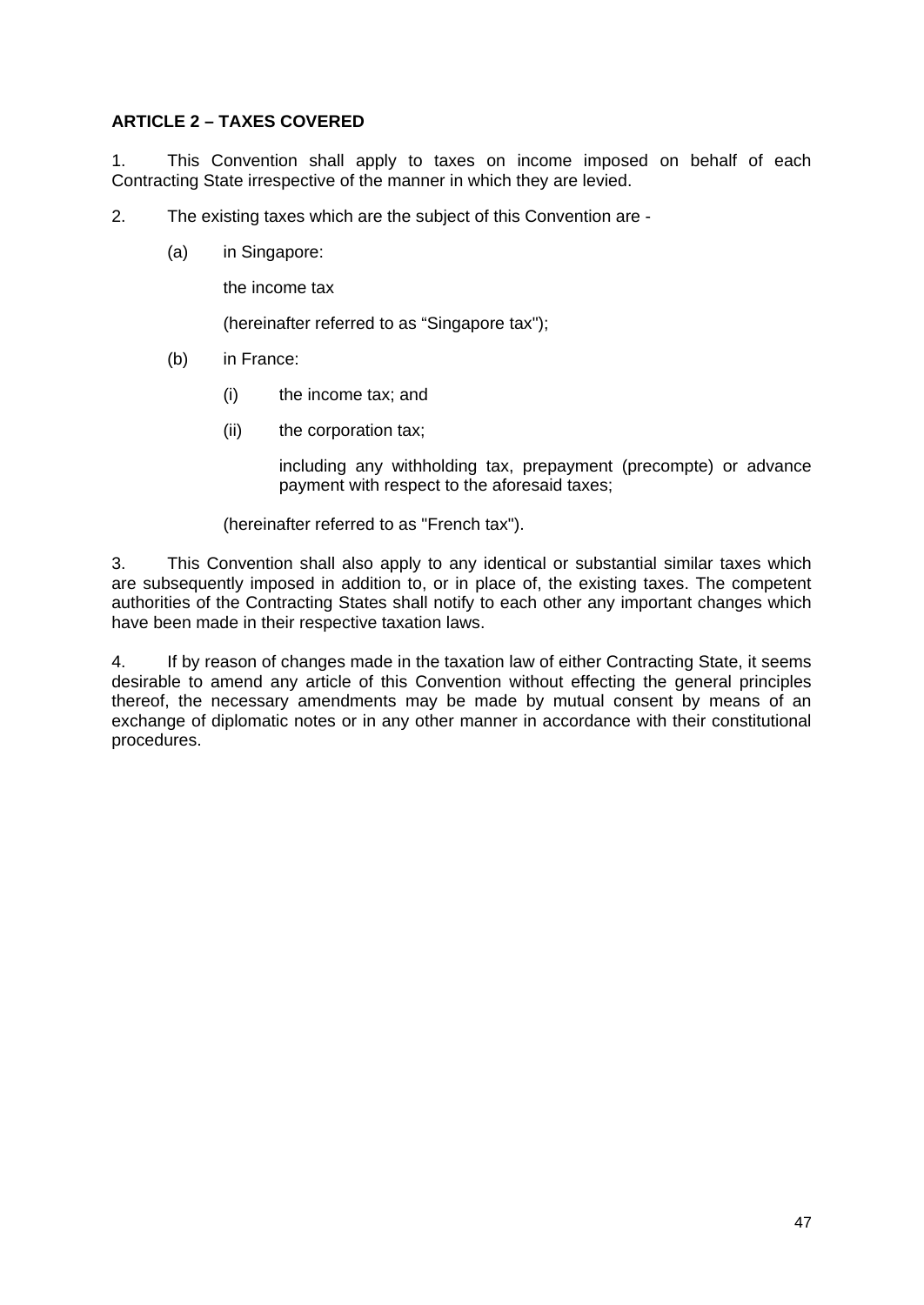# **ARTICLE 3 – GENERAL DEFINITIONS**

- 1. In this Convention:
	- (a) the term "Singapore" means the Republic of Singapore;
	- (b) the term "France" means the European and overseas departments (Guadeloupe, Guyane, Martinique and Reunion) of the French Republic, including any area outside the territorial sea of France which is, in accordance with international law, and area within which France may exercise rights with respect to the sea bed and sub-soil and their natural resources;
	- (c) the terms "a Contracting State" and "the other Contracting State" mean Singapore or France, as the context requires;
	- (d) the term "tax" means Singapore tax or French tax, as the context requires;
	- (e) the term "person" comprises an individual, a company and any association with or without juridical personality;
	- (f) the term "company" means any body corporate or any entity which is treated as a body corporate for tax purposes;
	- (g) the terms "Singapore enterprise" and "French enterprise" mean, respectively, an industrial, mining, commercial, timber, plantation or agricultural enterprise or undertaking carried on by a resident of Singapore and an industrial, mining, commercial, timber, plantation or agricultural enterprise or undertaking carried on by a resident of France;
	- (h) the terms "enterprise of a Contracting State" and "enterprise of the other Contracting State" mean a Singapore enterprise or a French enterprise, as the context requires;
	- (i) the term "competent authority" means, in the case of Singapore, the Minister for Finance or his authorised representative; in the case of France the Minister of Economy and Finance or his authorised representative; and in the case of any territory to which this Convention is extended under Article 29, the competent authority for the administration in such territory of the taxes to which this Convention applies.

2. As regards the application of this Convention by a Contracting State, any term not otherwise defined shall, unless the context otherwise requires, have the meaning which it has under the laws of that Contracting State relating to the taxes which are the subject of this Convention.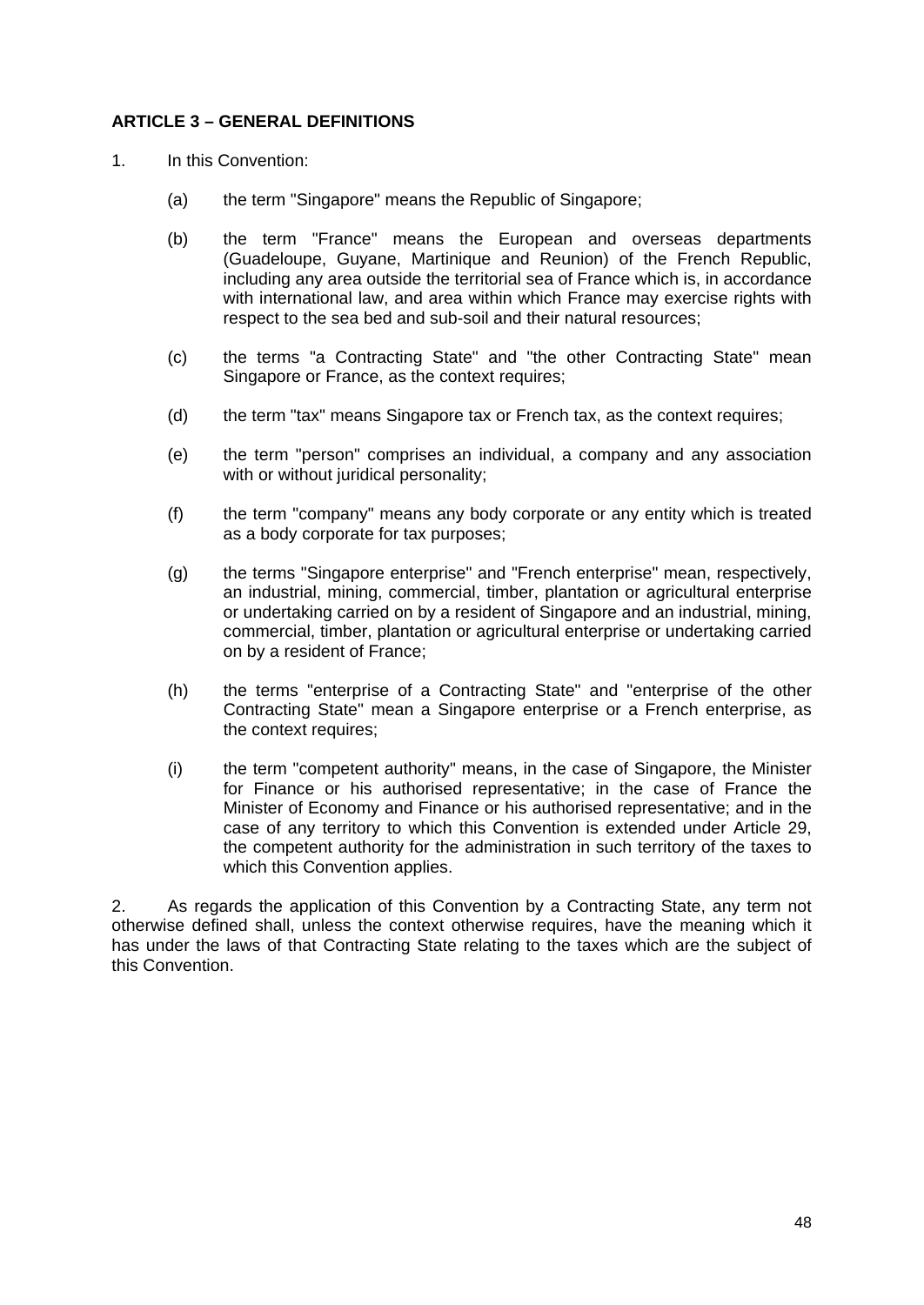#### **ARTICLE 4 – FISCAL DOMICILE**

1. For the purposes of this Convention, the term "resident of a Contracting State" means any person who is a resident of a Contracting State for tax purposes of that Contracting State.

2. Where by reason of the provisions of paragraph 1 an individual is a resident of both Contracting States, then his case shall be determined in accordance with the following rules:

- (a) he shall be deemed to be a resident of the Contracting State in which he has a permanent home available to him. If he has a permanent home available to him in both Contracting States, he shall be deemed to be a resident of the Contracting State with which his personal and economic relations are closer (centre of vital interests);
- (b) if the Contracting State in which he has his centre of vital interests cannot be determined, or if he has not a permanent home available to him in either Contracting State, he shall be deemed to be a resident of the Contracting State in which he has an habitual abode;
- (c) if he has an habitual abode in both Contracting States or in neither of them, the competent authorities of the Contracting States shall settle the question by mutual agreement.

3. Where by reason of the provisions of paragraph 1 a person other than an individual is a resident of both Contracting States, then it shall be deemed to be a resident of the Contracting State in which its place of effective management is situated.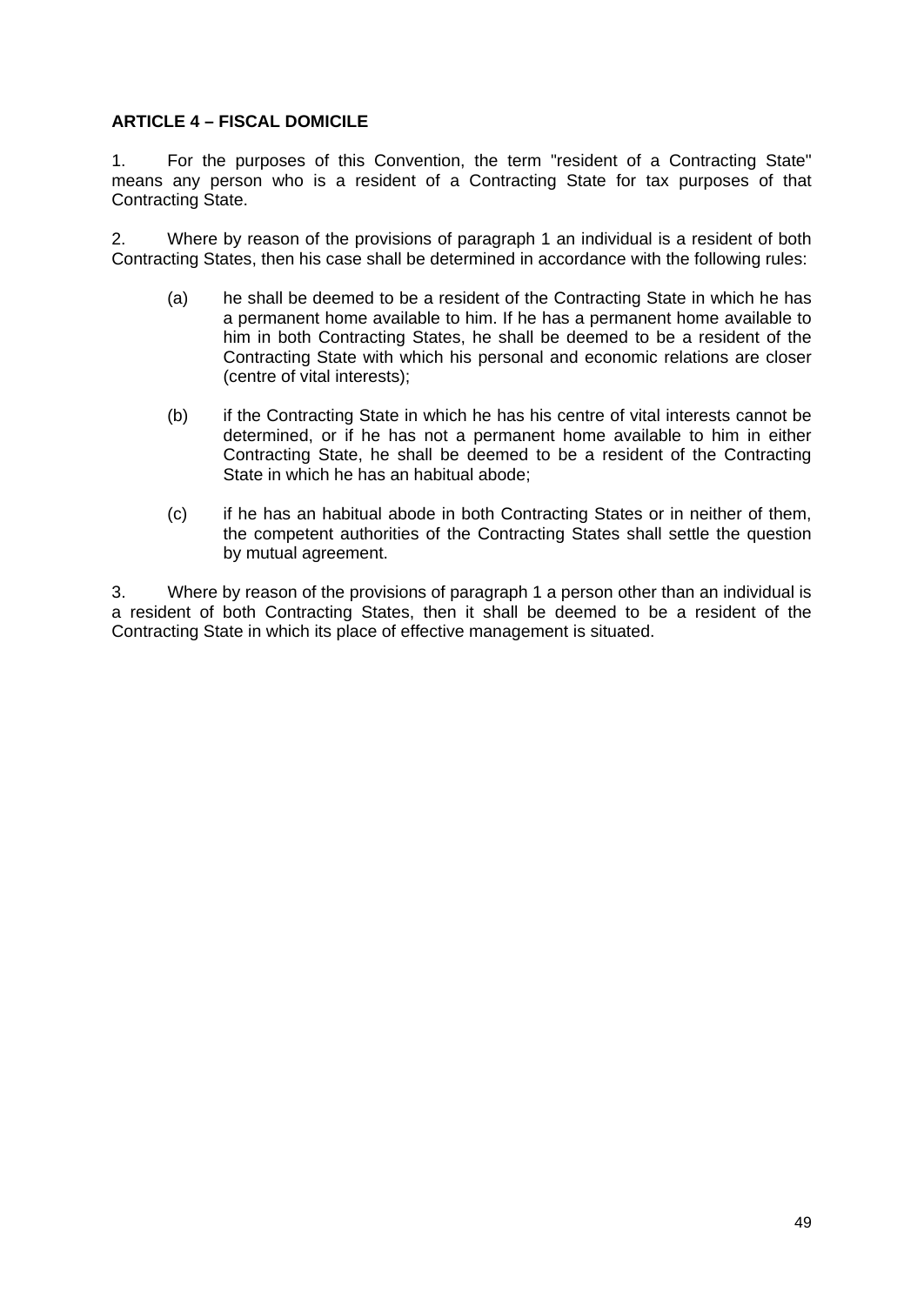#### **ARTICLE 5 – PERMANENT ESTABLISHMENT**

1. For the purposes of this Convention, the term "permanent establishment" means a fixed place of business in which the business of the enterprise is wholly or partly carried on.

- 2. The term "permanent establishment" shall include especially:
	- (a) a place of management;
	- (b) a branch;
	- (c) an office;
	- (d) a factory;
	- (e) a workshop;
	- (f) a farm or plantation;
	- (g) a mine, oil well, quarry or other place of extraction or natural resources;
	- (h) a building site or construction or assembly project which exists for more than six months.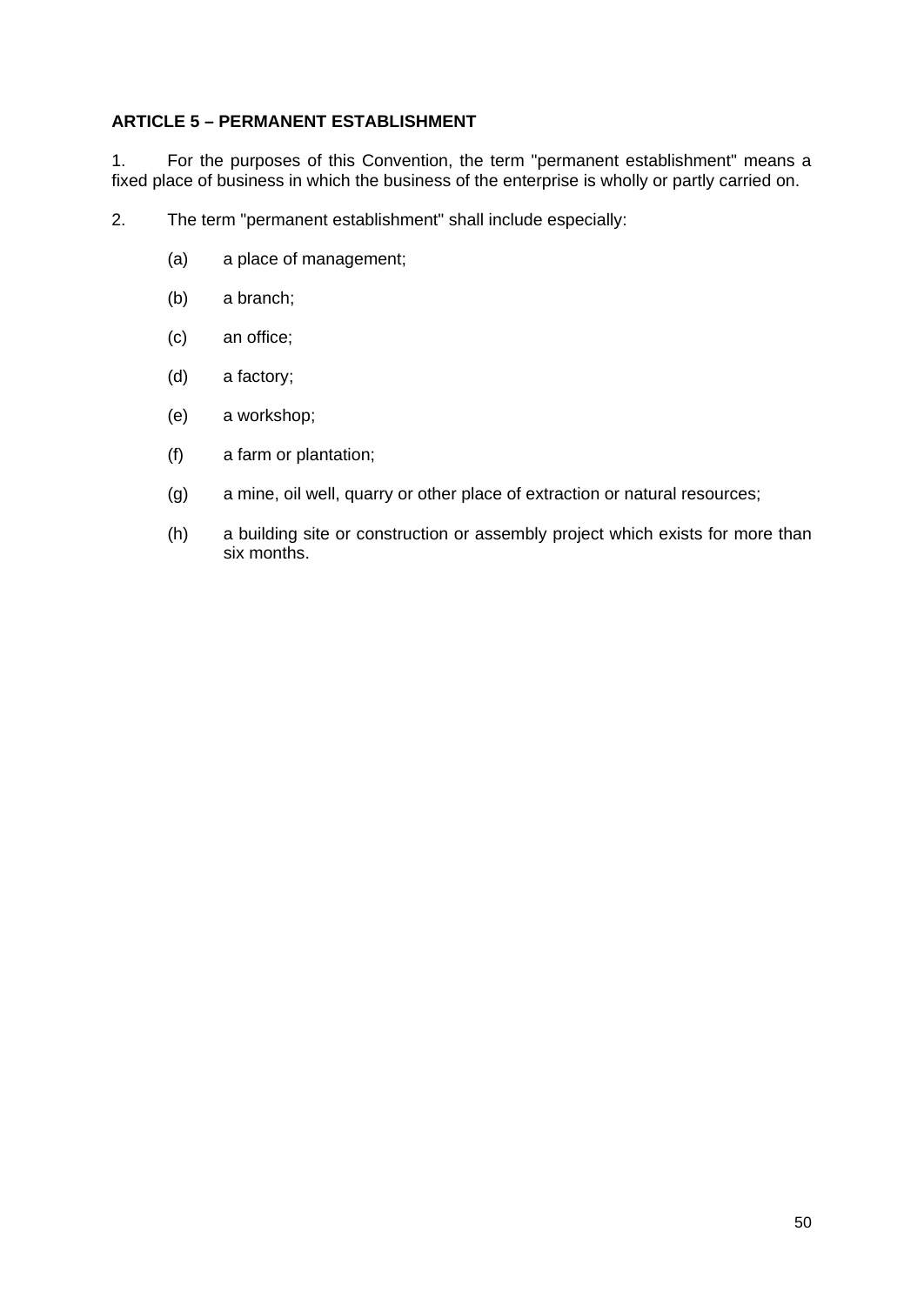- 3. The term "permanent establishment" shall not be deemed to include:
	- (a) the use of facilities solely for the purpose of storage, display or delivery of goods or merchandise belonging to the enterprise;
	- (b) the maintenance of a stock of goods or merchandise belonging to the enterprise solely for the purpose of storage, display or delivery;
	- (c) the maintenance of a stock of goods or merchandise belonging to the enterprise solely for the purpose of processing by another enterprise;
	- (d) the maintenance of a fixed place of business solely for the purpose of purchasing goods or merchandise, or for collecting information, for the enterprise;
	- (e) the maintenance of a fixed place of business solely for the purpose of advertising, for the supply of information, for scientific research or for similar activities which have a preparatory or auxiliary character, for the enterprise.

4. An enterprise of a Contracting State, notwithstanding it has no fixed place of business in the other Contracting State, shall be deemed to have a permanent establishment in that other Contracting State if it carries on supervisory activities therein for more than six months in connection with a construction, installation or assembly project which is being undertaken in that other Contracting State.

5. A person acting in a Contracting State on behalf of an enterprise of the other Contracting State (other than an agent of independent status to whom paragraph 6 applies), notwithstanding he has no fixed place of business in the former Contracting State, shall be deemed to be a permanent establishment therein if -

- (a) he has, and habitually exercises in the former Contracting State an authority to conclude contracts in the name of the enterprise, unless his activities are limited to the purchase of goods or merchandise for the enterprise; or
- (b) he maintains in the former Contracting State a stock of goods or merchandise belonging to the enterprise from which he regularly fills orders on behalf of the enterprise.

6. An enterprise of a Contracting State shall not be deemed to have a permanent establishment in the other Contracting State merely because it carries on business in that other Contracting State through a broker, general commission agent or any other agent of an independent status, where such person is acting in the ordinary course of his business.

7. The fact that a company which is a resident of a Contracting State controls or is controlled by a company which is a resident of the other Contracting State, or which carries on business in that other State (whether through a permanent establishment or otherwise), shall not of itself constitute either company a permanent establishment of the other.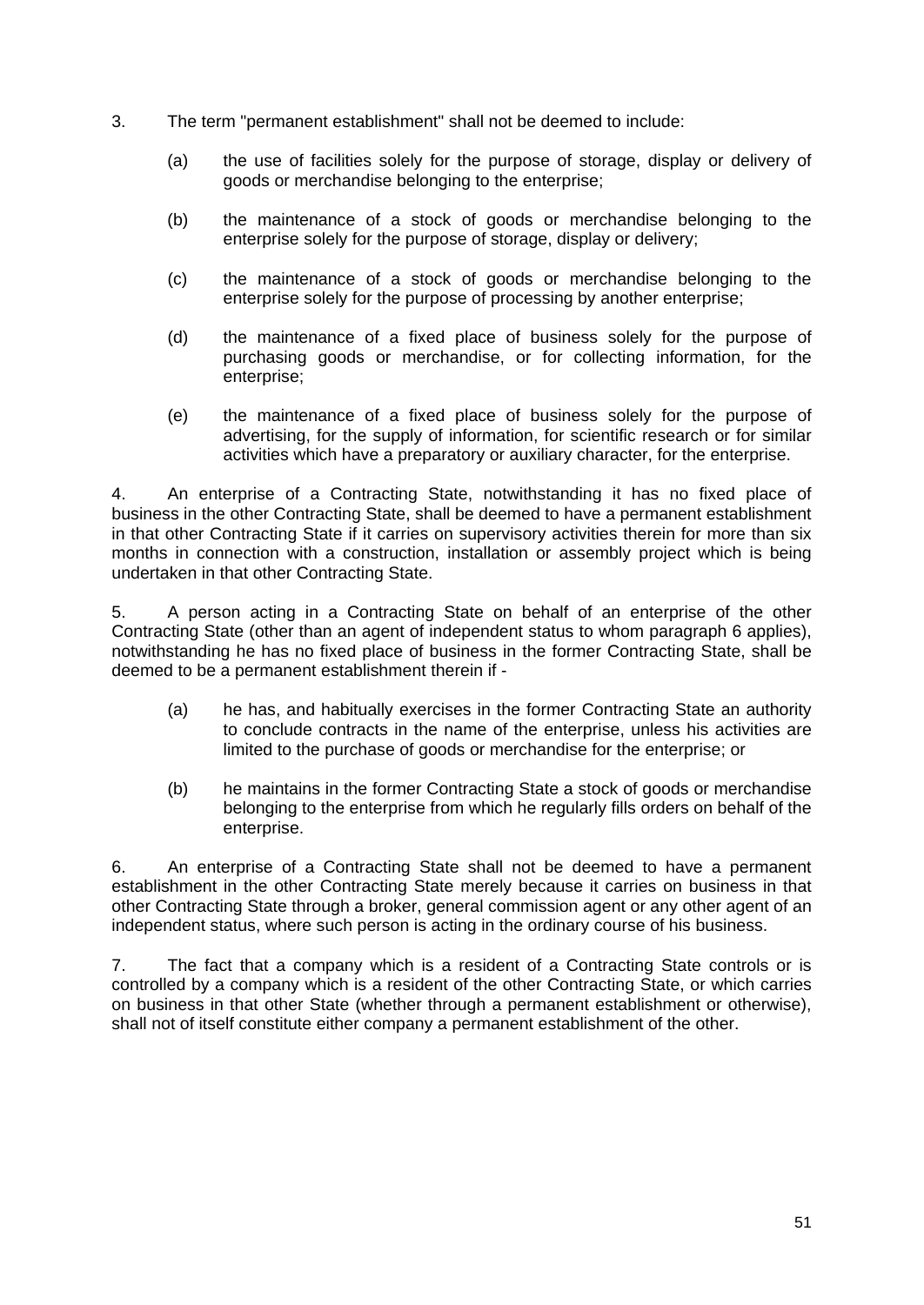#### **ARTICLE 6 – INCOME FROM IMMOVABLE PROPERTY**

1. Income from immovable property may be taxed in the Contracting State in which such property is situated.

2. The term "immovable property" shall be defined in accordance with the law of the Contracting State in which the property in question is situated. The term shall in any case include rights to variable or fixed payments as consideration for the working of, or the right to work, mines, oil wells, quarries or other places of extraction of natural resources.

3. The provisions of paragraph 1 shall apply to income derived from the direct use, letting or use in any other form of immovable property.

4. The provisions of paragraphs 1 and 3 shall also apply to the income from immovable property of an enterprise and to income from immovable property used for the performance of professional services.

5. Income from agricultural or forestry undertakings situated in a Contracting State may be taxed in that Contracting State.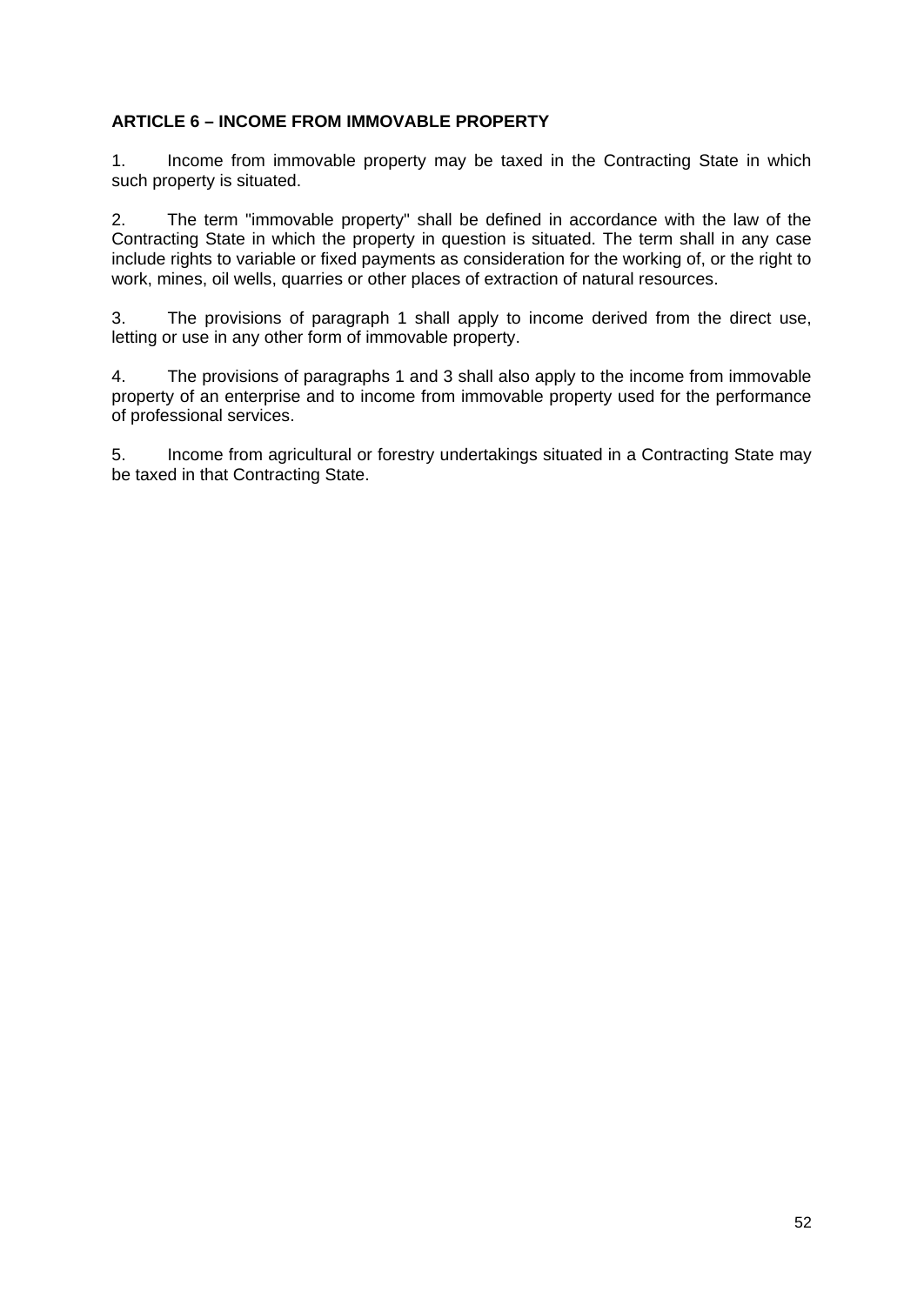#### **ARTICLE 7 – BUSINESS PROFITS**

1. The profits of an enterprise of a Contracting State shall be taxable only in that State unless the enterprise carries on business in the other Contracting State through a permanent establishment situated therein. If the enterprise carries on business as aforesaid, the profits of the enterprise may be taxed in the other State but only so much of them as is attributable to that permanent establishment.

2. Where an enterprise of a Contracting State carries on business in the other Contracting State through a permanent establishment situated therein, there shall in each Contracting State be attributed to that permanent establishment the profits which it might be expected to make if it were a distinct and separate enterprise engaged in the same or similar activities under the same or similar conditions and dealing wholly independently with the enterprise of which it is a permanent establishment.

3. In determining the profits of a permanent establishment, there shall be allowed as deductions all expenses, including executive and general administrative expenses, which would be deductible if the permanent establishment were an independent enterprise in so far as they are reasonably allocable to the permanent establishment, whether incurred in the Contracting State in which the permanent establishment is situated or elsewhere.

4. No profits shall be attributed to a permanent establishment by reason of that permanent establishment merely purchasing goods or merchandise for the enterprise.

5. Where profits include items of income which are dealt with separately in other Articles of this Convention, then the provisions of those Articles shall not be affected by the provisions of this Article.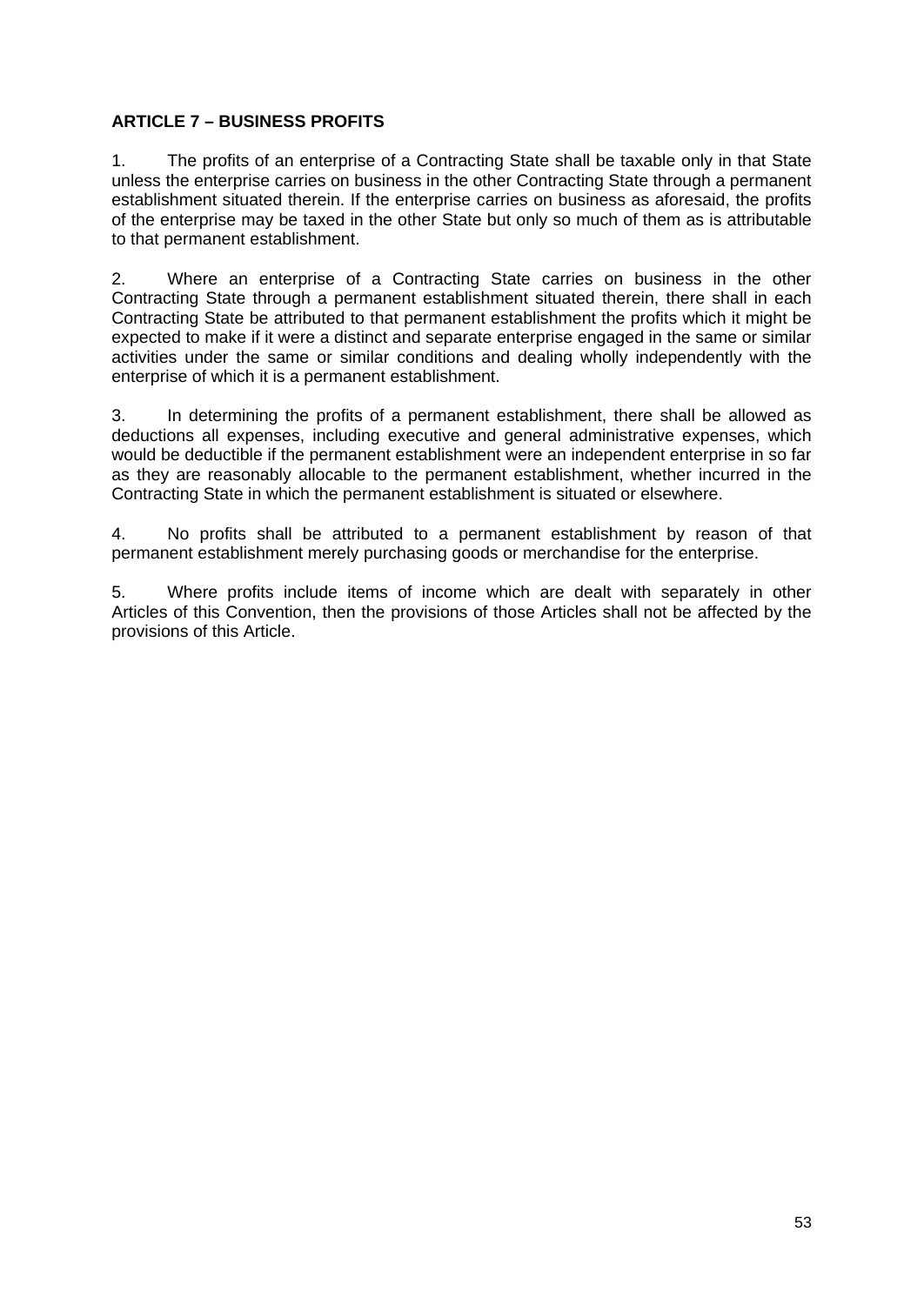# **ARTICLE 8 – SHIPPING AND AIR TRANSPORT**

1. Profit which an enterprise of a Contracting State derives from operation of ships or aircraft in international traffic shall be taxable only in that State.

2. The provisions of paragraph 1 of this Article shall likewise apply in respect of participations in pools, in a joint business or in an international operation agency of any kind by enterprises engaged in the operation of ships or aircraft in international traffic.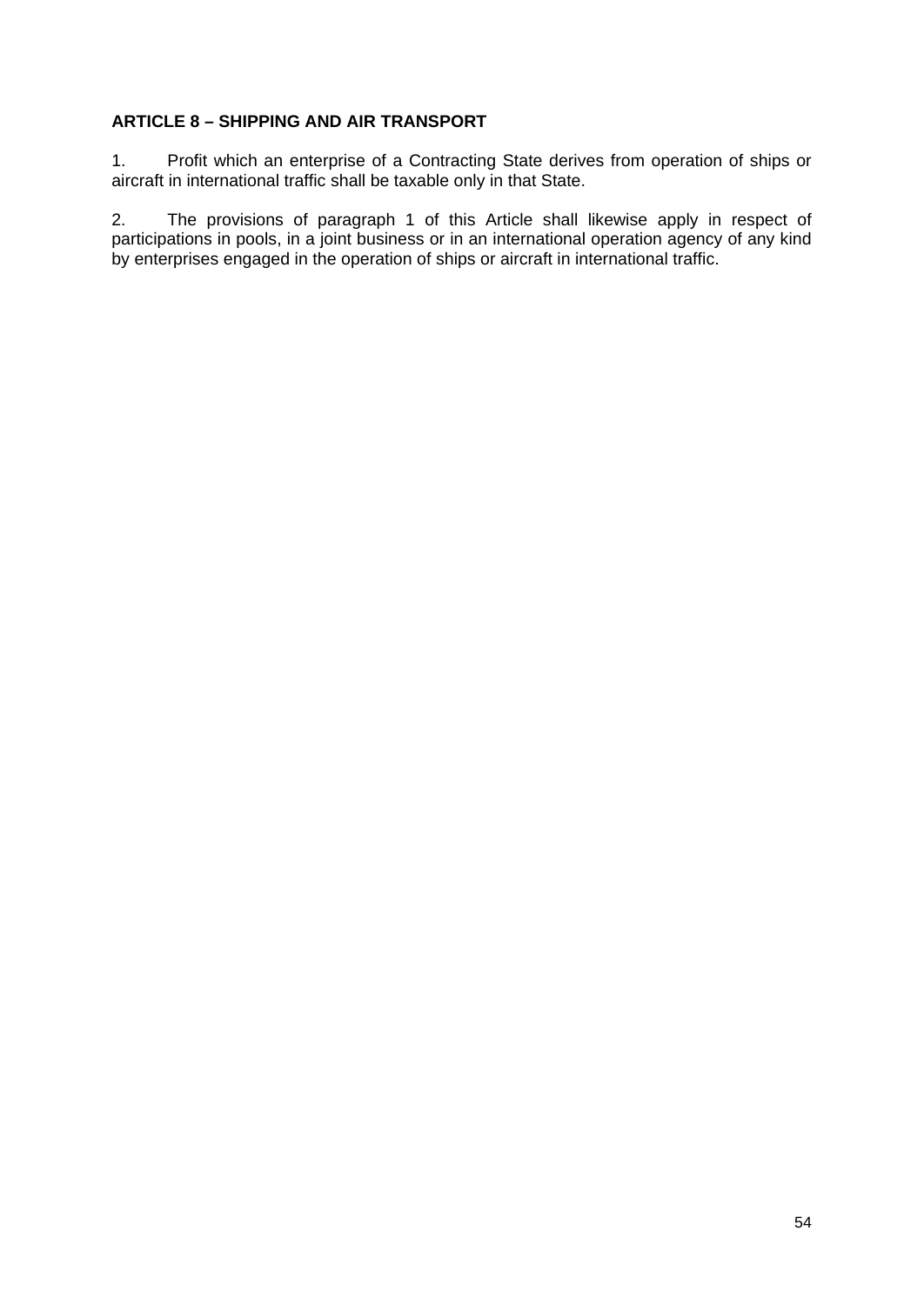# **ARTICLE 9 – ASSOCIATED ENTERPRISES**

Where -

- (a) an enterprise of a Contracting State participates directly or indirectly in the management, control or capital of an enterprise of the other Contracting State, or
- (b) the same persons participate directly or indirectly in the management, control or capital of an enterprise of a Contracting State and an enterprise of the other Contracting State,

and in either case conditions are made or imposed between the two enterprises in their commercial or financial relations which differ from those which would be made between independent enterprises, then any profits which would, but for those conditions, have accrued to one of the enterprises, but, by reason of those conditions, have not so accrued, may be included in the profits of that enterprise and taxed accordingly.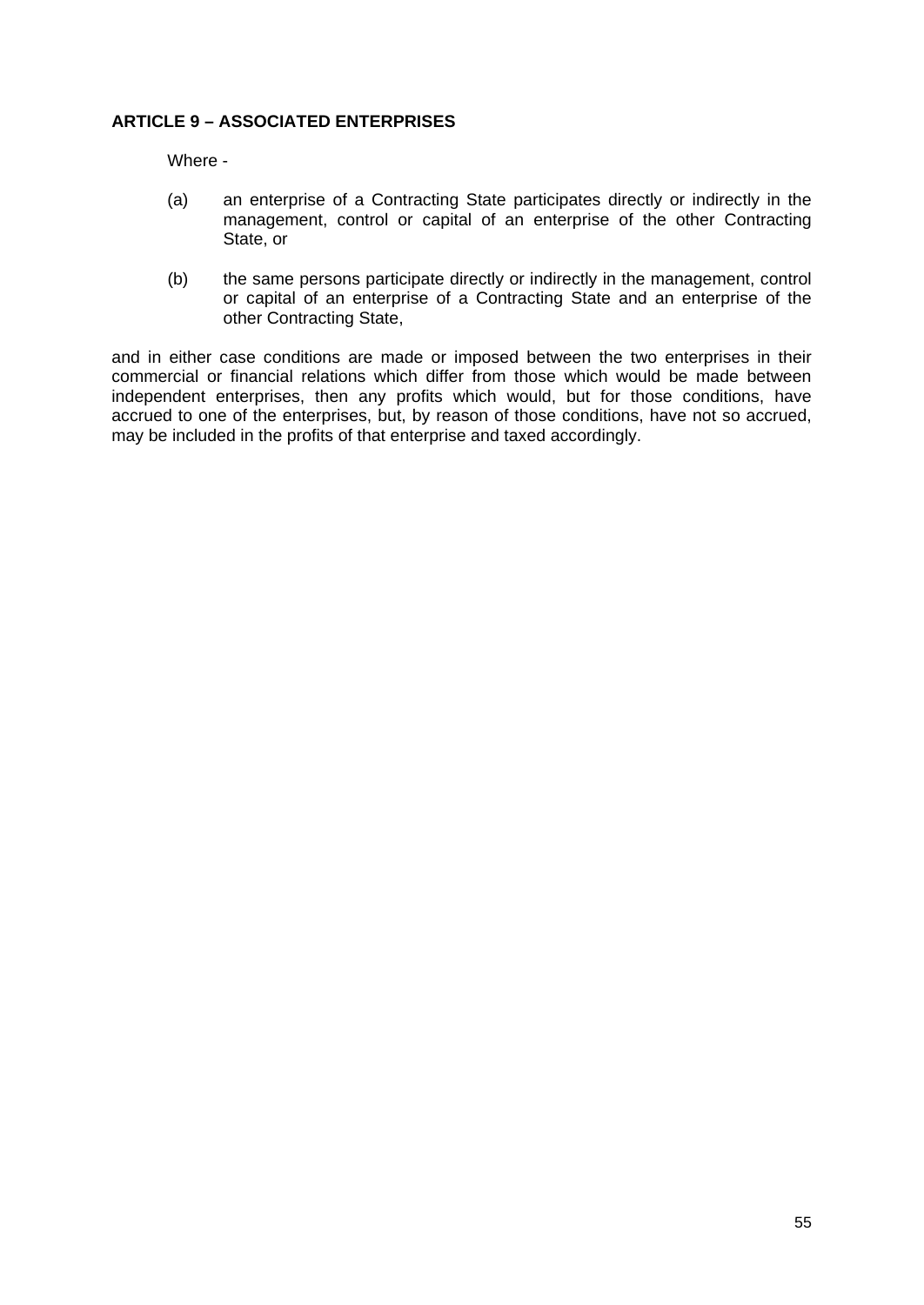#### **ARTICLE 10 – DIVIDENDS**

1. Dividends paid by a company which is a resident of a Contracting State to a resident of the other Contracting State may be taxed in that other State.

2. Dividends paid by a company which is a resident of France to a resident of Singapore may be also taxed in France, and according to the law of France, but the tax so charged shall not exceed:

- (a) 10 per cent of the gross amount of the dividends if the recipient is a company which owns directly or indirectly at least 10 per cent of the share capital of the company paying the dividends;
- (b) in all other cases, 15 per cent of the gross amount of the dividends.
- 3. (a) A resident of Singapore who receives from a company which is a resident of France dividends which, if received by a resident of France, would entitle such resident to a fiscal credit (avoir fiscal), shall be entitled from the French Treasury to a payment equal to such fiscal credit (avoir fiscal) subject to the deduction of tax as provided for under paragraph 2 of this Article.
	- (b) The provisions of sub-paragraph (a) of this paragraph shall apply only to a resident of Singapore who is
		- (i) an individual;
		- (ii) a company which owns directly or indirectly less than 10 per cent of the share capital of the French company paying the dividends.
	- (c) The provisions of sub-paragraph (a) of this paragraph shall not apply if the recipient of the payment from the French Treasury as provided thereunder is not subject to Singapore tax in respect of the payment.
	- (d) Payments from the French Treasury provided for under sub-paragraph (a) of this paragraph shall be deemed to be dividends for the purposes of this Convention.

4. Dividends paid by a company which is a resident of Singapore to a resident of France shall be exempt from any tax in Singapore which is chargeable on dividends in addition to the tax chargeable in respect of the profits or income of the company -

- (a) provided that nothing in this paragraph shall affect the provisions of Singapore law under which the tax in respect of a dividend paid by a company which is a resident of Singapore from which Singapore tax has been, or has been deemed to be deducted, may be adjusted by reference to the rate of tax appropriate to the Singapore year of assessment immediately following that in which the dividend was paid;
- (b) provided, further, that if Singapore, subsequent to the signing of this Convention imposes a tax chargeable specifically on dividends other than the tax chargeable in respect of the profits or income of a company which is a resident of Singapore, such tax may be charged but shall not exceed: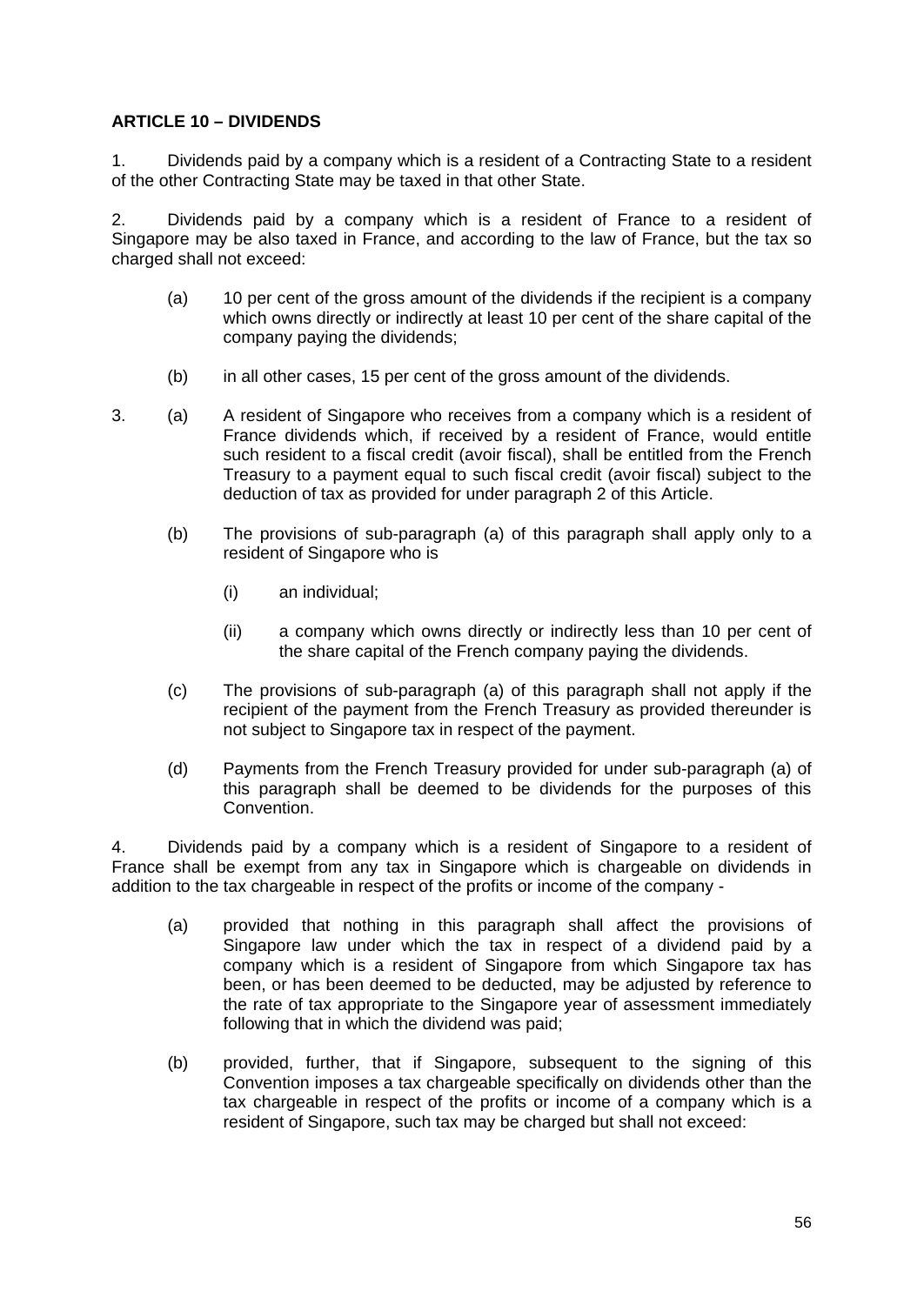- (i) 10 per cent of the gross amount of the dividends of the recipient is a company which owns directly or indirectly at least 10 per cent of the share capital of the company paying the dividends:
- (ii) in all other cases, 15 per cent of the gross amount of the dividends.

5. The term "dividends" as used in this Article means income from shares, "jouissance" shares or "jouissance" rights, mining shares, founders' shares or other rights, not being debtclaims, participating in profits, as well as income from other corporate rights assimilated to income from shares by the taxation law of the Contracting State of which the company making the distribution is a resident.

6. The provisions of paragraphs 1, 3 and 4 shall not apply if the recipient of the dividends, being a resident of a Contracting State, has in the other Contracting State, of which the company paying the dividends is a resident, a permanent establishment with which the holding by virtue of which the dividends are paid is effectively connected. In such a case, the provisions of Article 7 shall apply.

7. When the prepayment (precompte) is levied in respect of dividends paid by a company which is a resident of France to a resident of Singapore who is not entitled to the payment from the French Treasury referred to in paragraph 3 of this Article with respect to such dividends, such resident shall be entitled to the refund of that prepayment, subject to the deduction of the withholding tax with respect to the refunded amount in accordance with paragraph 2 of this Article.

8. Dividends distributed to a resident of France by a company which is a resident of France and which owns at least 10 per cent of the capital of a company which is a resident in Singapore and paid out of dividends received from the company which is a resident of Singapore, shall entitle the resident of France to a fiscal credit (avoir fiscal) in accordance with the French law.

9. For the purposes of this Convention, dividends paid to a resident of France by a company which is a resident of Malaysia out of profits derived from Singapore and declared at Singapore dividends are regarded as dividends paid by a company which is a resident of Singapore.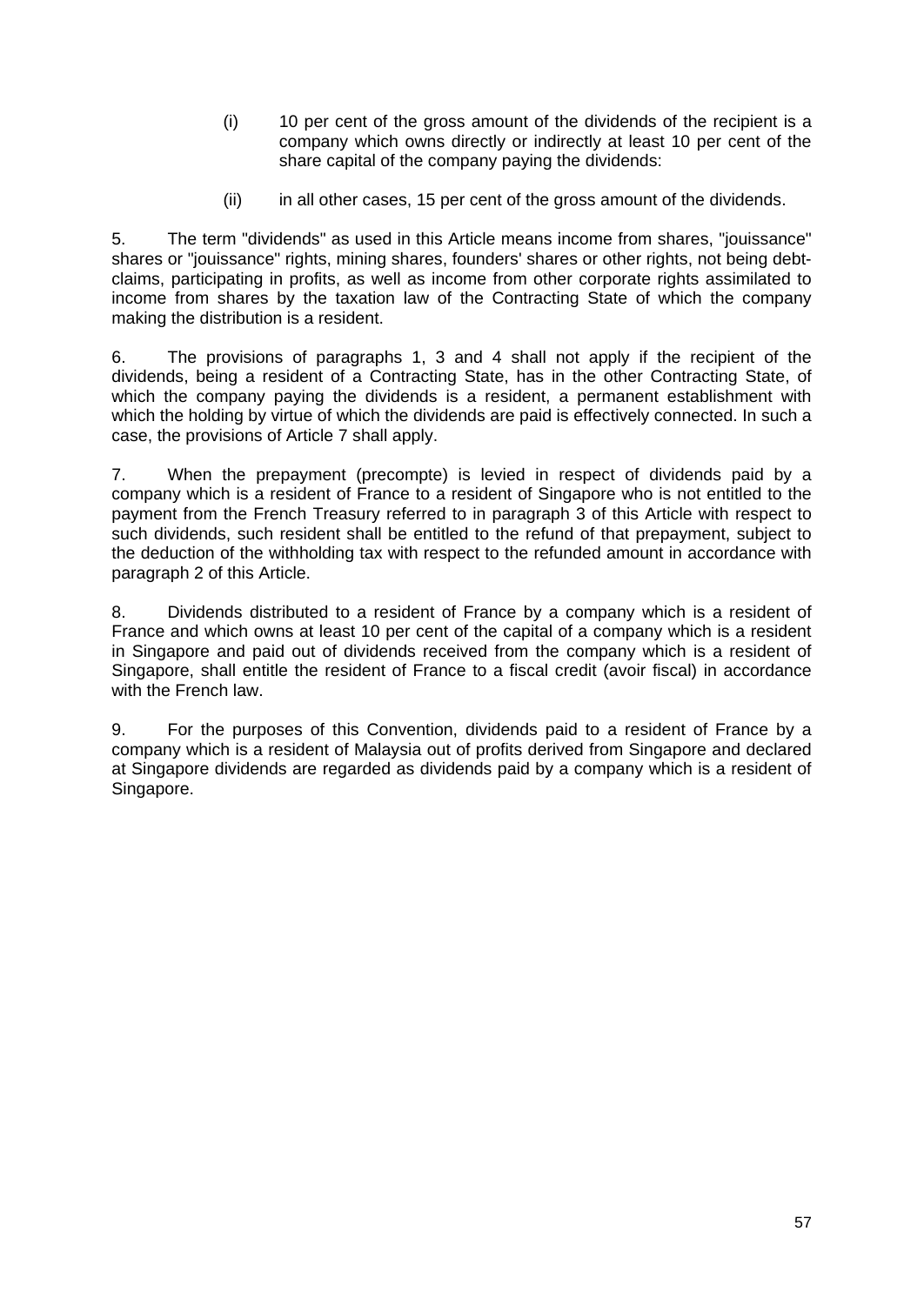#### **ARTICLE 11 – PROFITS OF PERMANENT ESTABLISHMENT**

Where a company which is a resident of a Contracting State has a permanent establishment in the other Contracting State, it may be subjected therein to any withholding tax provided by the laws of that other Contracting State but such tax shall not exceed 15 per cent of one-third of the profits of the permanent establishment after payment of the corporation tax on such profits.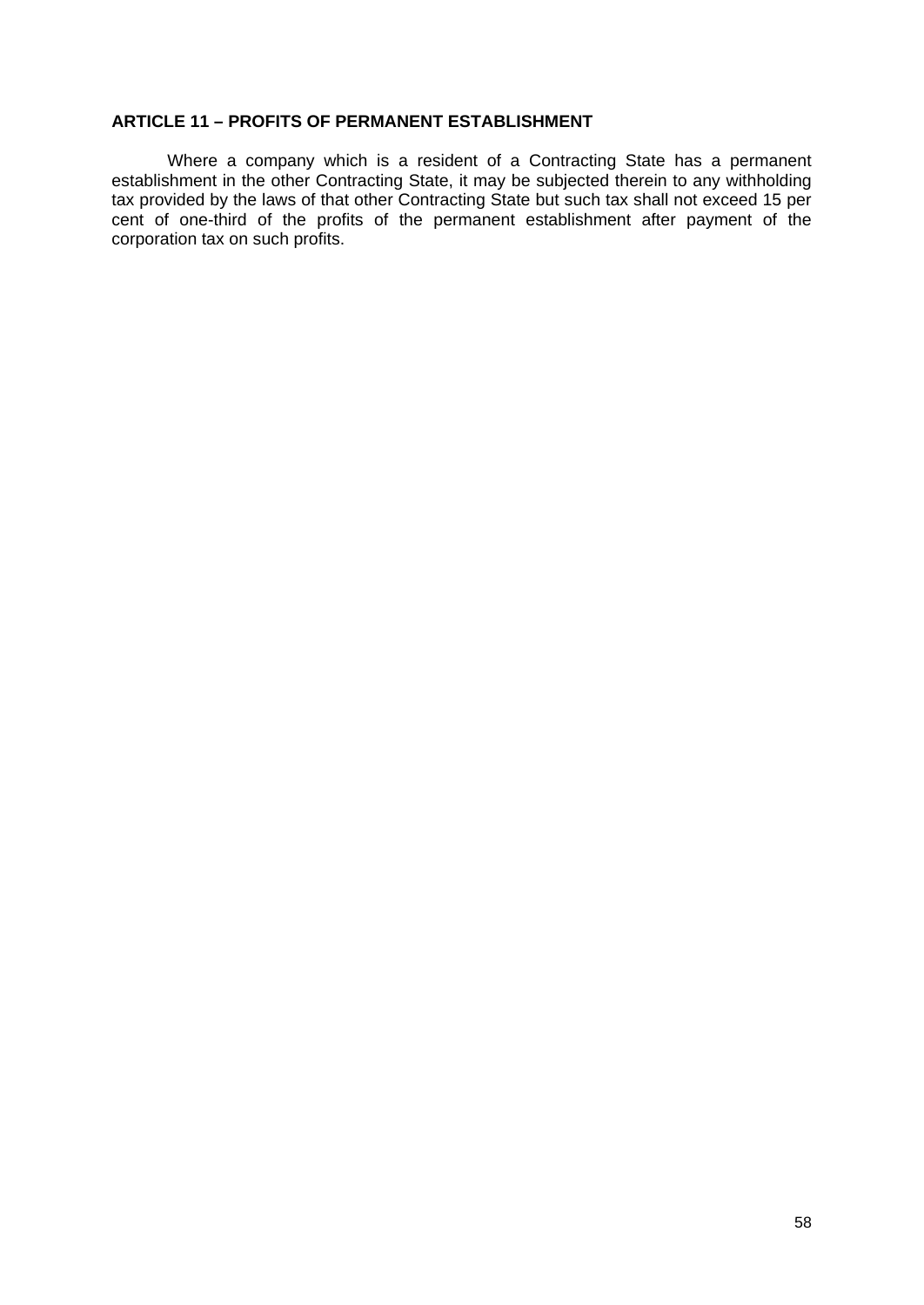#### **ARTICLE 12 – INTEREST**

1. Interest arising in a Contracting State and paid to a resident of the other Contracting State may be taxed in that other State.

2. However, such interest may be taxed in the Contracting State in which it arises, and according to the laws of that State, but the tax so charged shall not exceed 10 per cent of the gross amount of the interest.

3. Notwithstanding the provisions of paragraph 2 of this Article, interest arising in a Contracting State shall be exempt from tax in that State if it is paid:

- (a) in the case of Singapore to
	- (i) the Government of Singapore;
	- (ii) the Board of Commissioners of Currency;
	- (iii) the Monetary Authority of Singapore; and
	- (iv) such institutions, the capital of which is wholly owned by the Government of Singapore, as may be agreed from time to time between the Governments of the two Contracting States;
- (b) in the case of France to
	- (i) the French State;
	- (ii) the "Banque de France";
	- (iii) the "Banque Francaise pour le Commerce Exterieur" acting as public financing agency; and
	- (iv) such institutions, the capital of which is wholly owned by the French State, as may be agreed from time to time between the Governments of the two Contracting States.

4. Notwithstanding the provisions of paragraph 2 of this Article, interest arising in a Contracting State and paid to a resident of the other Contracting State on debentures issued by, or on loans (including loans in the form of deferred payments) made to, an enterprise of the first-mentioned Contracting State engaged in an industrial undertaking shall be exempt from tax of that first-mentioned State.

5. For the purposes of paragraph 4 of this Article, the term "industrial undertaking" means an undertaking which is approved by the competent authority of the Contracting State in which the undertaking is situated, and falls under any of the classes mentioned below:

- (a) manufacturing, assembling and processing;
- (b) construction and civil engineering;
- (c) ship-building, ship-breaking and ship-docking;
- (d) electricity, hydraulic power, gas and water supply;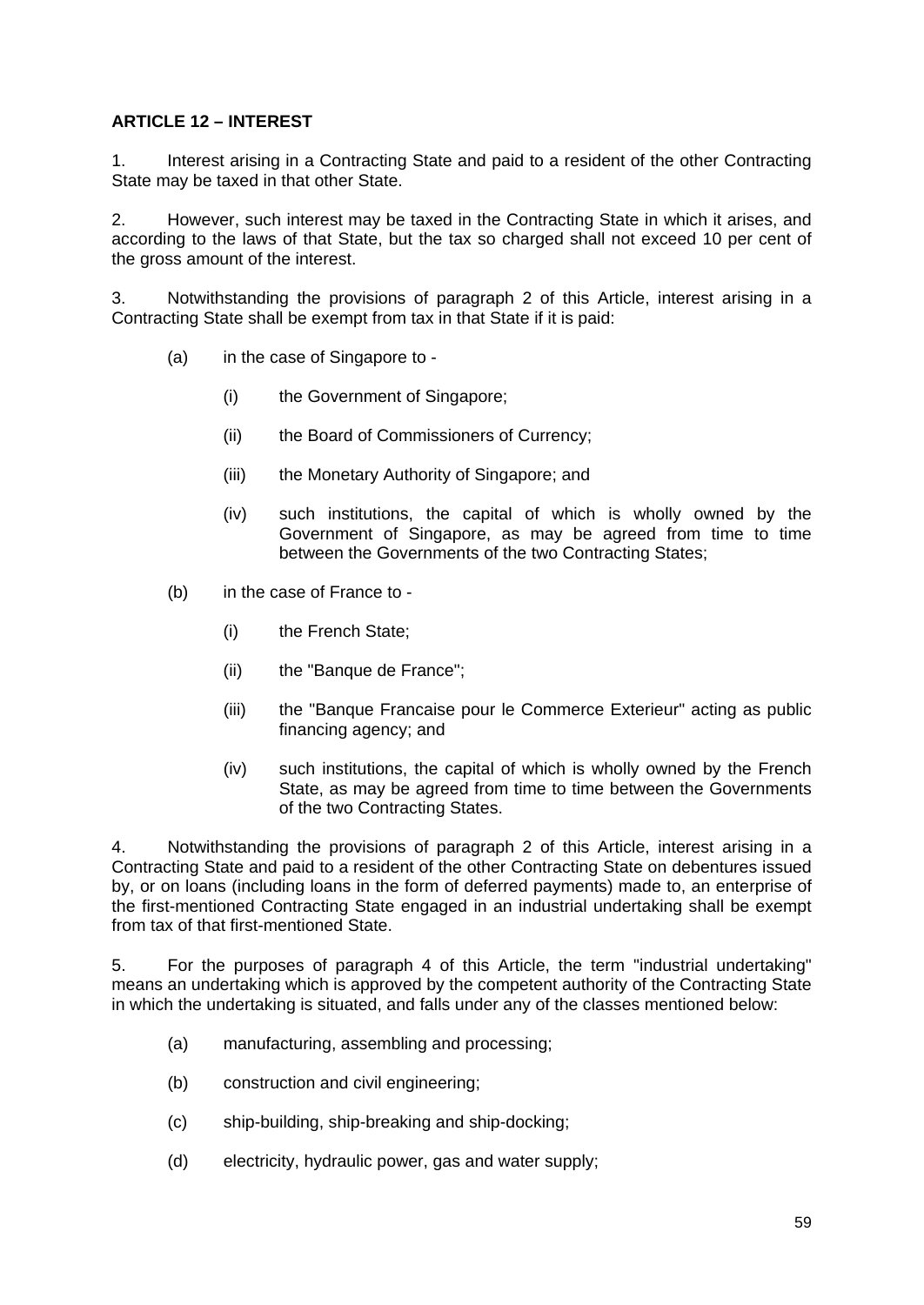- (e) mining, including the working of a quarry or any other source of mineral deposits;
- (f) plantation, agriculture, forestry and fishery; and
- (g) any other undertaking which may be declared to be an "industrial undertaking" for the purposes of this Article.

6. The term "interest" as used in this Article means income from Government securities, bonds or debentures, whether or not secured by mortgage and whether or not carrying a right to participate in profits, and debt-claims of every kind as well as other income assimilated to income from money lent according to the taxation laws of the Contracting State in which the income arises.

7. The provisions of paragraphs 1, 2 and 4 of this Article shall not apply if the recipient of the interest, being a resident of a Contracting State, has in the other Contracting State in which the interest arises, a permanent establishment with which the debt-claim from which the interest arises is effectively connected. In such a case, the provisions of Article 7 shall apply.

8. Interest shall be deemed to arise in a Contracting State when the payer is that State itself, a local authority or a resident of that State. Where, however, the person paying the interest, whether he is a resident of a Contracting State or not, has in a Contracting State a permanent establishment in connection with which the indebtedness on which the interest is paid was incurred, and such interest is borne by such permanent establishment, then such interest shall be deemed to arise in the Contracting State in which the permanent establishment is situated.

9. Where, owing to a special relationship between the payer and the recipient or between both of them and some other person, the amount of interest paid, having regard to the debt-claim for which it is paid, exceeds the amount which would have been agreed upon by the payer and the recipient in the absence of such relationship, the provisions of this Article shall apply only to the last-mentioned amount. In that case, the excess part of the payments shall remain taxable according the law of each Contracting State, due regard being had to the other provisions of this Convention.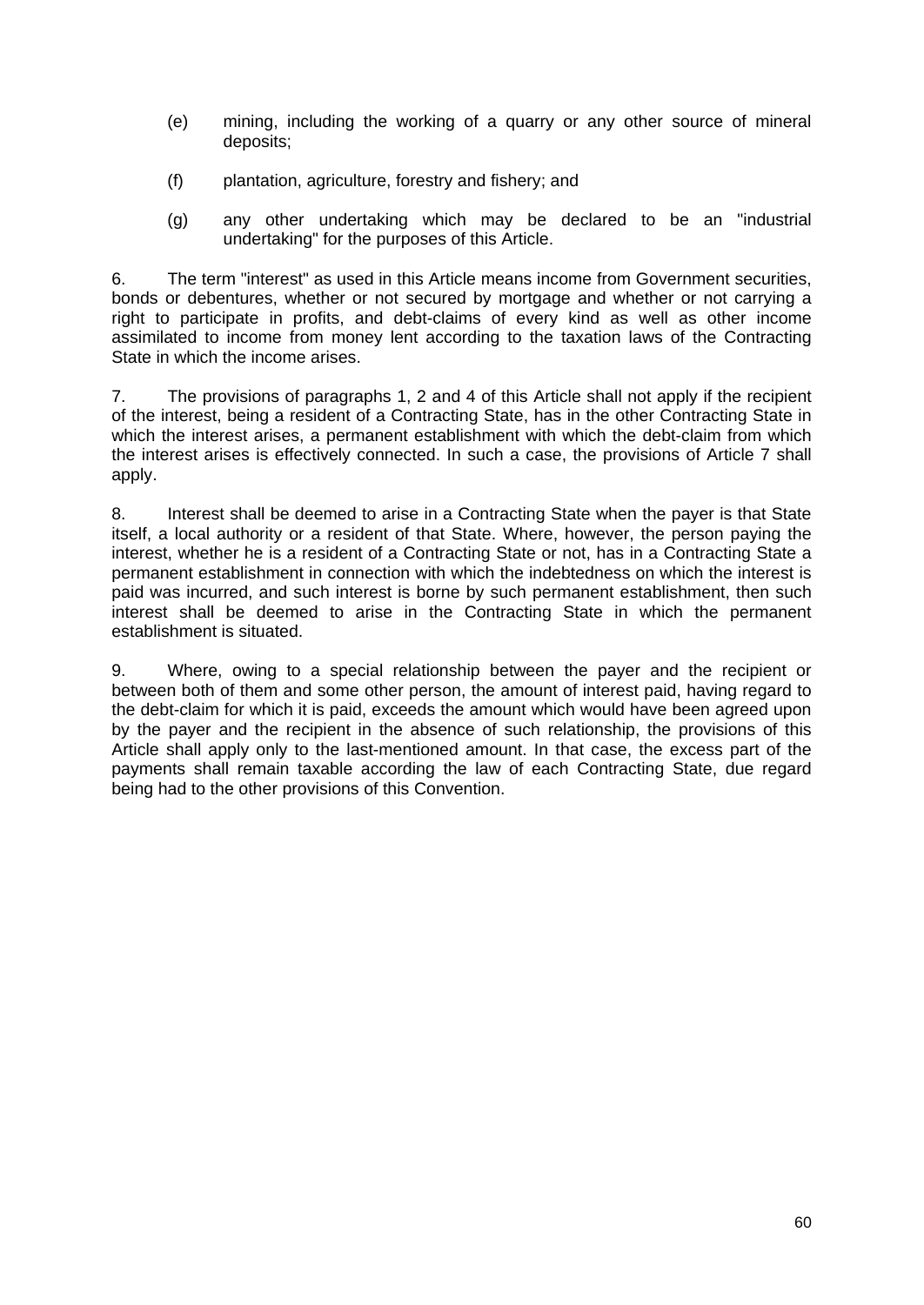#### **ARTICLE 13 – ROYALTIES**

1. Royalties arising in a Contracting State and paid to a resident of the other Contracting State shall be taxable only in that other State.

2. The term "royalties" as used in this Article means payments of any kind received as consideration for the use of, or the right to use, any copyright of literary, artistic or scientific work, including cinematograph films and tapes for television or broadcasting, any patent, trade mark, design or model, plan, secret formula or process, or for the use of, or the right to use, industrial, commercial or scientific equipment, or for information concerning industrial, commercial or scientific experience.

3. Notwithstanding the provisions of paragraph 1 of this Article, royalties received as consideration for the use of, or the right to use, any copyright of literary or artistic work, including cinematograph films and tapes for television or broadcasting or for information concerning commercial experience may be taxed in, and according to the law of, the Contracting State in which they arise.

4. The provisions of paragraphs 1, 2 and 3 of this Article shall not apply if the recipient of the royalties, being a resident of a Contracting State, has in the other Contracting State in which the royalties arise a permanent establishment with which the right or property giving rise to the royalties is effectively connected. In such a case, the provisions of Article 7 shall apply.

5. Royalties as defined in paragraph 2 of this Article shall be treated as arising from sources within the Contracting State in which the property referred to in that paragraph is used.

6. Where, owing to a special relationship between the payer and the recipient or between both of them and some other person, the amount of the royalties paid, having regard to the use, right, property or information for which they are paid, exceeds the amount which would have been agreed upon by the payer and the recipient in the absence of such relationship, the provisions of this Article shall apply only to the last-mentioned amount. In that case, the excess part of the payments shall remain taxable according to the laws of each Contracting State, due regard being had to the other provisions of this Convention.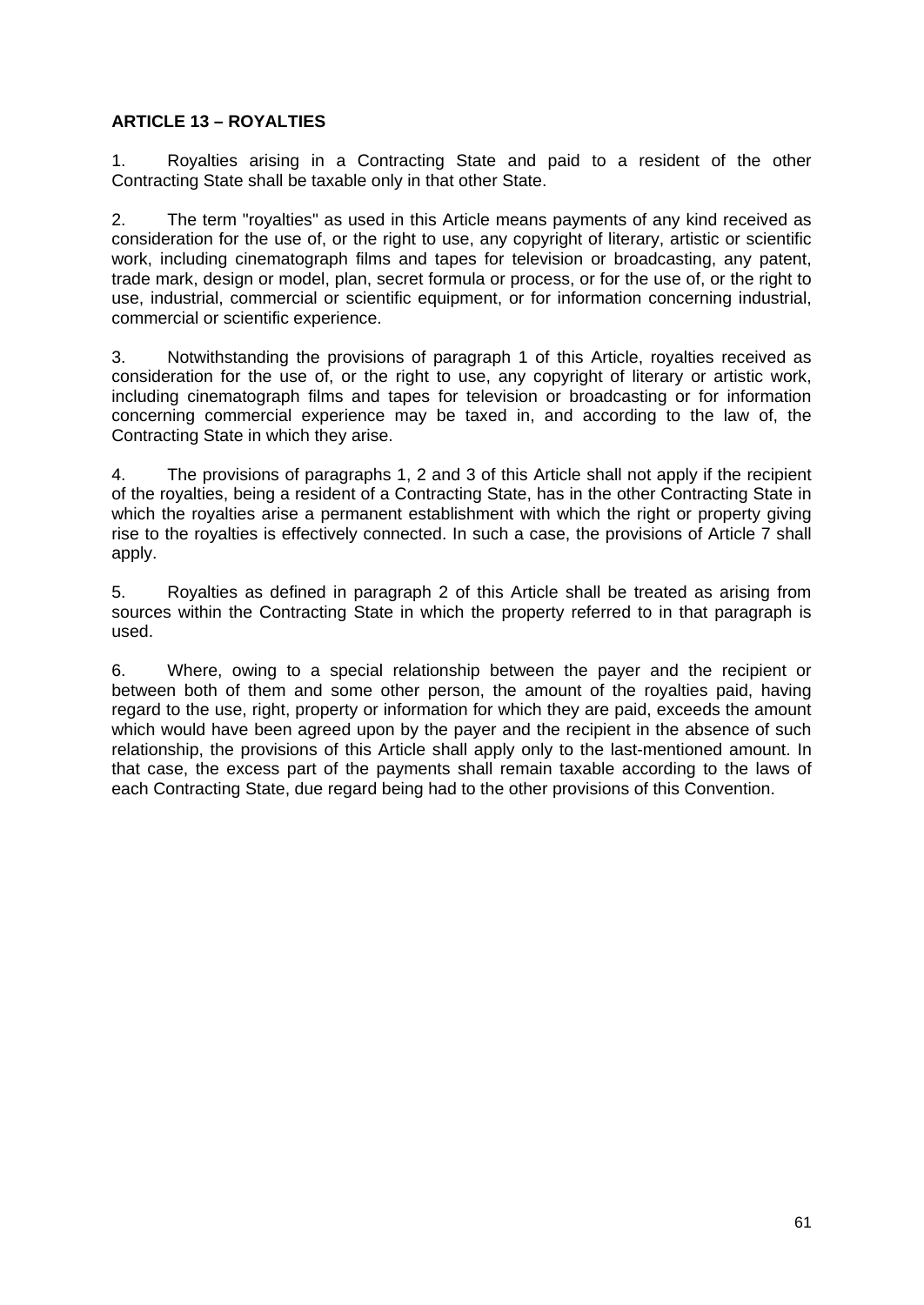# **ARTICLE 14 – CAPITAL GAINS**

1. Gains from the alienation of immovable property, as defined in paragraph 2 of Article 6, may be taxed in the Contracting State in which such property is situated.

2. Gains from the alienation of movable property forming part of the business property of a permanent establishment which an enterprise of a Contracting State has in the other Contracting State, including such gains from the alienation of such a permanent establishment (alone or together with the whole enterprise) may be taxed in the other State. However, gains from the alienation of ships and aircraft operated in international traffic and movable property pertaining to the operation of such ships and aircraft, shall be taxable only in the Contracting State of which the person carrying on the enterprise is a resident.

3. Gains from the alienation of any property other than those mentioned in paragraphs 1 and 2, shall be taxable only in the Contracting State of which the alienator is a resident.

4. Notwithstanding the provisions of paragraph 3, gains from the alienation by a resident of a Contracting State of any right or property referred to in paragraph 3 of Article 13 which are used in the other Contracting State, may be taxed in that State.

5. Notwithstanding the provisions of paragraph 3 the gains from the sale or exchange of shares or comparable interests in a real property co-operative or of a company the assets of which consist principally of such property may be taxed in the Contracting State where such property is situated according to the law of that Contracting State.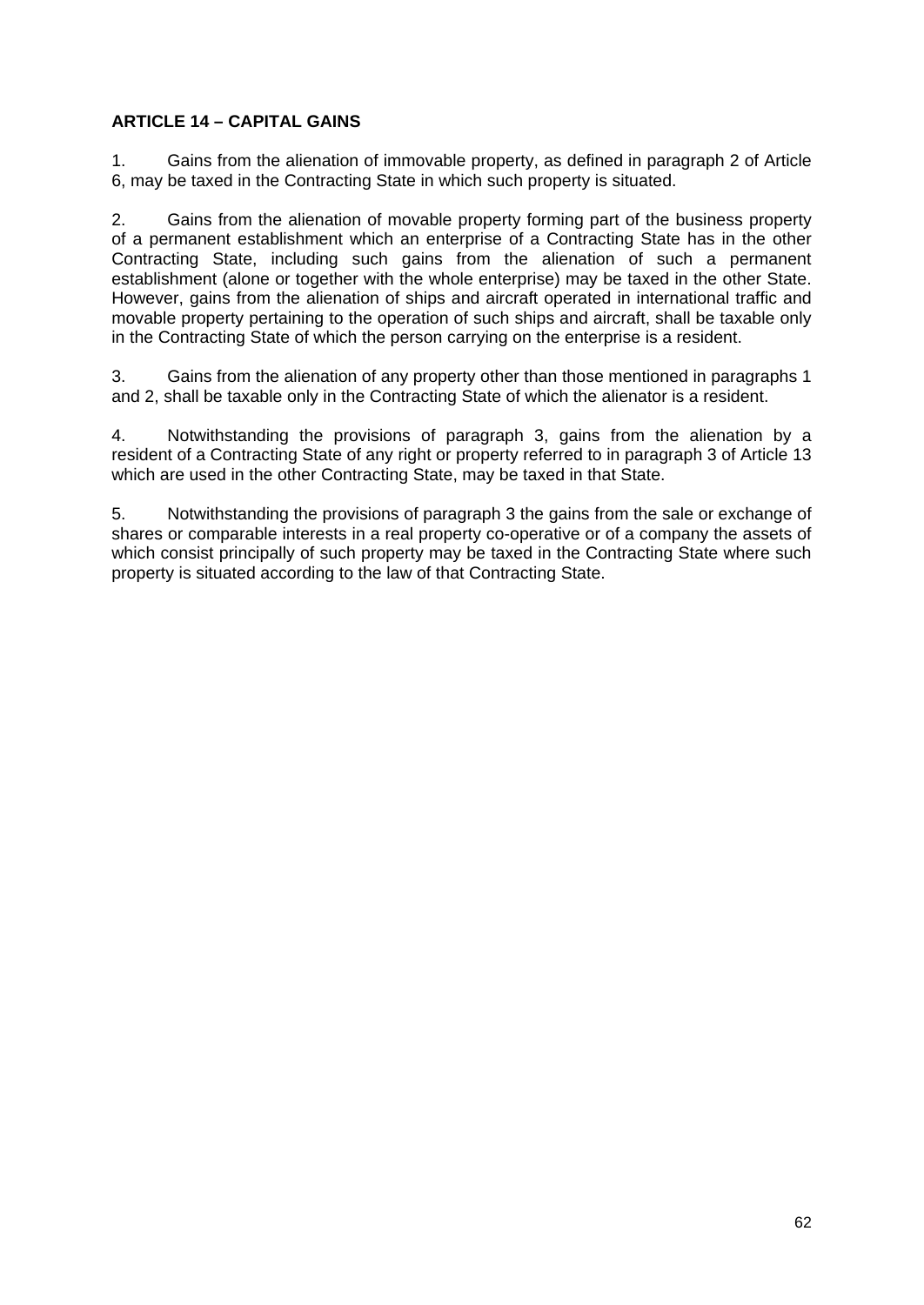#### **ARTICLE 15 – PERSONAL SERVICES**

1. Subject to the provisions of Articles 16, 17, 19, 20 and 21, salaries, wages and other similar remuneration or income for personal (including professional) services derived by a resident of a Contracting State, shall be taxable only in that Contracting State, unless the services are performed in the other Contracting State. If the services are so performed, such remuneration or income as is derived therefrom may be taxed in that other Contracting State.

2. Notwithstanding the provisions of paragraph 1, remuneration or income derived by a resident of a Contracting State for personal (including professional) services performed in the other Contracting State shall be exempt from tax of that other Contracting State if -

- (a) the recipient is present in the other Contracting State for a period or periods not exceeding in the aggregate 183 days in the calendar year concerned; and
- (b) the remuneration or income is paid by or on behalf of, a person who is a resident of the first-mentioned Contracting State; and
- (c) the remuneration or income is not borne by a permanent establishment which that person has in the other Contracting State.

3. Notwithstanding the preceding provisions of this Article, remuneration derived by a resident of one of the Contracting States in respect of an employment exercised aboard a ship or aircraft in international traffic shall be taxable only in that State.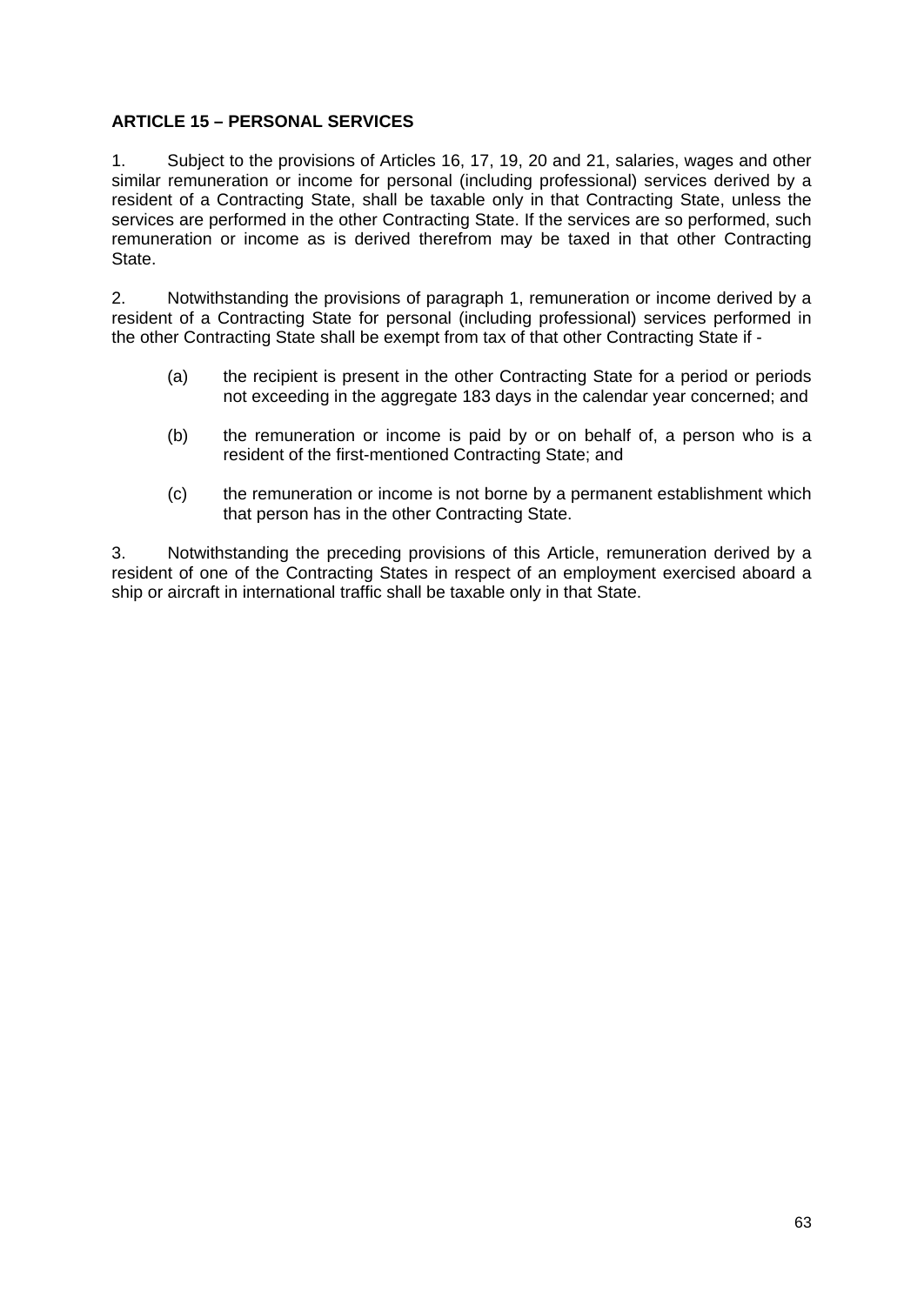# **ARTICLE 16 – DIRECTOR'S FEES**

Directors' fees and similar payments derived by a resident of a Contracting State in his capacity as a member of the board of directors of a company which is a resident of the other Contracting State, may be taxed in that other State.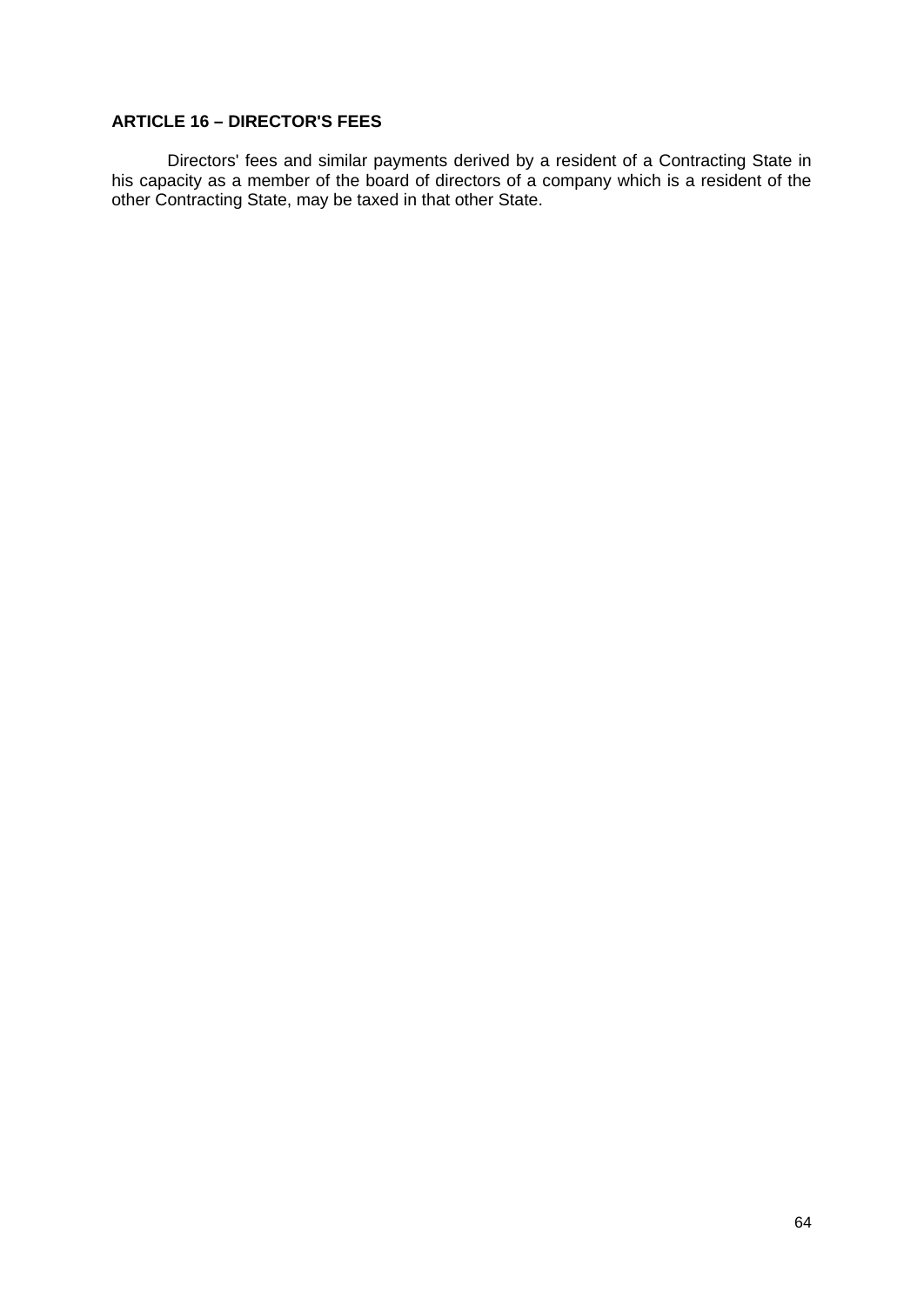# **ARTICLE 17 – PUBLIC ENTERTAINERS**

1. Notwithstanding the provisions of Article 15, income derived by public entertainers, such as theatre, motion picture, radio or television artistes, and musicians, and by athletes, from their personal services as such may be taxed in the Contracting State in which these services are performed.

2. The provisions of paragraph 1 shall not apply to remuneration or profits, salaries, wages and similar income derived from services rendered in a Contracting State by public entertainers if the visit to that Contracting State is substantially supported by public funds of the other Contracting State.

3. Where the services mentioned in paragraph 1 are provided in a Contracting State by an enterprise of the other Contracting State, the profits derived from providing these services by such an enterprise may be taxed in the first-mentioned State unless the enterprise is substantially supported from the public funds of the other Contracting State in connection with the provisions of such services.

4. For the purposes of this Article the term "public funds" shall include the funds of any local authority or statutory body of either Contracting State.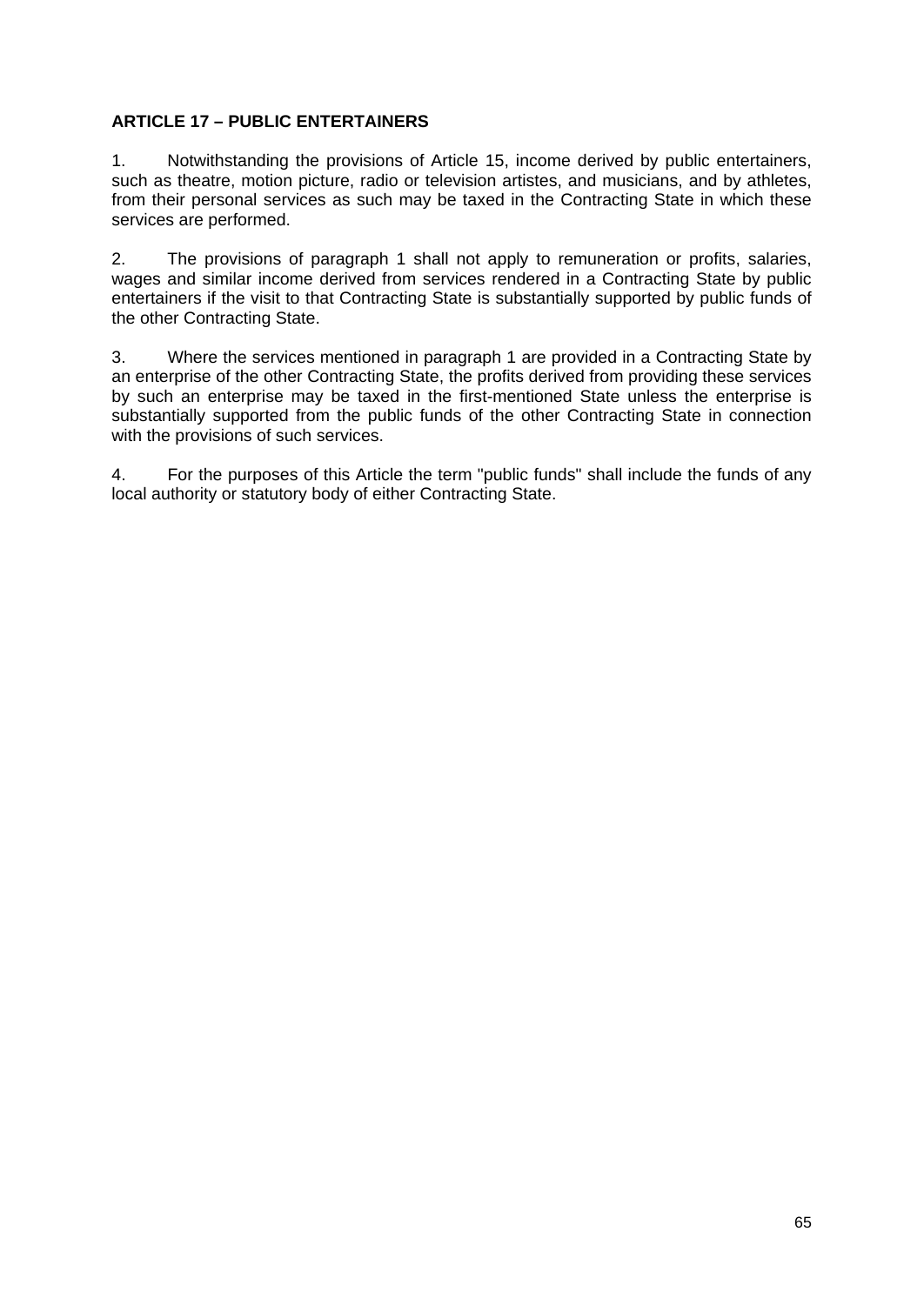#### **ARTICLE 18 – PENSIONS**

Subject to the provisions of Article 19, pensions and other similar remuneration paid to a resident of a Contracting State in consideration of past employment shall be taxable only in that State.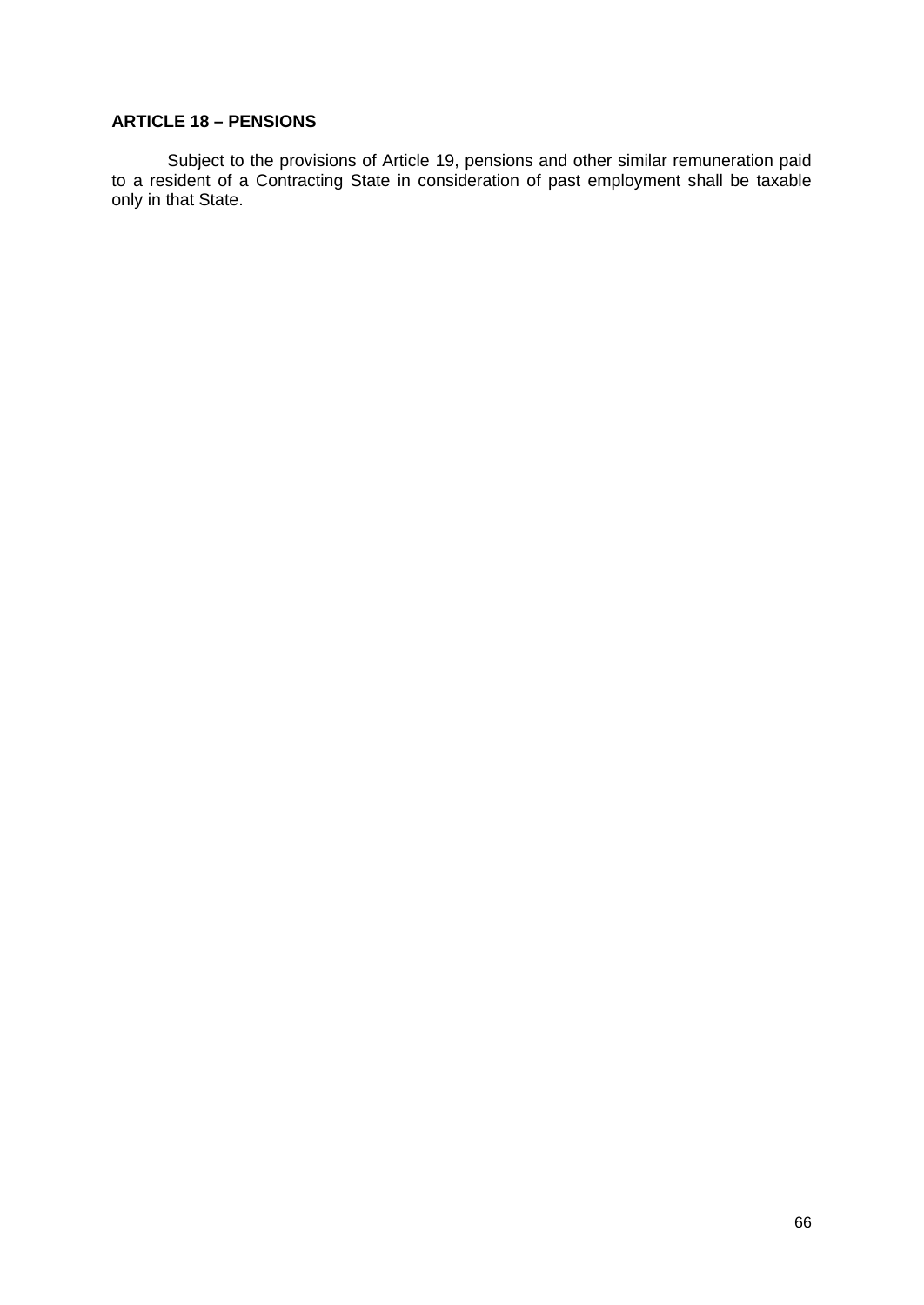#### **ARTICLE 19 – GOVERNMENTAL FUNCTIONS**

1. Remuneration, including pensions, paid by, or out of funds created by, a Contracting State or a local authority or statutory body thereof to any citizen or national of that State in respect of services rendered to that State or local authority or statutory body thereof in the discharge of functions of a governmental nature may be taxed in that State.

2. The provisions of this Article shall not apply to any remuneration in respect of services rendered in connection with any trade or business carried on for purposes of profit.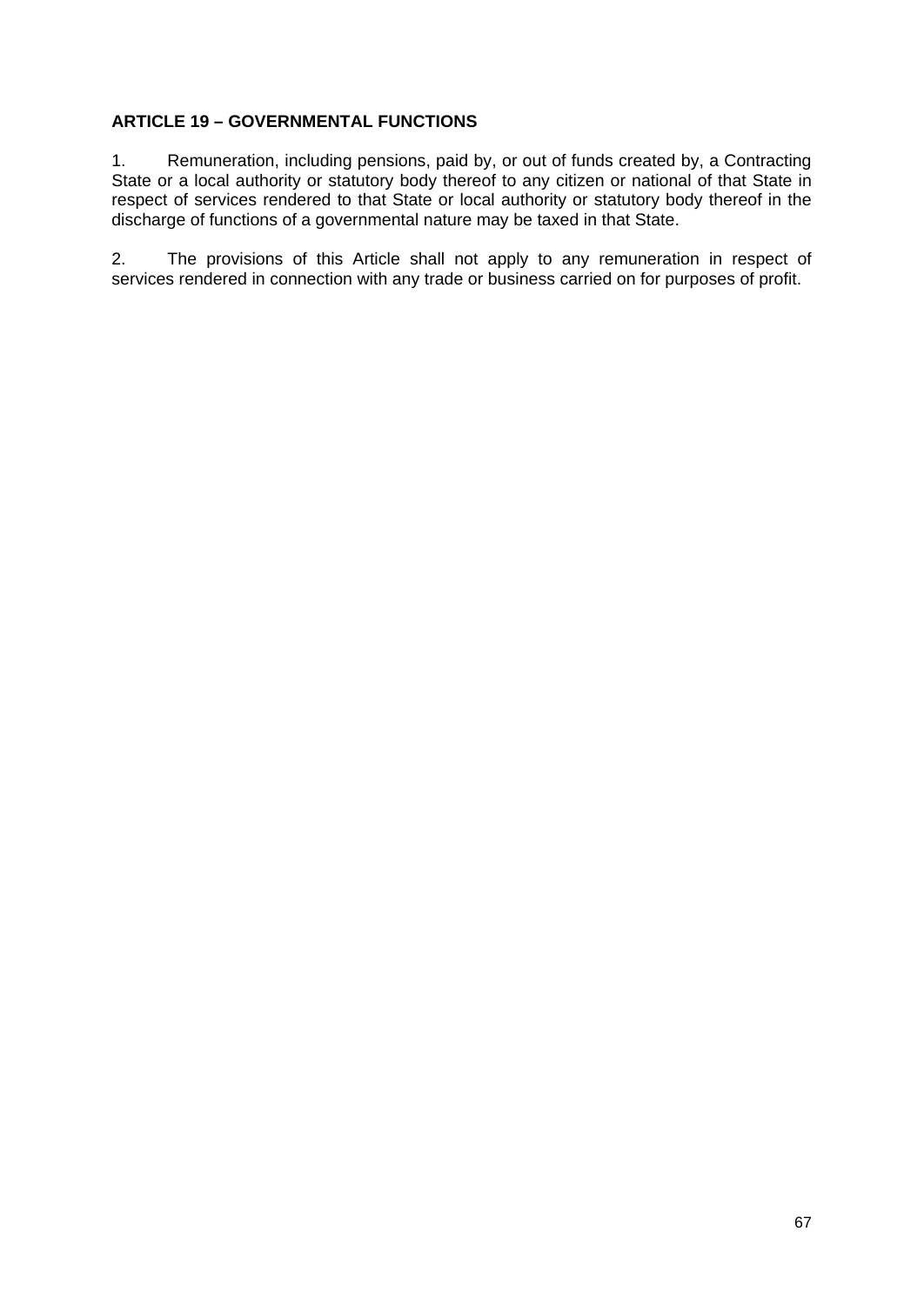# **ARTICLE 20 – STUDENTS AND TRAINEES**

1. An individual, who immediately before visiting a Contracting State, is a resident of the other Contracting State and is temporarily present in the first-mentioned Contracting State solely as a student at a recognised university, college or school in that first-mentioned Contracting State, or as a business apprentice therein, shall be exempt from tax in the firstmentioned Contracting State in respect of -

- (a) all remittances from the other Contracting State for the purposes of his maintenance, education, or training; and
- (b) any remuneration for personal services rendered in the first-mentioned Contracting State with a view to supplementing the resources available to him for such purposes.

2. An individual, who immediately before visiting a Contracting State, is a resident of the other Contracting State and is temporarily present in the first-mentioned Contracting State for a period not exceeding three years for the purpose of study, research or training solely as a recipient of a grant, allowance or award from a scientific, educational, religious and charitable organisation or under a technical assistance programme entered into by one of the Contracting States, shall be exempt from tax in the first-mentioned Contracting State on -

- (a) the amount of such grant, allowance or award, and
- (b) any remuneration for personal services rendered in the first-mentioned Contracting State provided such services are in connection with his study, research or training or are incidental thereto.

3. An individual, who immediately before visiting a Contracting State, is a resident of the other Contracting State and is temporarily present in the first-mentioned Contracting State for a period not exceeding twelve months solely as an employee of, or under contract with, the second-mentioned Contracting State or an enterprise thereof for the purpose of acquiring technical, professional or business experience shall be exempt from tax in the firstmentioned Contracting State on -

- (a) all remittances from the second-mentioned Contracting State for the purposes of his maintenance, education or training; and
- (b) any remuneration for personal services rendered in the first-mentioned Contracting State, provided such services are in connection with his studies or training or are incidental thereto.

4. For the purpose of this Article the term "Contracting State" shall include any local authority or statutory body of either of the Contracting States.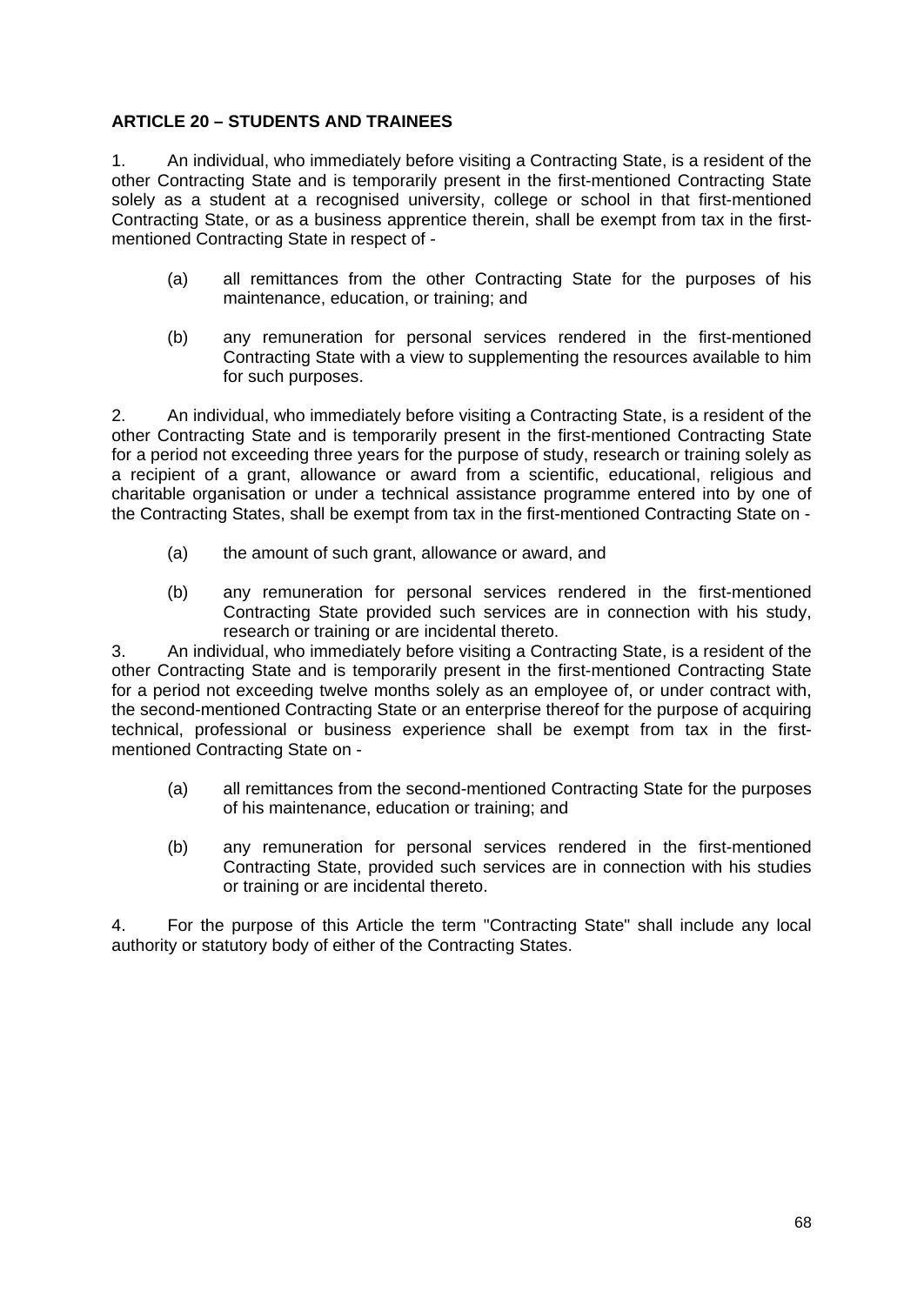#### **ARTICLE 21 – TEACHERS**

An individual who is a resident of a Contracting State immediately before making a visit to the other Contracting State, and who, at the invitation of any university, college, school or other similar educational institution, which is recognised by the competent authority in that other Contracting State, visits that other Contracting State for a period not exceeding two years solely for the purpose of teaching or research or both at such educational institution shall be exempt from tax in that other Contracting State on his remuneration for such teaching or research.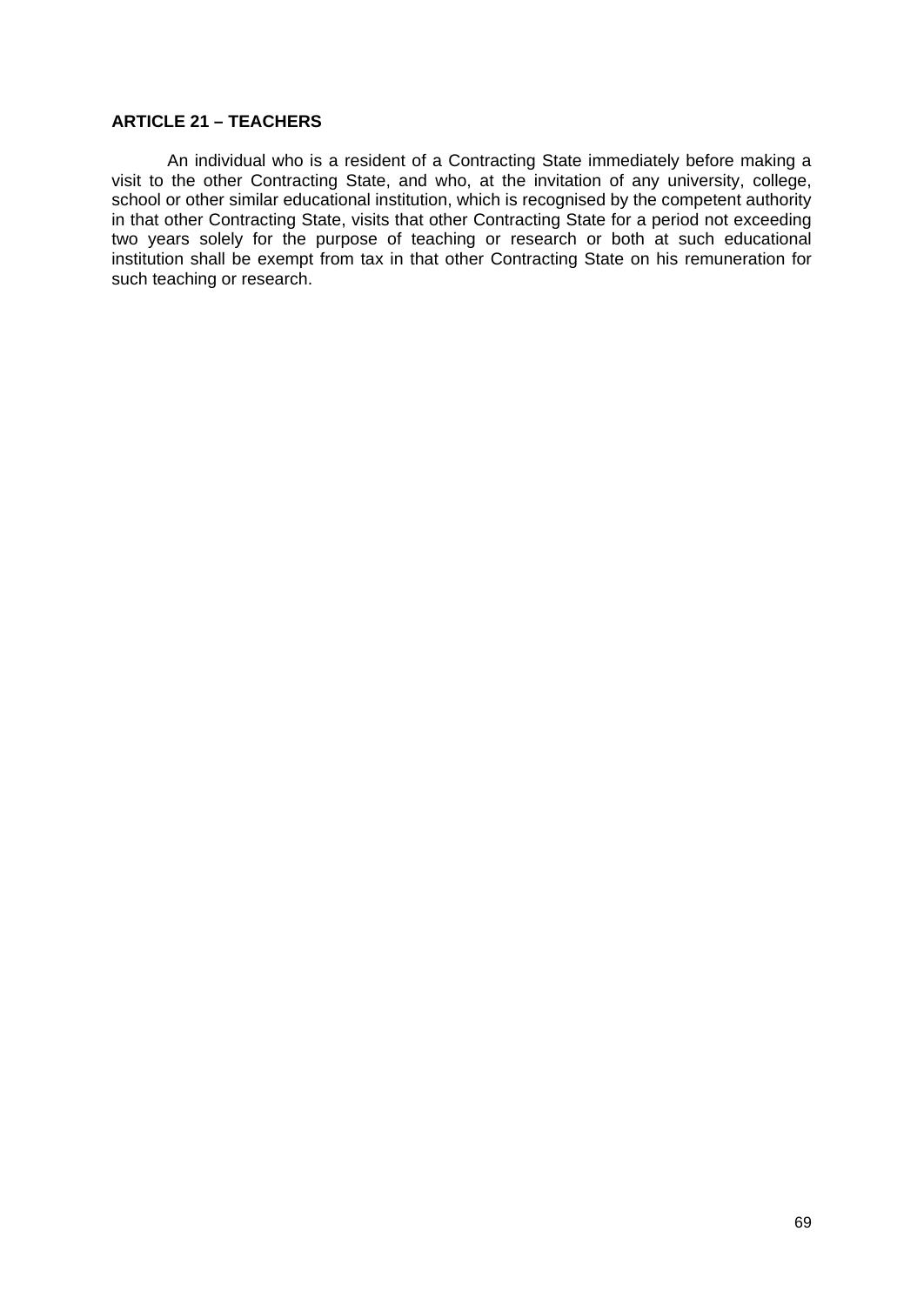#### **ARTICLE 22 – INCOME NOT EXPRESSLY MENTIONED**

Items of income of a resident of a Contracting State which are not expressly mentioned in the foregoing Articles of this Convention shall be taxable only in that State.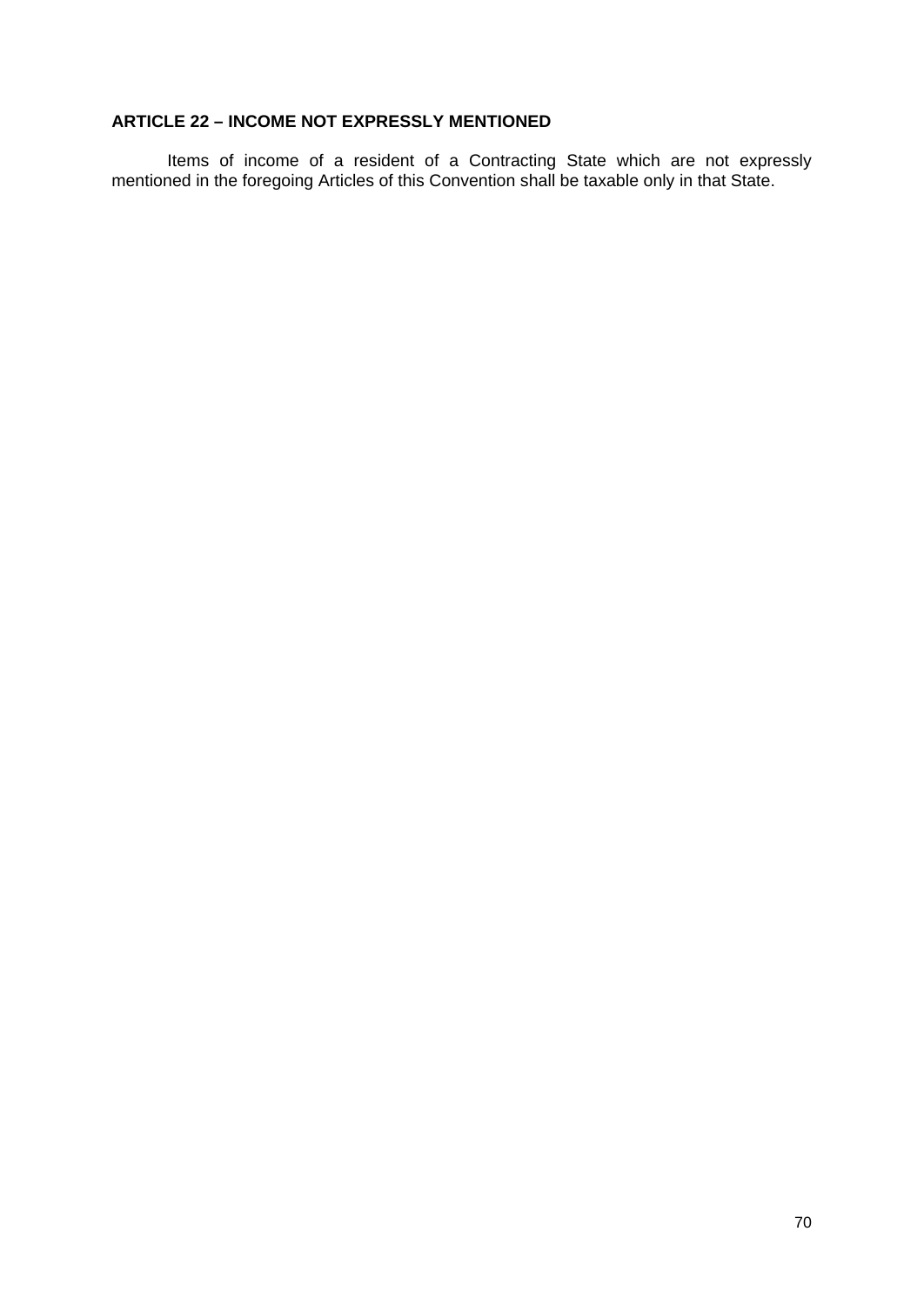#### **ARTICLE 23 – LIMITATION OF RELIEF**

1. Where this Convention provides (with or without other conditions) that income from sources in a Contracting State shall be exempt from tax, or taxed at a reduced rate, in that Contracting State and, under the laws in force in the other Contracting State, the said income is subject to tax by reference to the amount thereof which is remitted to or received in that other Contracting State and not by reference to the full amount thereof, then the exemption or reduction of tax to be allowed under this Convention in the first-mentioned Contracting State shall apply only so much of the income as is remitted to or received in that other Contracting State.

2. However, this limitation does not apply to income derived by a Contracting State from sources in the other Contracting State. For the purposes of this Article, the term "Contracting State" shall include the statutory bodies referred to in paragraph 3 of Article 12.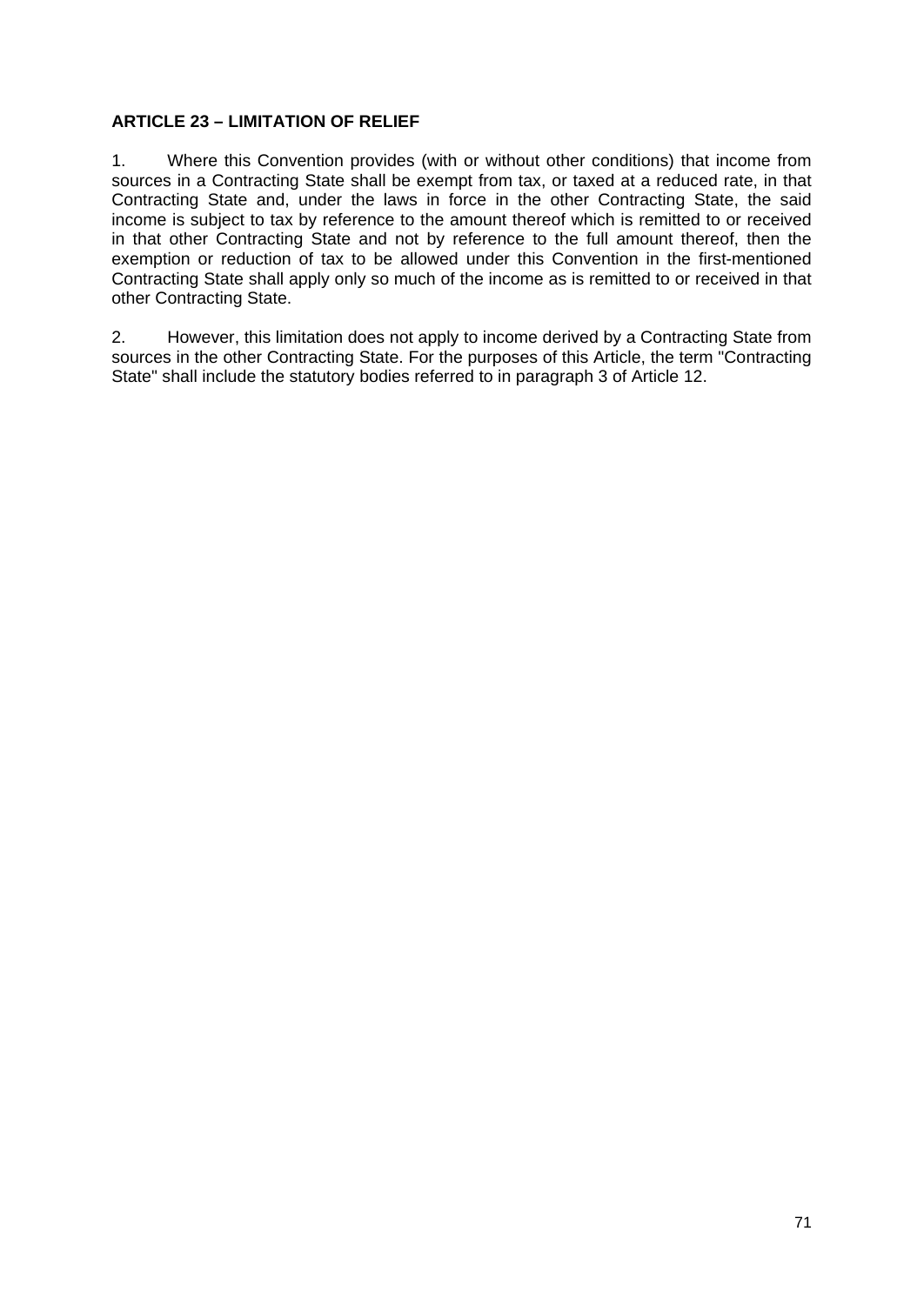#### **ARTICLE 24 – ELIMINATION OF DOUBLE TAXATION**

- 1. Tax shall be determined in the case of a resident of Singapore as follows:
	- (a) Subject to the provisions of Singapore laws regarding credit for foreign tax, there shall be allowed as a credit against Singapore tax payable in respect of any item of income derived from France the French tax paid under the laws of France and in accordance with this Convention. The credit shall not, however, exceed that part of the Singapore tax, as computed before the credit is given, which is appropriate to such item of income.
	- (b) Where such income is a dividend paid by a company which is a resident of France to a company which is a resident of Singapore and which owns directly or indirectly at least 10 percent of the capital of the French company, the credit shall take into account (in addition to any French tax on dividends) the French corporation tax payable in respect of its profits by the company paying the dividends.
- 2. Tax shall be determined in the case of a resident of France as follows:
	- (a) Income other than those mentioned in sub-paragraph (b) of this paragraph derived from Singapore shall be exempt from French tax. France, however, retains the right to take into account in the determination of its rate of tax the items of income so excluded. In the case of income from dividends, the foregoing provisions of this sub-paragraph shall apply only to such dividends as are paid to a company being a resident of France by a company being a resident of Singapore if at least 10 per cent of the capital of the Singapore company is owned directly or indirectly by the French company.
	- (b) France shall allow credit against French tax for Singapore tax payable on income derived from Singapore in respect of -
		- (aa) dividends to which sub-paragraph (a) of this paragraph does not apply;
		- (bb) interest to which Article 12 applies;
		- (cc) royalties to which paragraph 3 of Article 13 applies;
		- (dd) directors' fees to which Article 16 applies; and
		- (ee) income to which Article 17 applies.

Provided that the credit so allowed shall not exceed that part of the French tax, as computed before the credit is allowed, which is appropriate to such items of income.

- (c) For the purposes of credit referred to in sub-paragraph (b), the term "Singapore tax payable" shall be deemed to include -
	- (aa) 15 per cent of the gross amount of dividends paid out of income exempted from Singapore tax in accordance with the Economic Expansion Incentives (Relief from Income Tax) Act, (Chapter 135, 1970 Edition) of Singapore or any other provisions which may subsequently be enacted granting an exemption from or reduction of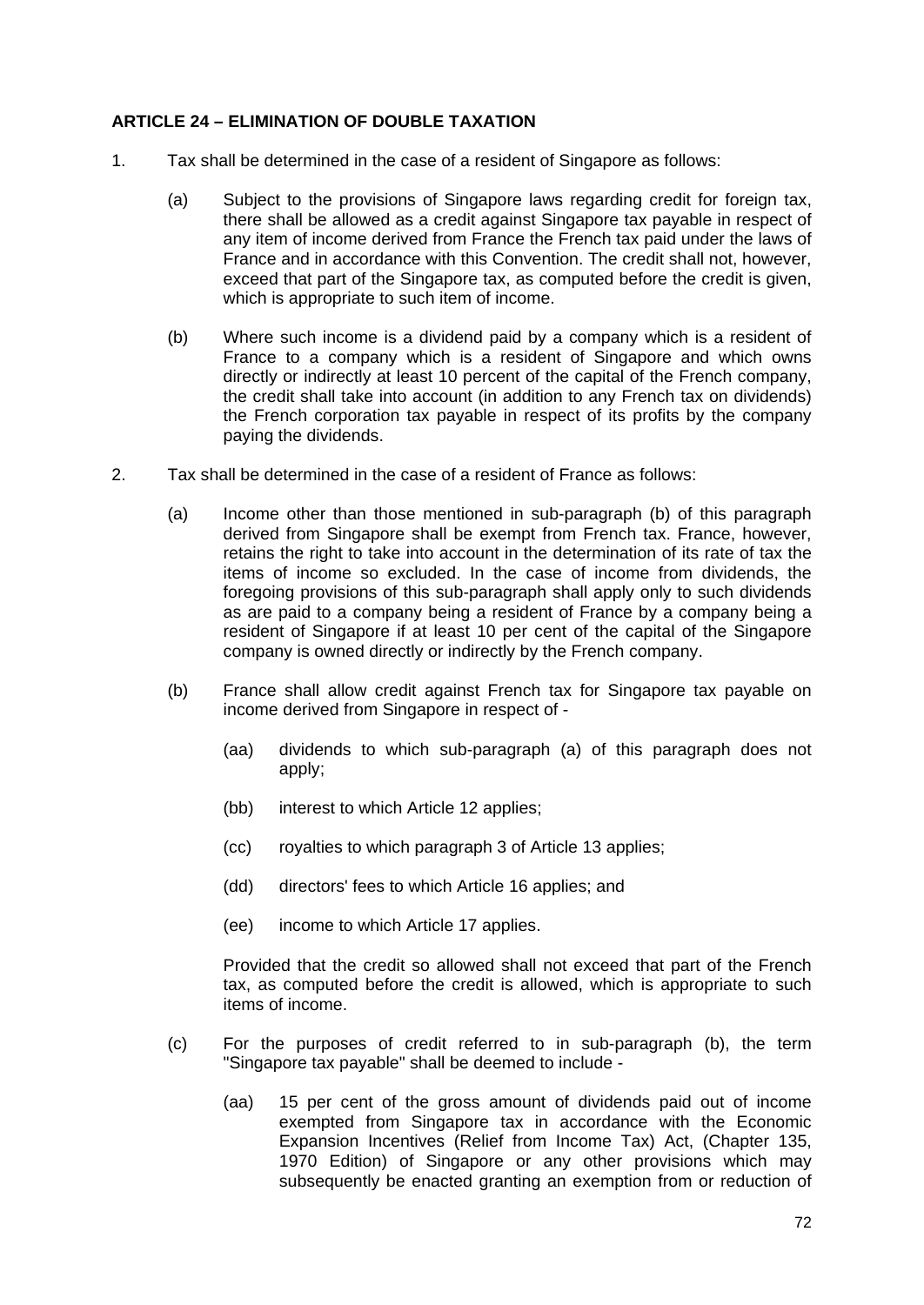tax which are agreed by the competent authorities to be of a substantially similar character.

- (bb) 10 per cent of the gross amount of interest where Singapore tax has been exempted under paragraph 4 of Article 12.
- (d) For the purposes of royalties to which paragraph 3 of Article 13 does not apply, France shall allow credit against French tax an amount equal to 10 per cent of the gross amount of the royalties which arise from sources within Singapore.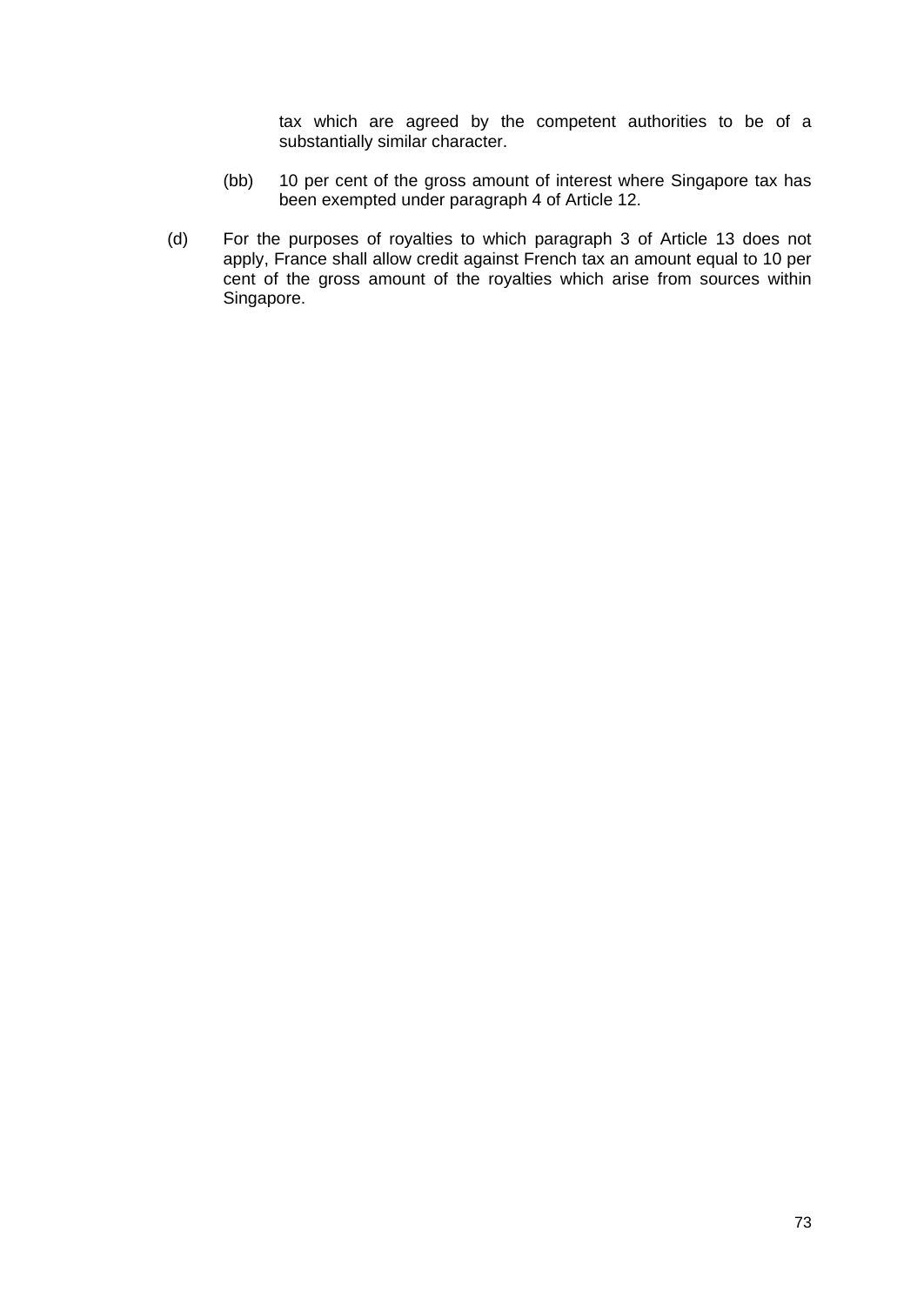# **ARTICLE 25 – NON-DISCRIMINATION**

1. Nationals of a Contracting State shall not be subjected in the other Contracting State to any taxation or any requirement connected therewith which is other or more burdensome than the taxation and connected requirements to which nationals of that other Contracting State in the same circumstances are or may be subjected.

2. The term "national" means:

- (a) in respect of Singapore all individuals possessing the citizenship of Singapore and all legal persons, partnerships, associations and other entities deriving their status as such from the law in force in Singapore;
- (b) in respect of France all individuals possessing the nationality of France and all legal persons, partnerships, associations and other entities deriving their status as such from the law in force in France.

3. The taxation on a permanent establishment which an enterprise of a Contracting State has in the other Contracting State shall not be less favourably levied in that other Contracting State than the taxation levied on enterprises of that other Contracting State carrying on the same activities.

4. Enterprises of a Contracting State, the capital of which is wholly or partly owned or controlled, directly or indirectly, by one or more residents of the other Contracting State, shall not be subjected in the first-mentioned Contracting State to any taxation or any requirement connected therewith which is other or more burdensome than the taxation and connected requirements to which other similar enterprises of the first-mentioned Contracting State are or may be subjected.

5. This Article shall not be construed as obliging a Contracting State to grant to nationals of the other Contracting State not resident in either of the Contracting States those personal allowances, reliefs and reductions for tax purposes which are by law available to nationals of the first-mentioned Contracting State.

6. In this Article the term "taxation" means taxes which are the subject of this Convention.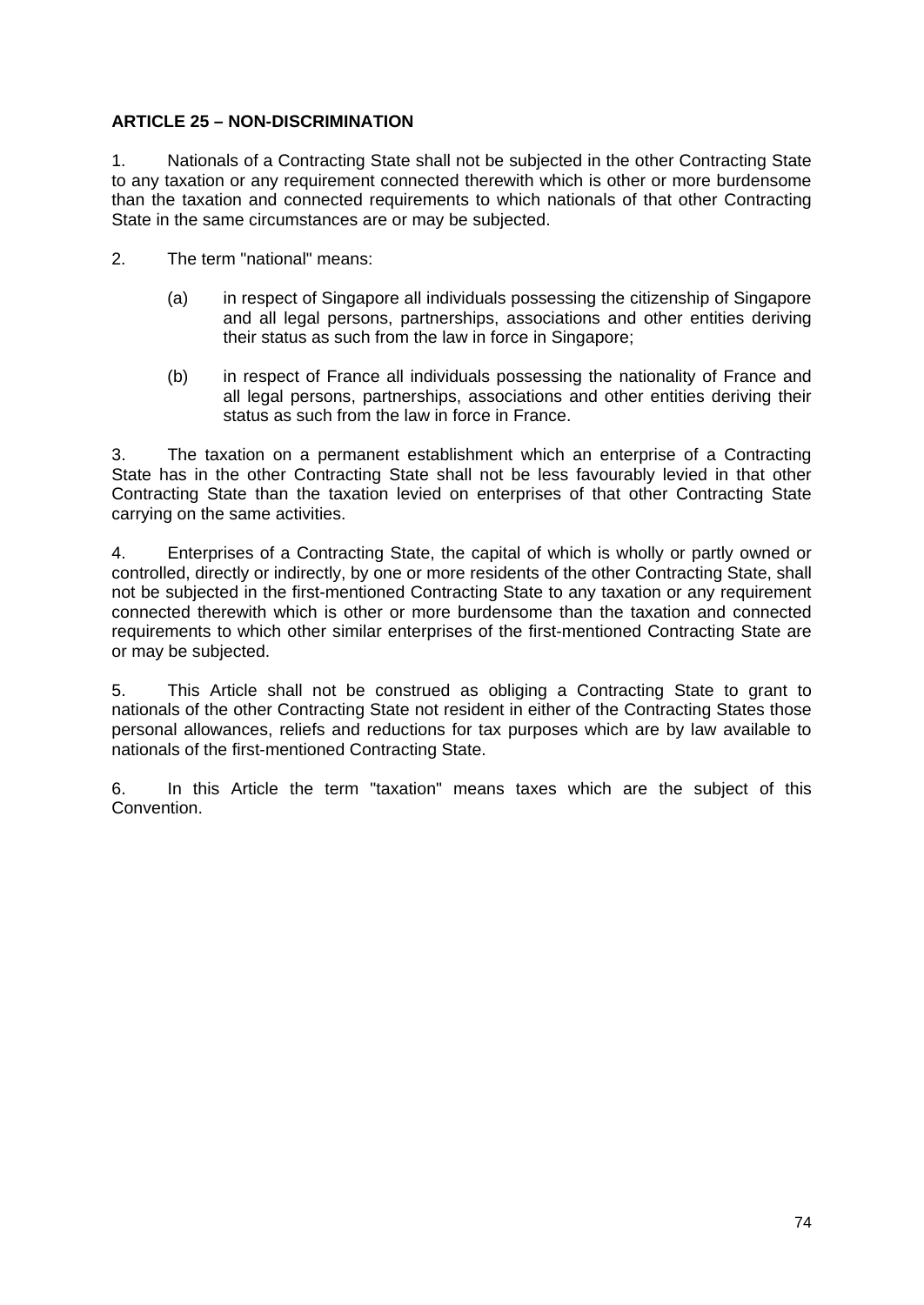### **ARTICLE 26 – MUTUAL AGREEMENT PROCEDURE**

1. Where a resident of a Contracting State considers that the actions of one or both of the Contracting States have resulted or will result for him in taxation not in accordance with this Convention, he may, notwithstanding the remedies provided by the national laws in force in the Contracting States, present his case to the competent authority of the Contracting State of which he is a resident.

2. The competent authority shall endeavour, if the objection appears to it to be justified and if it is not itself able to arrive at an appropriate solution, to resolve the case by mutual agreement with the competent authority of the other Contracting State, with a view to the avoidance of taxation not in accordance with the Convention.

3. The competent authorities of the Contracting States shall endeavour to resolve by mutual agreement any difficulties arising as to the application of the Convention. They may also consult together for the elimination of double taxation in cases not provided for in the Convention.

4. The competent authorities of the Contracting States may communicate with each other directly for the purpose of reaching an agreement in the sense of the preceding paragraphs.

5. The competent authorities of the Contracting States shall settle the mode of application of this Convention.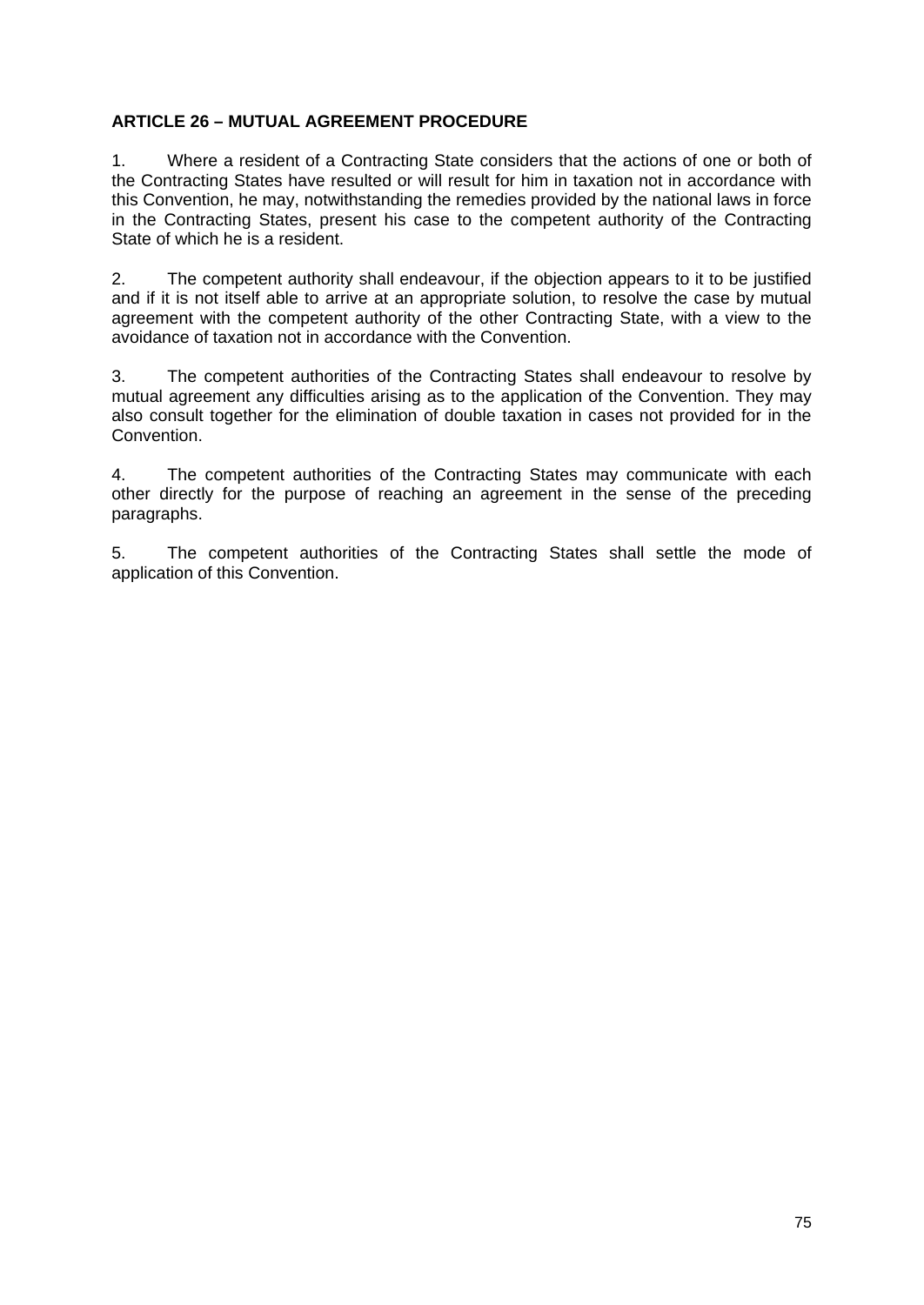# **ARTICLE 27 – EXCHANGE OF INFORMATION**

1. The competent authorities of the Contracting States shall exchange such information (being information which is available under their respective taxation laws in the normal course of administration) as is necessary for carrying out the provisions of this Convention or for the prevention of fraud or underpayment of tax by reasons other than fraud or for the administration of statutory provisions against legal avoidance in relation to the taxes which are the subject of this Convention. Any information so exchanged shall be treated as secret and shall not be disclosed to any persons other than persons, including a court, concerned with the assessment and collection of those taxes or the determination of appeals in relation thereto.

2. In no case shall the provisions of paragraph 1 be construed so as to impose on one of the Contracting States the obligation:

- (a) to carry out administrative measures at variance with the laws or the administrative practice of that or of the other Contracting State;
- (b) to supply particulars which are not obtainable under the laws or in the normal course of the administration of that or of the other Contracting State;
- (c) to supply information which would disclose any trade, business, industrial, commercial or professional secret or trade process, or information, the disclosure of which would be contrary to public policy.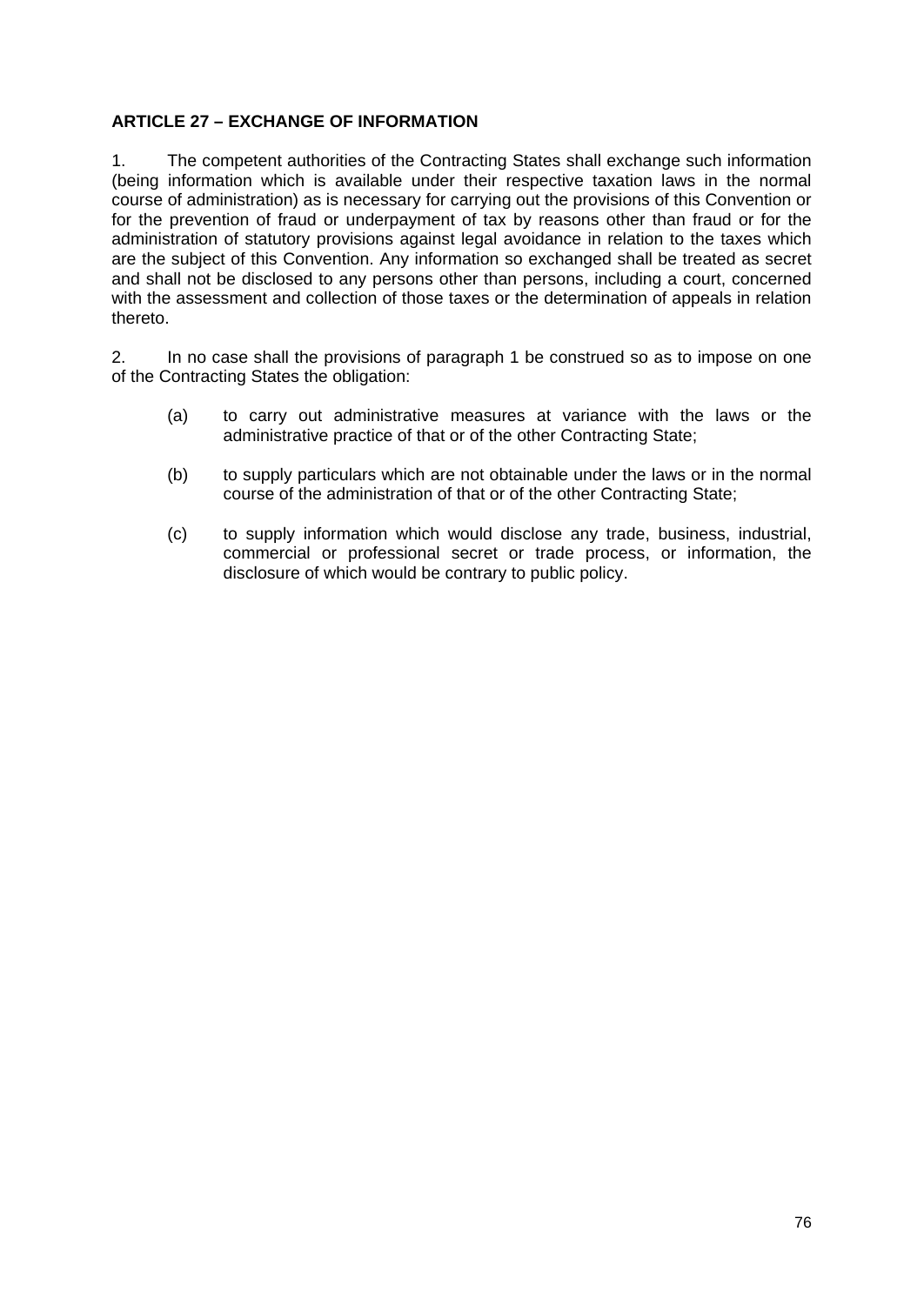# **ARTICLE 28 – DIPLOMATIC AND CONSULAR OFFICIALS**

1. Nothing in this Convention shall affect the fiscal privileges of diplomatic or consular officials under the general rules of international law or under the provisions of special agreements.

2. The Convention shall not apply to International Organisations, to organs or officials thereof and to persons who are members of a diplomatic or consular mission of a Third State, being present in a Contracting State and not treated in either Contracting State as residents in respect of taxes on income.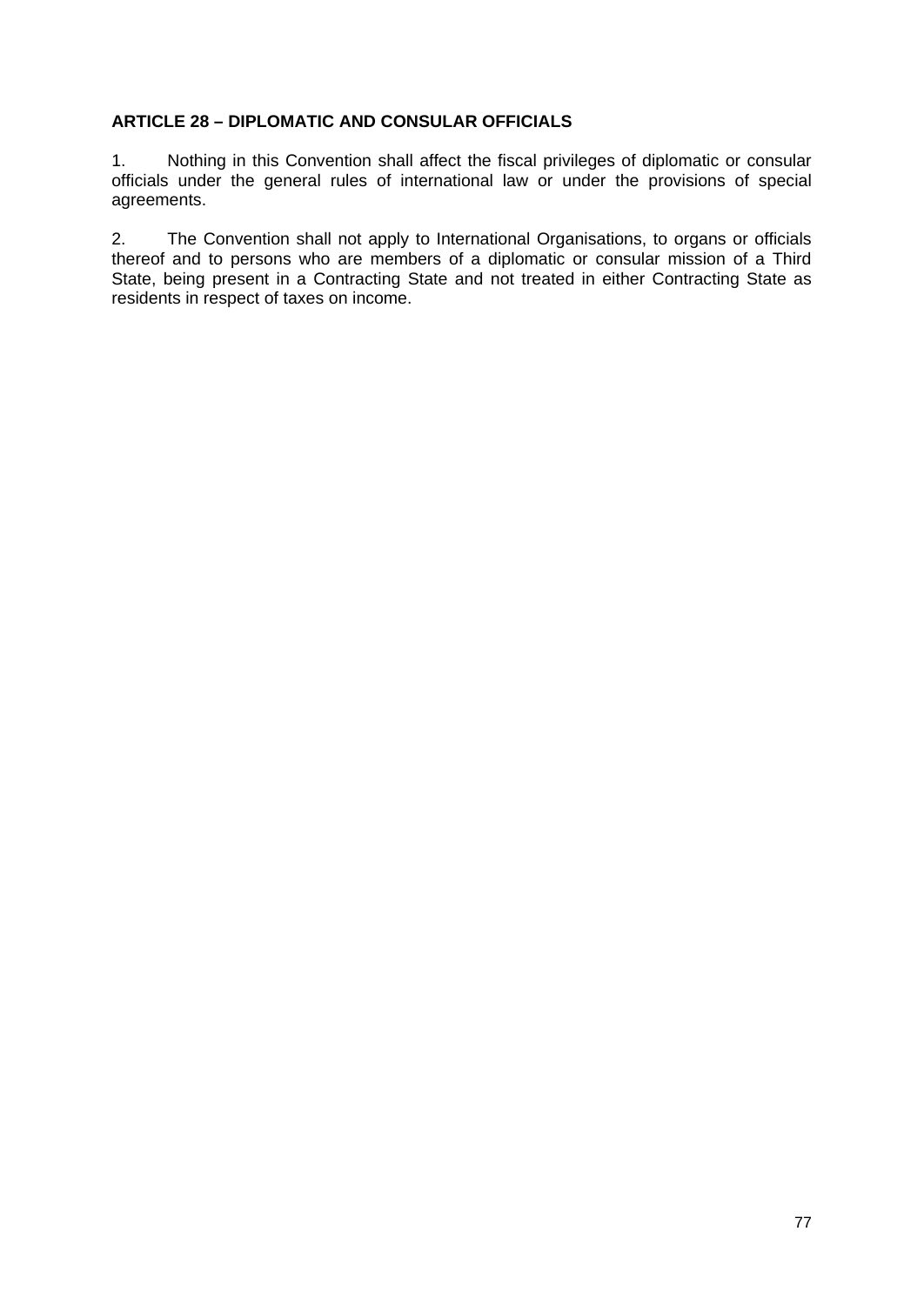### **ARTICLE 29 – FRENCH OVERSEAS TERRITORIES**

1. This Convention may be extended, either in its entirety or with any necessary modifications by agreement between the Contracting States to the overseas territories of the French Republic which impose taxes substantially similar in character to those to which the Convention applies. Any such extension shall take effect from such date and subject to such modifications and conditions, including conditions as to termination, as may be specified and agreed between the Contracting States in notes to be exchanged through diplomatic channels or in an any other manner in accordance with their constitutional procedures.

2. Unless otherwise agreed by both Contracting States, the termination of the Convention by one of them under Article 31 shall terminate, in the manner provided for in that Article, the application of the Convention to any territory to which it has been extended under this Article.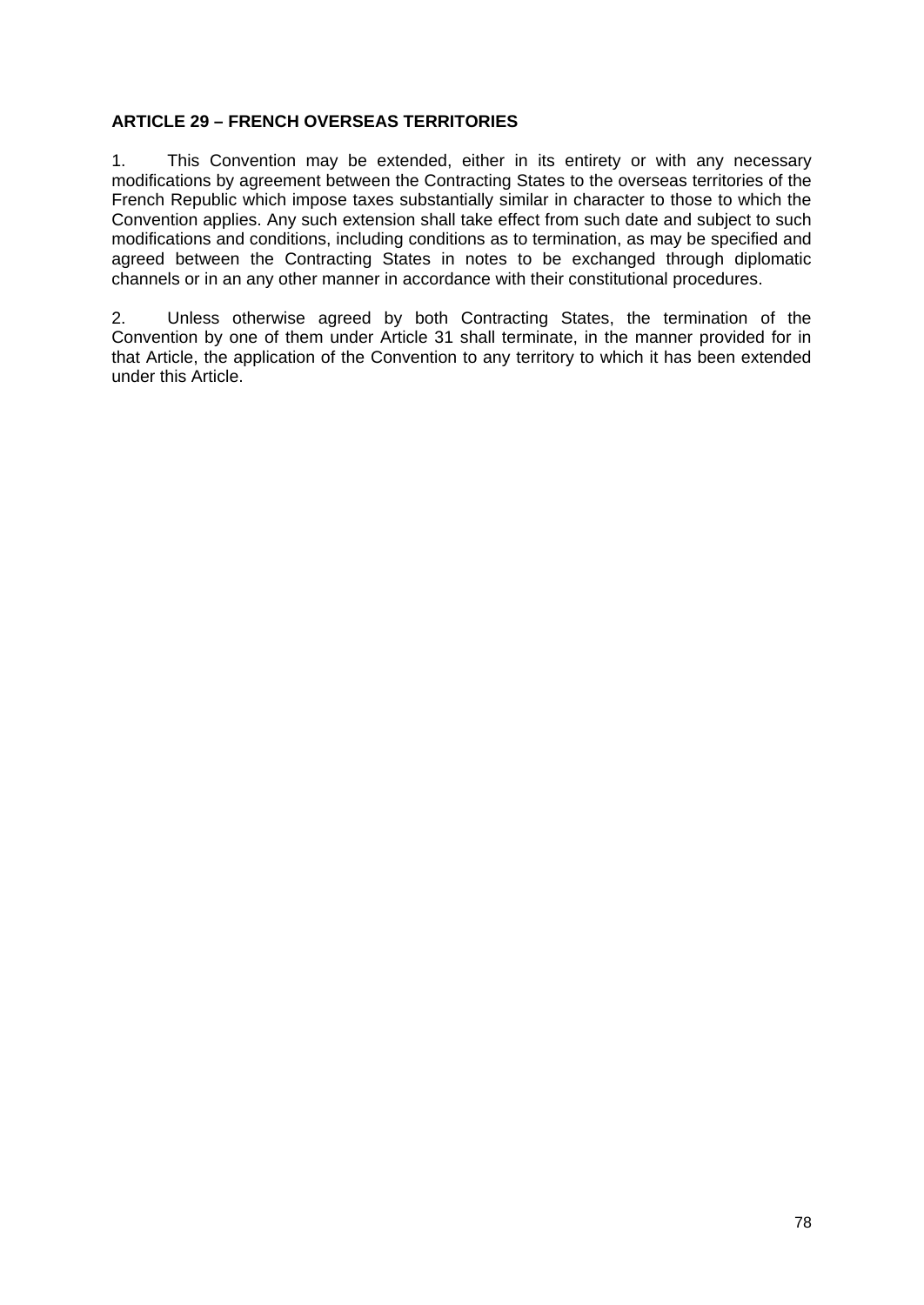### **ARTICLE 30 – ENTRY INTO FORCE**

This Convention shall be approved by both Contracting States in accordance with their respective laws and shall enter into force on the day of exchange of notes indicating such approval. This Convention shall have effect -

(a) in Singapore:

as respects Singapore tax for years of assessment beginning on or after the first day of January, 1972;

(b) in France:

as respects French tax for assessment years which correspond to years of income beginning on or after the first day of January, 1971.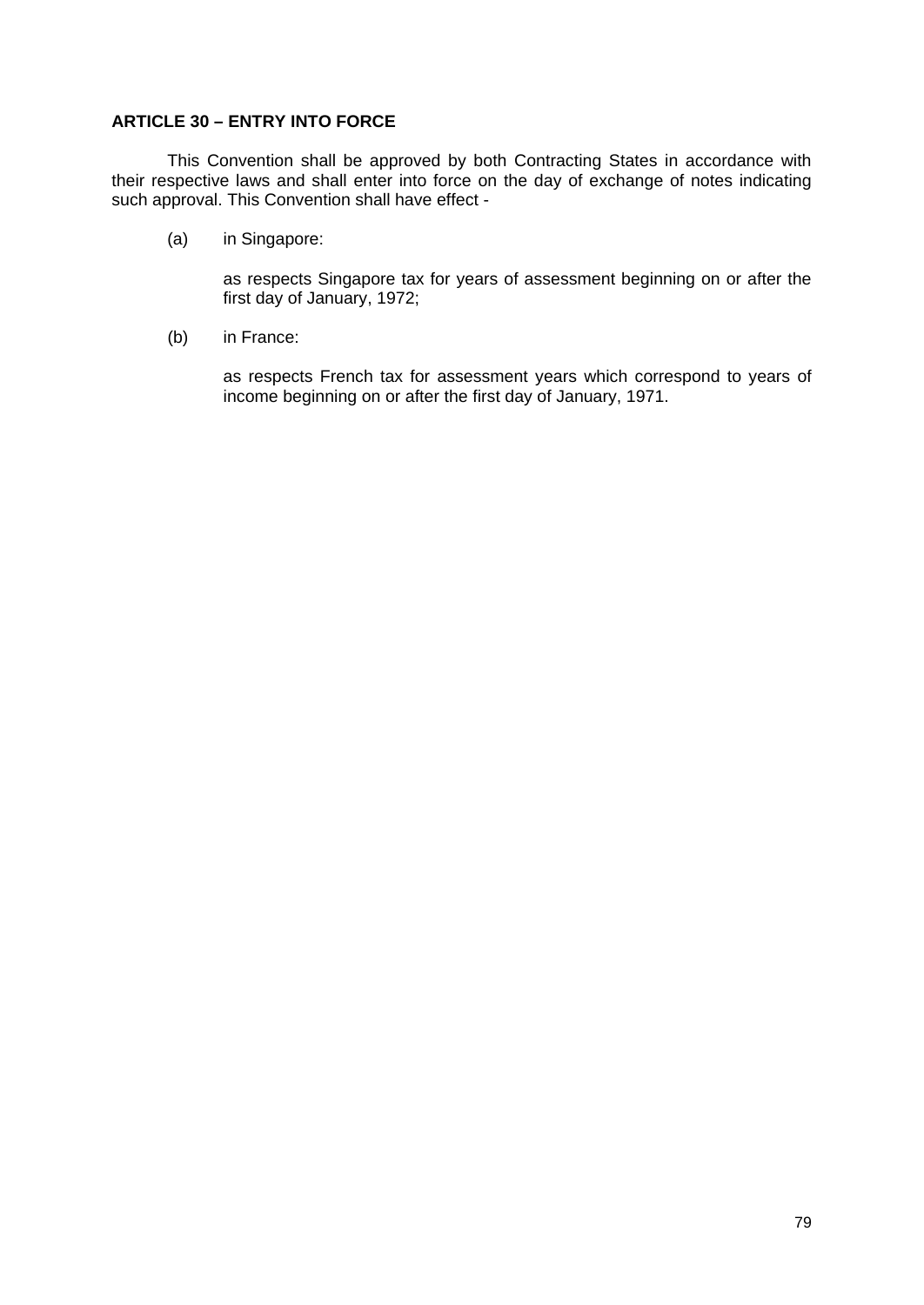### **ARTICLE 31 – TERMINATION**

This Convention shall continue in effect indefinitely, but either of the Contracting States may, on or before 30th June in any calendar year, give to the other Contracting State written notice of termination and, in such event, this Convention shall cease to be effective -

(a) in Singapore:

as respects Singapore tax for the years of assessment beginning on or after the first day of January of the calendar year next following that in which such notice is given;

(b) in France:

as respects French tax for assessment years beginning on or after the first day of January of the calendar year following that in which such notice is given.

IN WITNESS WHEREOF the undersigned, being duly authorised thereto by their respective Governments, have signed this Convention.

DONE in duplicate at Paris this 9th day of September of the year one thousand nine hundred and seventy-four in the English and French languages, both texts being equally authoritative.

*For the Government of the Republic of Singapore:* *For the Government of the French Republic:*

**ABDUL AZIZ BIN MAHMOOD GILBERT DE CHAMBRUN**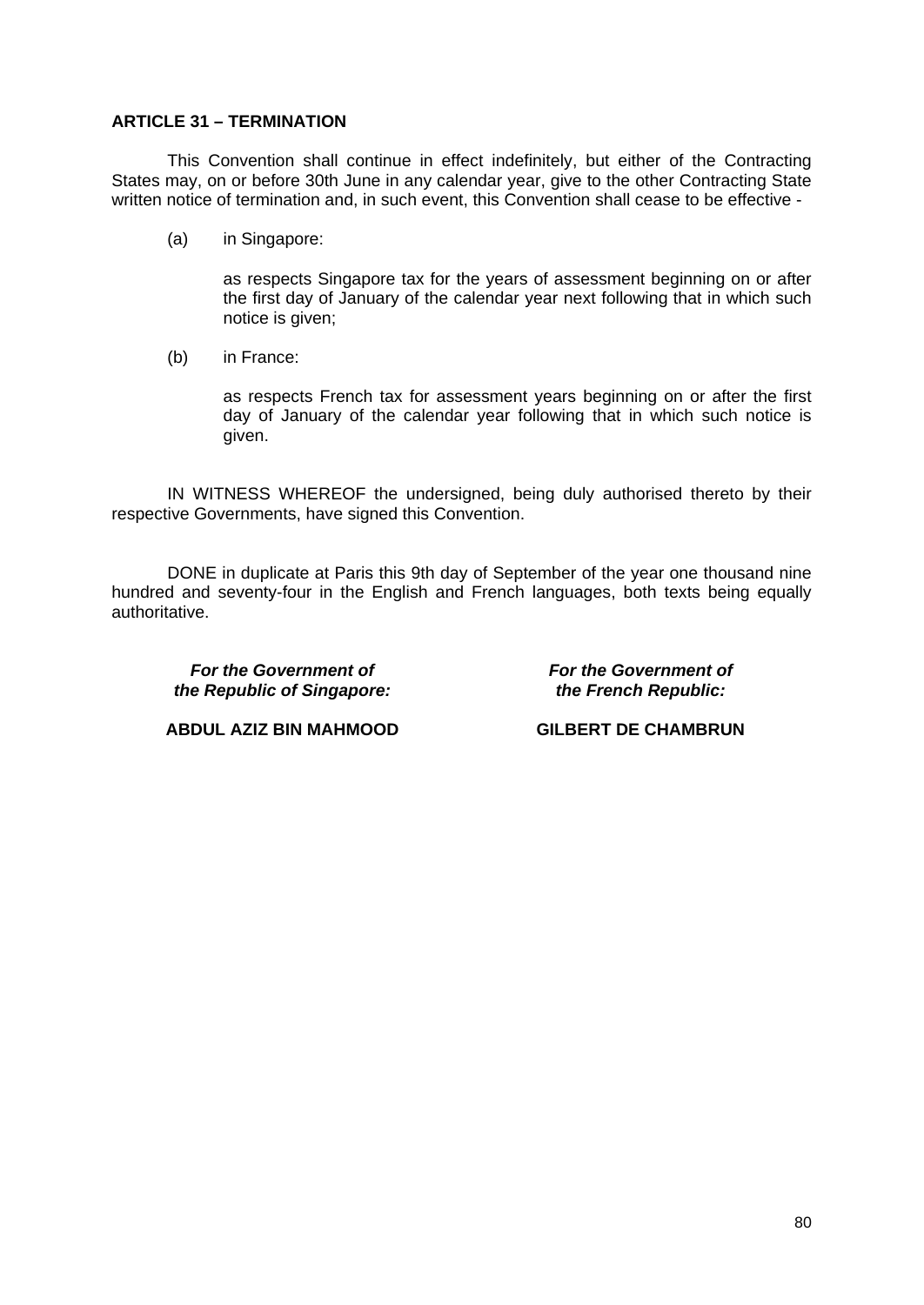# **ANNEX C**

### **PROTOCOL AMENDING THE CONVENTION BETWEEN THE GOVERNMENT OF THE REPUBLIC OF SINGAPORE AND THE GOVERNMENT OF THE FRENCH REPUBLIC FOR THE AVOIDANCE OF DOUBLE TAXATION AND THE PREVENTION OF FISCAL EVASION WITH RESPECT TO TAXES ON INCOME**

The Government of the Republic of Singapore and the Government of the French Republic,

Desiring to amend the Convention between the Government of the Republic of Singapore and Government of the French Republic for the Avoidance of Double Taxation and the Prevention of Fiscal Evasion with respect to Taxes on Income signed in Paris on 9<sup>th</sup> September 1974 (hereinafter referred to as "the Convention "),

Have agreed as follows:

# **ARTICLE 1**

Article 27 of the Convention shall be deleted and replaced by the following:

# **"ARTICLE 27 EXCHANGE OF INFORMATION**

1. The competent authorities of the Contracting States shall exchange such information as is foreseeably relevant for carrying out the provisions of this Convention or to the administration or enforcement of the domestic laws concerning taxes of every kind and description imposed on behalf of the Contracting States, or of their local authorities, insofar as the taxation thereunder is not contrary to the Convention. The exchange of information is not restricted by Articles 1 and 2.

2. Any information received under paragraph 1 by a Contracting State shall be treated as secret in the same manner as information obtained under the domestic laws of that State and shall be disclosed only to persons or authorities (including courts and administrative bodies) concerned with the assessment or collection of, the enforcement or prosecution in respect of, the determination of appeals in relation to the taxes referred to in paragraph 1, or the oversight of the above. Such persons or authorities shall use the information only for such purposes. They may disclose the information in public court proceedings or in judicial decisions.

3. In no case shall the provisions of paragraphs 1 and 2 be construed so as to impose on a Contracting State the obligation:

- a) to carry out administrative measures at variance with the laws and administrative practice of that or of the other Contracting State;
- b) to supply information which is not obtainable under the laws or in the normal course of the administration of that or of the other Contracting State;
- c) to supply information, which would disclose any trade, business, industrial, commercial or professional secret or trade process, or information, the